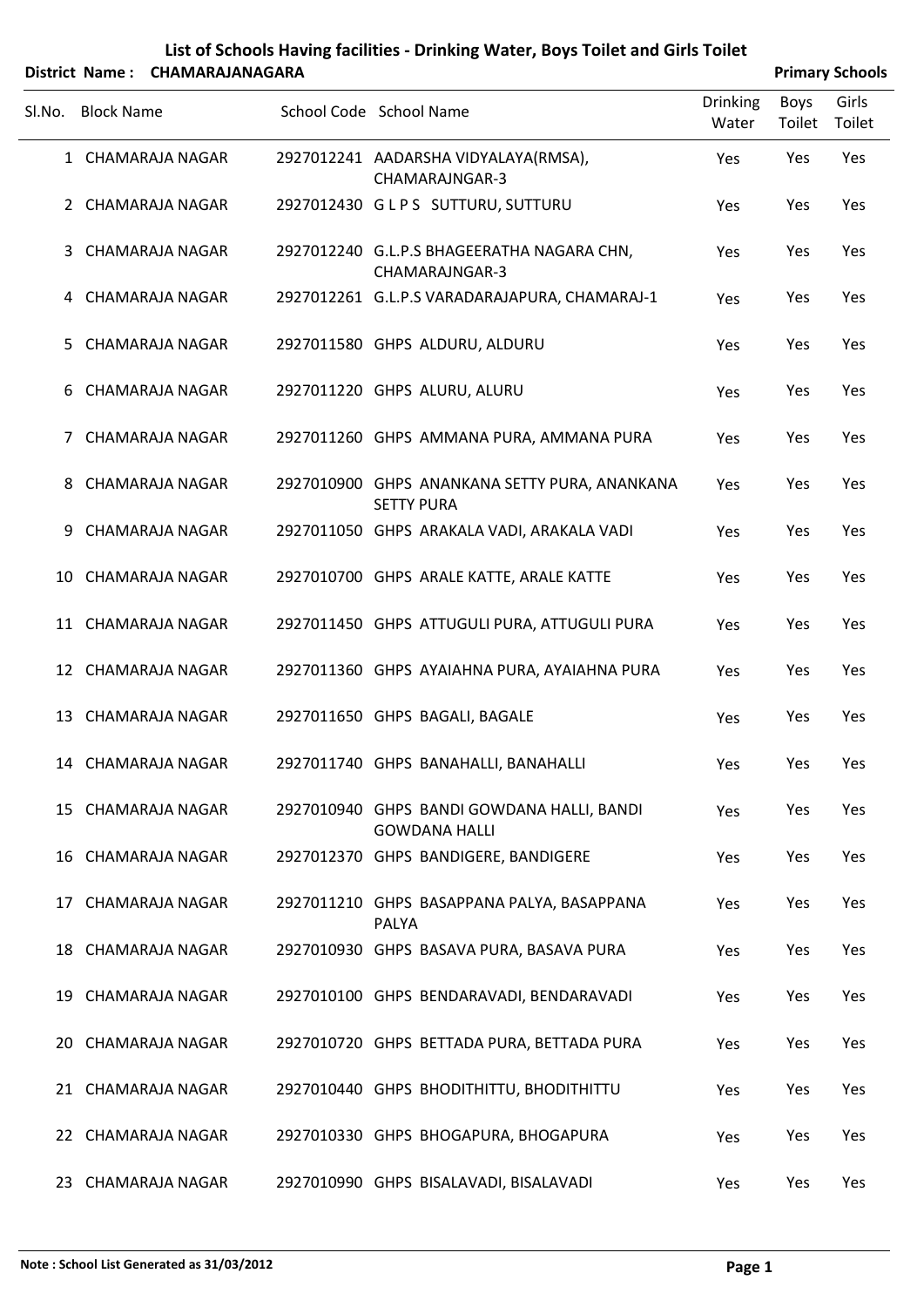|        |            | District Name: CHAMARAJANAGARA |                         |                                                  |                          |                       | <b>Primary Schools</b> |
|--------|------------|--------------------------------|-------------------------|--------------------------------------------------|--------------------------|-----------------------|------------------------|
| Sl.No. | Block Name |                                | School Code School Name |                                                  | <b>Drinking</b><br>Water | <b>Boys</b><br>Toilet | Girls<br>Toilet        |
|        |            | 24 CHAMARAJA NAGAR             |                         | 2927010170 GHPS BYADA MUDLU, BYADA MUDLU         | Yes                      | Yes                   | Yes                    |
|        |            | 25 CHAMARAJA NAGAR             |                         | 2927011150 GHPS CHANDAKAVADI, CHANDAKAVADI       | Yes                      | Yes                   | Yes                    |
|        |            | 26 CHAMARAJA NAGAR             |                         | 2927011350 GHPS DADADA HALLI, DADADA HALLI       | <b>Yes</b>               | Yes                   | Yes                    |
|        |            | 27 CHAMARAJA NAGAR             |                         | 2927010160 GHPS DODDA MOLE, DODDA MOLE           | Yes                      | Yes                   | Yes                    |
|        |            | 28 CHAMARAJA NAGAR             |                         | 2927010470 GHPS DODDARAYA PET, DODDARAYA PET     | Yes                      | Yes                   | Yes                    |
| 29.    |            | CHAMARAJA NAGAR                |                         | 2927011430 GHPS DOLLI PURA, DOLLI PURA           | Yes                      | Yes                   | Yes                    |
|        |            | 30 CHAMARAJA NAGAR             |                         | 2927011910 GHPS ERASA VADI, ERASA VADI           | Yes                      | Yes                   | Yes                    |
|        |            | 31 CHAMARAJA NAGAR             |                         | 2927011560 GHPS GANAGANUR, GANAGANUR             | Yes                      | Yes                   | Yes                    |
|        |            | 32 CHAMARAJA NAGAR             |                         | 2927011920 GHPS GANGAVADI, GANGAVADI             | Yes                      | Yes                   | Yes                    |
|        |            | 33 CHAMARAJA NAGAR             |                         | 2927010520 GHPS GOVINDHA VADI, GOVINDHA VADI     | Yes                      | Yes                   | Yes                    |
|        |            | 34 CHAMARAJA NAGAR             |                         | 2927011830 GHPS GULIPURA, GULIPURA               | Yes                      | Yes                   | Yes                    |
|        |            | 35 CHAMARAJA NAGAR             |                         | 2927011880 GHPS H.MOKAHALLI, H.MOKAHALLI         | Yes                      | Yes                   | Yes                    |
|        |            | 36 CHAMARAJA NAGAR             |                         | 2927011610 GHPS HALLIKERE HUNDI, HALLIKERE HUNDI | Yes                      | Yes                   | Yes                    |
|        |            | 37 CHAMARAJA NAGAR             |                         | 2927010410 GHPS HANDRAKALLI, HANDRAKALLI         | Yes                      | Yes                   | Yes                    |
|        |            | 38 CHAMARAJA NAGAR             |                         | 2927010890 GHPS HARADANA HALLI, HARADANA HALLI   | Yes                      | Yes                   | Yes                    |
|        |            | 39 CHAMARAJA NAGAR             |                         | 2927011340 GHPS HARALE PURA, HARALE PURA         | Yes                      | Yes                   | Yes                    |
| 40.    |            | <b>CHAMARAJA NAGAR</b>         |                         | 2927010510 GHPS HARAVE, HARAVE                   | Yes                      | Yes                   | Yes                    |
|        |            | 41 CHAMARAJA NAGAR             |                         | 2927011400 GHPS HEBBASUR, HEBBASUR               | Yes                      | Yes                   | Yes                    |
|        |            | 42 CHAMARAJA NAGAR             |                         | 2927011930 GHPS HEGGAVADI PURA, HEGGAVADI PURA   | Yes                      | Yes                   | Yes                    |
|        |            | 43 CHAMARAJA NAGAR             |                         | 2927010640 GHPS HEGGAVADI, HEGGAVADI             | Yes                      | Yes                   | Yes                    |
|        |            | 44 CHAMARAJA NAGAR             |                         | 2927010090 GHPS HEGOTTARA, HEGOTTARA             | Yes                      | Yes                   | Yes                    |
|        |            | 45 CHAMARAJA NAGAR             |                         | 2927011850 GHPS HOMMA, HOMMA                     | Yes                      | Yes                   | Yes                    |
|        |            | 46 CHAMARAJA NAGAR             |                         | 2927011870 GHPS HONGANOOR, HONGANOOR             | Yes                      | Yes                   | Yes                    |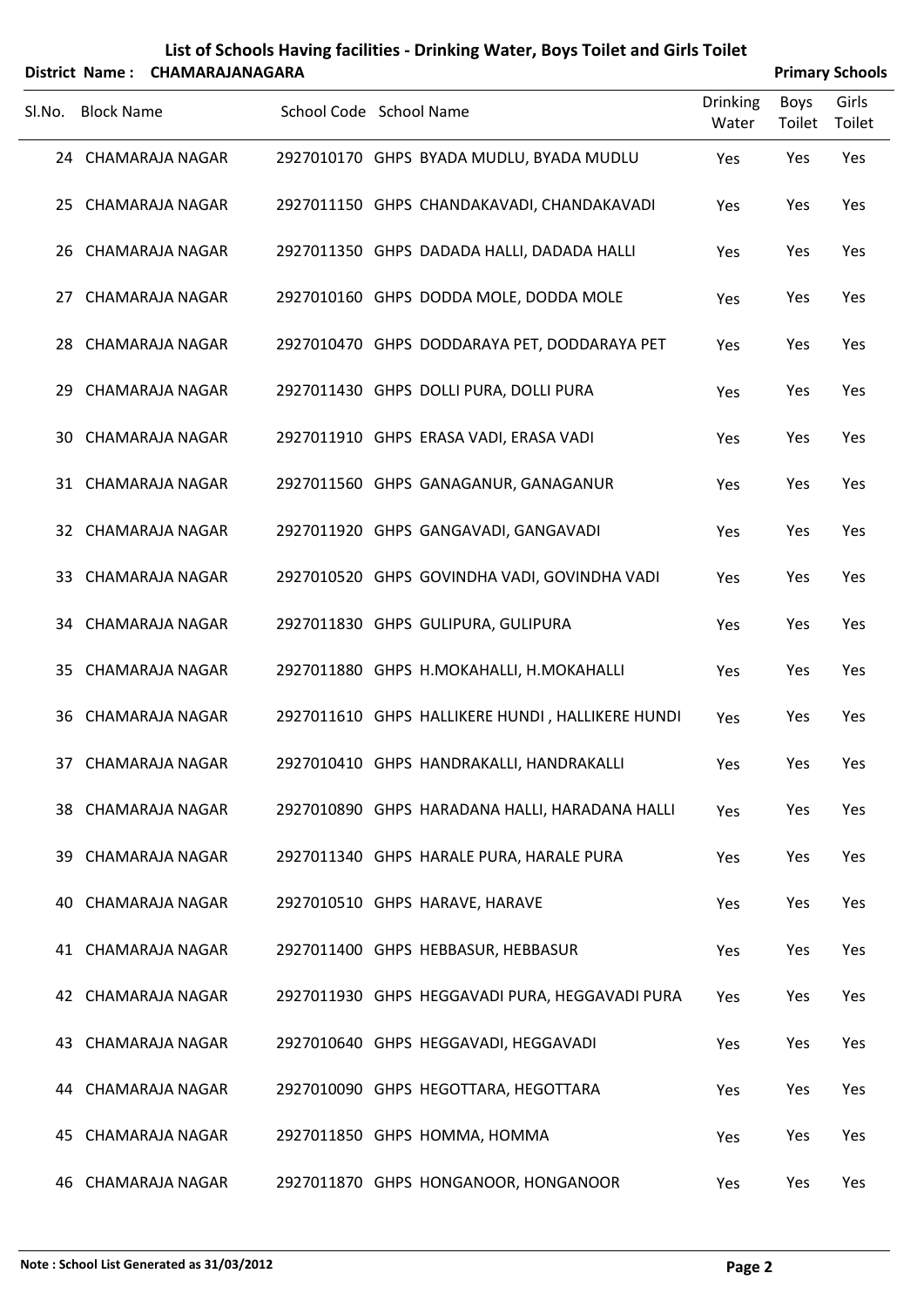### **List of Schools Having facilities ‐ Drinking Water, Boys Toilet and Girls Toilet District Name: CHAMARAJANAGARA Primary** Schools

|     | Sl.No. Block Name      | School Code School Name                                      | <b>Drinking</b><br>Water | <b>Boys</b><br>Toilet | Girls<br>Toilet |
|-----|------------------------|--------------------------------------------------------------|--------------------------|-----------------------|-----------------|
|     | 47 CHAMARAJA NAGAR     | 2927010530 GHPS HONNA HALLI, HONNA HALLI                     | Yes                      | Yes                   | Yes             |
|     | 48 CHAMARAJA NAGAR     | 2927011640 GHPS JANNUR HOSUR, JANNUR HOSUR                   | Yes                      | Yes                   | Yes             |
|     | 49 CHAMARAJA NAGAR     | 2927011630 GHPS JANNUR, JANNUR                               | Yes                      | Yes                   | Yes             |
|     | 50 CHAMARAJA NAGAR     | 2927011330 GHPS JOTHIGOWDAN PURA, JOTHIGOWDAN<br><b>PURA</b> | Yes                      | Yes                   | Yes             |
|     | 51 CHAMARAJA NAGAR     | 2927012050 GHPS KAGALA VADI, KAGALA VADI                     | Yes                      | Yes                   | Yes             |
|     | 52 CHAMARAJA NAGAR     | 2927011270 GHPS KAGALAVADI MOLE, KAGALAVADI<br><b>MOLE</b>   | Yes                      | Yes                   | Yes             |
|     | 53 CHAMARAJA NAGAR     | 2927010860 GHPS KALANA HUNDI, KALANA HUNDI                   | Yes                      | Yes                   | Yes             |
|     | 54 CHAMARAJA NAGAR     | 2927011700 GHPS KAMARA VADI, KAMARA VADI                     | Yes                      | Yes                   | Yes             |
|     | 55 CHAMARAJA NAGAR     | 2927011790 GHPS KANNEGALA, KANNEGALA                         | Yes                      | Yes                   | Yes             |
|     | 56 CHAMARAJA NAGAR     | 2927011190 GHPS KARIYANA KATTE, KARINA KATTE                 | Yes                      | Yes                   | Yes             |
|     | 57 CHAMARAJA NAGAR     | 2927010800 GHPS KATNA VADI, KATNA VADI                       | Yes                      | Yes                   | Yes             |
|     | 58 CHAMARAJA NAGAR     | 2927011940 GHPS KAVUDA VADI, KAVUDA VADI                     | Yes                      | Yes                   | Yes             |
|     | 59 CHAMARAJA NAGAR     | 2927010340 GHPS KELLAMBALLI, KELLAMBALLI                     | Yes                      | Yes                   | Yes             |
|     | 60 CHAMARAJA NAGAR     | 2927011780 GHPS KEMPANAPURA, KEMPANAPURA                     | Yes                      | Yes                   | Yes             |
|     | 61 CHAMARAJA NAGAR     | 2927010730 GHPS KENGAKI, KENGAKI                             | Yes                      | Yes                   | Yes             |
|     | 62 CHAMARAJA NAGAR     | 2927010650 GHPS KERAHALLI, KERAHALLI                         | Yes                      | Yes                   | Yes             |
|     | 63 CHAMARAJA NAGAR     | 2927011120 GHPS KILAGERE, KILAGERE                           | Yes                      | Yes                   | Yes             |
|     | 64 CHAMARAJA NAGAR     | 2927010620 GHPS KILALI PURA, KALALI PURA                     | Yes                      | Yes                   | Yes             |
|     | 65 CHAMARAJA NAGAR     | 2927011160 GHPS KODI MOLE, KODI MOLE                         | Yes                      | Yes                   | Yes             |
|     | 66 CHAMARAJA NAGAR     | 2927010960 GHPS KODI UGANE, KODI UGANE                       | Yes                      | Yes                   | Yes             |
| 67. | <b>CHAMARAJA NAGAR</b> | 2927011530 GHPS KOLI PALYA, KOLI PALYA                       | Yes                      | Yes                   | Yes             |
|     | 68 CHAMARAJA NAGAR     | 2927010840 GHPS KOTHALA VADI, KOTHALA VADI                   | Yes                      | Yes                   | Yes             |
|     | 69 CHAMARAJA NAGAR     | 2927011800 GHPS KOTOMBLI, KOTOMBLI                           | Yes                      | Yes                   | Yes             |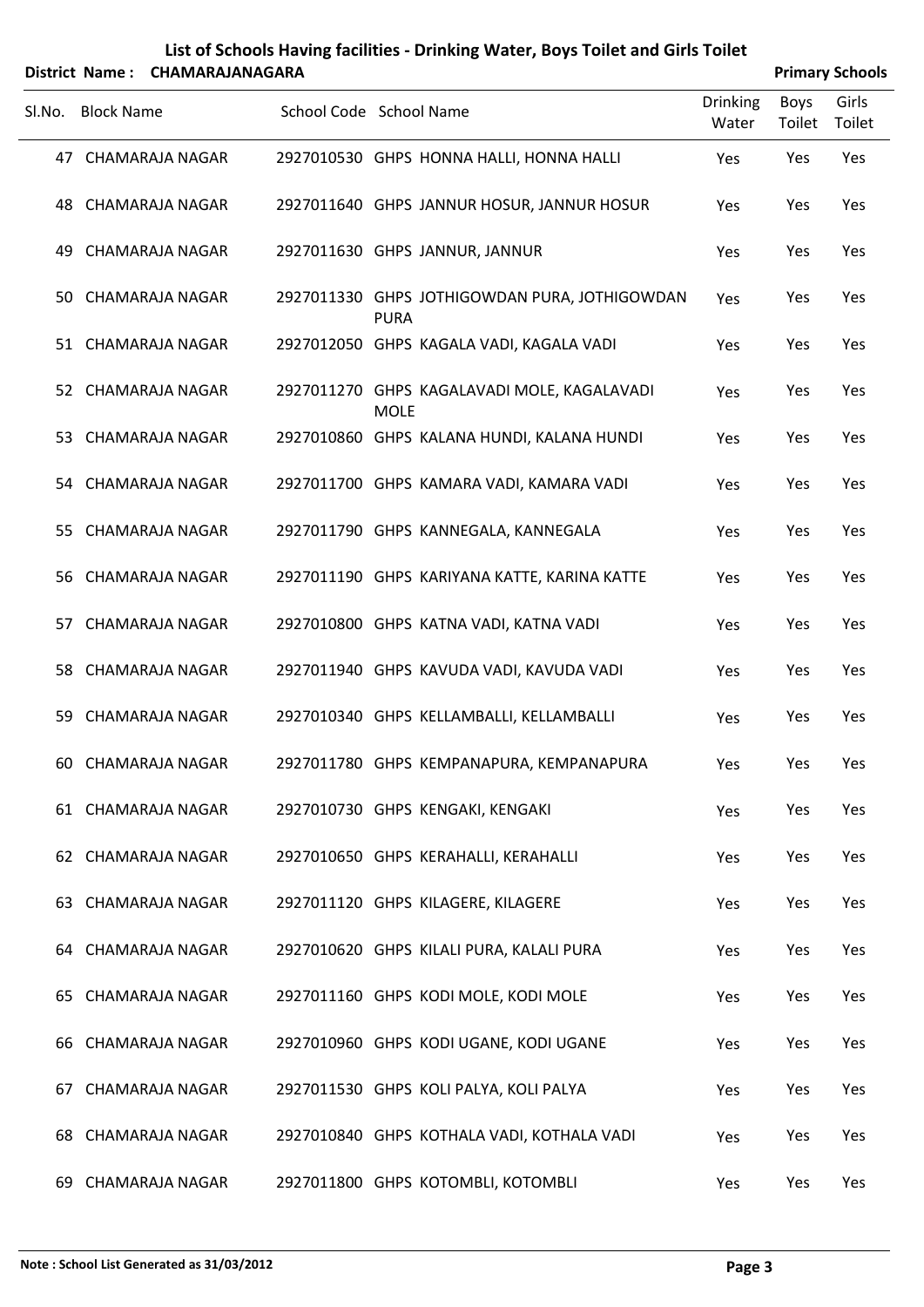|        |                   | District Name: CHAMARAJANAGARA |                                                                |                          |                | <b>Primary Schools</b> |
|--------|-------------------|--------------------------------|----------------------------------------------------------------|--------------------------|----------------|------------------------|
| SI.No. | <b>Block Name</b> |                                | School Code School Name                                        | <b>Drinking</b><br>Water | Boys<br>Toilet | Girls<br>Toilet        |
|        |                   | 70 CHAMARAJA NAGAR             | 2927010430 GHPS KUDLUR, KUDLUR                                 | Yes                      | Yes            | Yes                    |
|        |                   | 71 CHAMARAJA NAGAR             | 2927010690 GHPS KULAGANA, KULAGANA                             | Yes                      | Yes            | Yes                    |
|        |                   | 72 CHAMARAJA NAGAR             | 2927010740 GHPS KUMACHAHALLI, KUMACHAHALLI                     | Yes                      | Yes            | Yes                    |
|        |                   | 73 CHAMARAJA NAGAR             | 2927011390 GHPS KUMBESWARA COLONY,<br><b>KUMBESWARA COLONY</b> | Yes                      | Yes            | Yes                    |
|        |                   | 74 CHAMARAJA NAGAR             | 2927010400 GHPS MADAPURA, MADAPURA                             | Yes                      | Yes            | Yes                    |
|        |                   | 75 CHAMARAJA NAGAR             | 2927011080 GHPS MADHALAVADI, MADHALAVADI                       | Yes                      | Yes            | Yes                    |
|        |                   | 76 CHAMARAJA NAGAR             | 2927012110 GHPS MALEYUR, MALEYUR                               | Yes                      | Yes            | Yes                    |
|        |                   | 77 CHAMARAJA NAGAR             | 2927010080 GHPS MALLAIAHANA PURA, MALLAIAHANA<br><b>PURA</b>   | Yes                      | Yes            | Yes                    |
|        |                   | 78 CHAMARAJA NAGAR             | 2927010290 GHPS MANGALA, MANGALA                               | Yes                      | Yes            | Yes                    |
|        |                   | 79 CHAMARAJA NAGAR             | 2927010050 GHPS MARIYALA, MARIYALA                             | Yes                      | Yes            | Yes                    |
|        |                   | 80 CHAMARAJA NAGAR             | 2927010370 GHPS MASANA PURA, MASANA PURA                       | Yes                      | Yes            | Yes                    |
|        |                   | 81 CHAMARAJA NAGAR             | 2927010110 GHPS MEGALA HUNDI, MEGALA HUNDI                     | Yes                      | Yes            | Yes                    |
|        |                   | 82 CHAMARAJA NAGAR             | 2927011720 GHPS MUDALA AGRAHARA, MUDALA<br>AGRAHARA            | Yes                      | Yes            | Yes                    |
|        |                   | 83 CHAMARAJA NAGAR             | 2927012120 GHPS MUDNAKUDU, MUDNAKUDU                           | Yes                      | Yes            | Yes                    |
|        |                   | 84 CHAMARAJA NAGAR             | 2927010660 GHPS MUKKADA HALLI, MUKKADA HALLI                   | Yes                      | Yes            | Yes                    |
|        |                   | 85 CHAMARAJA NAGAR             | 2927011250 GHPS NAGAVALLI, NAGAVALLI                           | Yes                      | Yes            | Yes                    |
|        |                   | 86 CHAMARAJA NAGAR             | 2927011290 GHPS NALLUR MOLE, NALLUR MOLE                       | Yes                      | Yes            | Yes                    |
|        |                   | 87 CHAMARAJA NAGAR             | 2927011320 GHPS NALLUR, NALLUR                                 | Yes                      | Yes            | Yes                    |
|        |                   | 88 CHAMARAJA NAGAR             | 2927010570 GHPS NARASA MANGALA, NARASA<br><b>MANGALA</b>       | Yes                      | Yes            | Yes                    |
|        |                   | 89 CHAMARAJA NAGAR             | 2927011600 GHPS NAVELUR, NAVELUR                               | Yes                      | Yes            | Yes                    |
|        |                   | 90 CHAMARAJA NAGAR             | 2927010070 GHPS PANNEDA HUNDI, PANNEDA HGUNDI                  | Yes                      | Yes            | Yes                    |
|        |                   | 91 CHAMARAJA NAGAR             | 2927011480 GHPS PUNAJUR, PUNAJUR                               | Yes                      | Yes            | Yes                    |
|        |                   | 92 CHAMARAJA NAGAR             | 2927011280 GHPS RECHAMBALLI, RECHAMBALLI                       | Yes                      | Yes            | Yes                    |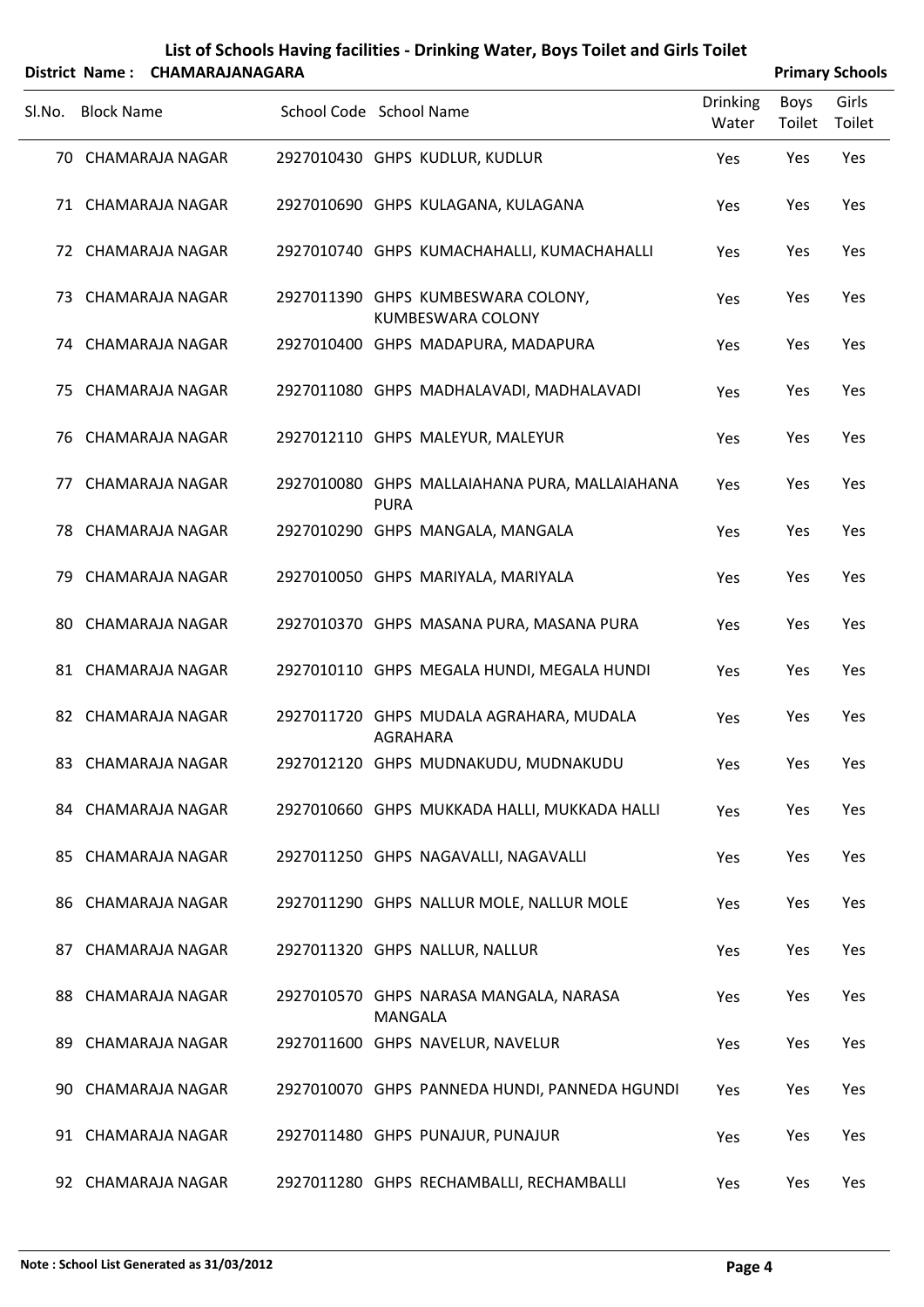### **List of Schools Having facilities ‐ Drinking Water, Boys Toilet and Girls Toilet District Name: CHAMARAJANAGARA Primary** Schools

| Sl.No. Block Name   |  | School Code School Name                                              | <b>Drinking</b><br>Water | Boys<br>Toilet | Girls<br>Toilet |
|---------------------|--|----------------------------------------------------------------------|--------------------------|----------------|-----------------|
| 93 CHAMARAJA NAGAR  |  | 2927010760 GHPS SAGADE, SAGADE                                       | Yes                      | Yes            | Yes             |
| 94 CHAMARAJA NAGAR  |  | 2927011980 GHPS SANTHE MARAHALLI, SANTHE<br><b>MARAHALLI</b>         | Yes                      | Yes            | Yes             |
| 95 CHAMARAJA NAGAR  |  | 2927011200 GHPS SARAGUR MOLE, SARAGUR MOLE                           | Yes                      | Yes            | Yes             |
| 96 CHAMARAJA NAGAR  |  | 2927010120 GHPS SHIVA PURA, SHIVA PURA                               | Yes                      | Yes            | Yes             |
| 97 CHAMARAJA NAGAR  |  | 2927011470 GHPS SIDDAIAHANA PURA, SIDDAIAHANA<br><b>PURA</b>         | Yes                      | Yes            | Yes             |
| 98 CHAMARAJA NAGAR  |  | 2927010870 GHPS THAMADA HALLI, THAMADA HALLI                         | Yes                      | Yes            | Yes             |
| 99 CHAMARAJA NAGAR  |  | 2927011960 GHPS THELANUR, THELANUR                                   | Yes                      | Yes            | Yes             |
| 100 CHAMARAJA NAGAR |  | 2927010790 GHPS UDIGALA, UDIGALA                                     | Yes                      | Yes            | Yes             |
| 101 CHAMARAJA NAGAR |  | 2927012480 GHPS UGANEDA HUNDI, UGANEDA HUNDI                         | Yes                      | Yes            | Yes             |
| 102 CHAMARAJA NAGAR |  | 2927011620 GHPS UMMATHUR, UMMATHUR                                   | Yes                      | Yes            | Yes             |
| 103 CHAMARAJA NAGAR |  | 2927010150 GHPS UTTAHALLI, UTTAHALLI                                 | Yes                      | Yes            | Yes             |
| 104 CHAMARAJA NAGAR |  | 2927010920 GHPS VENKATAIAHNA CHATHRA,<br><b>VENKATAIAHNA CHATHRA</b> | Yes                      | Yes            | Yes             |
| 105 CHAMARAJA NAGAR |  | 2927011670 GHPS YALAKKUR, YALAKKUR                                   | Yes                      | Yes            | Yes             |
| 106 CHAMARAJA NAGAR |  | 2927011060 GHPS YANAGALLI, YANAGALLI                                 | Yes                      | Yes            | Yes             |
| 107 CHAMARAJA NAGAR |  | 2927011110 GHPS YARAGANA HALLI, YARAGANA HALLI                       | Yes                      | Yes            | <b>Yes</b>      |
| 108 CHAMARAJA NAGAR |  | 2927011870 GHPS (KURUBARAGERI) HONGANUR-2,<br><b>HONGANOOR</b>       | Yes                      | Yes            | Yes             |
| 109 CHAMARAJA NAGAR |  | 2927011010 GHPS AMACHAVADI HOSABADAVANE,<br>AMACHAVADI               | Yes                      | Yes            | Yes             |
| 110 CHAMARAJA NAGAR |  | 2927011010 GHPS AMACHAVADI, AMACHAVADI                               | Yes                      | Yes            | Yes             |
| 111 CHAMARAJA NAGAR |  | 2927011400 GHPS ARALIPURA, HEBBASUR                                  | Yes                      | Yes            | Yes             |
| 112 CHAMARAJA NAGAR |  | 2927010040 GHPS BADANAGUPPE, BADANAGUPPE                             | Yes                      | Yes            | Yes             |
| 113 CHAMARAJA NAGAR |  | 2927011991 GHPS BANAJEGERE CH.NAGAR, CHAMARAJA<br><b>NAGAR</b>       | Yes                      | Yes            | <b>Yes</b>      |
| 114 CHAMARAJA NAGAR |  | 2927010010 GHPS BEDARAPURA, BEDARAPURA                               | Yes                      | Yes            | Yes             |
| 115 CHAMARAJA NAGAR |  | 2927011690 GHPS BOYS KUDERU, KUDERU                                  | Yes                      | Yes            | Yes             |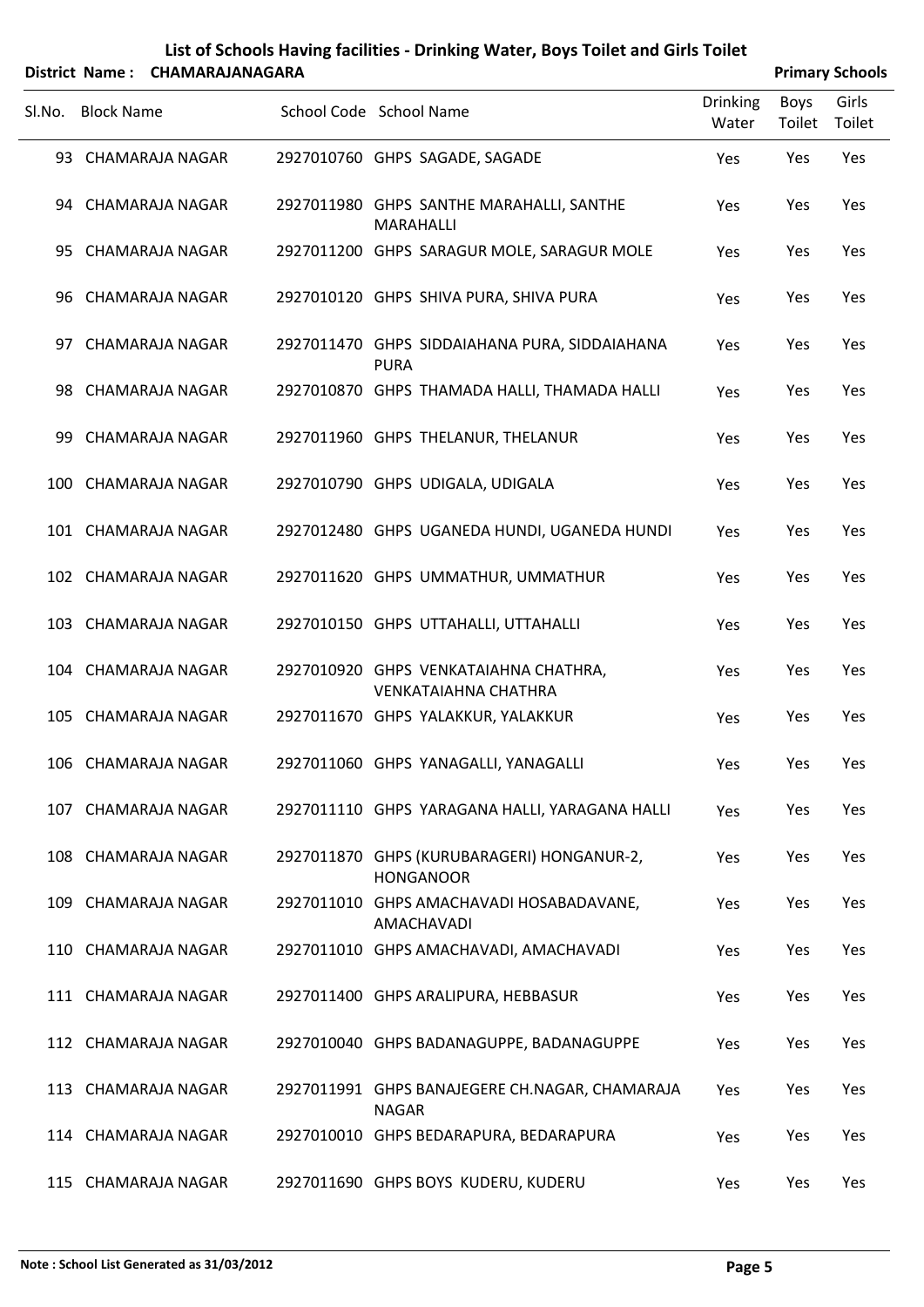|        |                   | District Name: CHAMARAJANAGARA |                                                                 |                          |                | <b>Primary Schools</b> |
|--------|-------------------|--------------------------------|-----------------------------------------------------------------|--------------------------|----------------|------------------------|
| SI.No. | <b>Block Name</b> |                                | School Code School Name                                         | <b>Drinking</b><br>Water | Boys<br>Toilet | Girls<br>Toilet        |
|        |                   | 116 CHAMARAJA NAGAR            | 2927012020 GHPS BOYS RAMASAMUDRA,<br>RAMASAMUDRA                | Yes                      | Yes            | Yes                    |
|        |                   | 117 CHAMARAJA NAGAR            | 2927012280 GHPS CHANNIPURA MOLE,<br>CHAMARAJANAGAR-25           | Yes                      | Yes            | Yes                    |
|        |                   | 118 CHAMARAJA NAGAR            | 2927011730 GHPS DEMAHALLI, DEMAHALLI                            | Yes                      | Yes            | Yes                    |
|        |                   | 119 CHAMARAJA NAGAR            | 2927012260 GHPS GIRLS CH.NAGAR, CHAMARAJ-1                      | Yes                      | Yes            | Yes                    |
|        |                   | 120 CHAMARAJA NAGAR            | 2927011690 GHPS GIRLS KUDERU, KUDERU                            | Yes                      | Yes            | Yes                    |
|        |                   | 121 CHAMARAJA NAGAR            | 2927012020 GHPS GIRLS RAMASAMUDRA,<br>RAMASAMUDRA               | Yes                      | Yes            | Yes                    |
|        |                   | 122 CHAMARAJA NAGAR            | 2927010190 GHPS KARINANJANAPURA, KARINANJANA<br><b>PURA</b>     | Yes                      | Yes            | Yes                    |
|        |                   | 123 CHAMARAJA NAGAR            | 2927012330 GHPS KEBBHEPURA, KEBBEPURA                           | Yes                      | Yes            | Yes                    |
|        |                   | 124 CHAMARAJA NAGAR            | 2927010390 GHPS KIRAGASUR, KIRAGASURU                           | Yes                      | Yes            | Yes                    |
|        |                   | 125 CHAMARAJA NAGAR            | 2927012490 GHPS MELAJIPURA, MELAGEPURA                          | Yes                      | Yes            | Yes                    |
|        |                   | 126 CHAMARAJA NAGAR            | 2927010850 GHPS NANJADEVANAPURA, NANJEDEVANA<br><b>PURA</b>     | Yes                      | Yes            | Yes                    |
|        |                   | 127 CHAMARAJA NAGAR            | 2927011991 GHPS P.W.D. COLONY, CHAMARAJA NAGAR                  | Yes                      | Yes            | Yes                    |
|        |                   | 128 CHAMARAJA NAGAR            | 2927011990 GHPS PET CHAMARAJA NAGAR, CHAMARAJA<br><b>NAGAR</b>  | Yes                      | Yes            | Yes                    |
|        |                   | 129 CHAMARAJA NAGAR            | 2927010180 GHPS SOMAVARAPET, SOMAVARAPET                        | Yes                      | Yes            | Yes                    |
|        |                   | 130 CHAMARAJA NAGAR            | 2927011990 GHPS TAMIL CHAMARAJANAGAR,<br><b>CHAMARAJA NAGAR</b> | Yes                      | Yes            | Yes                    |
|        |                   | 131 CHAMARAJA NAGAR            | 2927011440 GHPS TAMILU CHIKKAHOLE, CHIKKA HOLE                  | Yes                      | Yes            | Yes                    |
|        |                   | 132 CHAMARAJA NAGAR            | 2927011991 GHPS UPPARA BEEDI CH.NAGAR,<br>CHAMARAJA NAGAR       | Yes                      | Yes            | Yes                    |
|        |                   | 133 CHAMARAJA NAGAR            | 2927011900 GHPS URDU CHATI PURA, CHATI PURA                     | Yes                      | Yes            | Yes                    |
|        |                   | 134 CHAMARAJA NAGAR            | 2927010230 GHPS URDU BEEDI COLONY, BEEDI COLONY                 | Yes                      | Yes            | Yes                    |
|        |                   | 135 CHAMARAJA NAGAR            | 2927010230 GHPS URDU COMPELSARY, BEEDI COLONY                   | Yes                      | Yes            | Yes                    |
|        |                   | 136 CHAMARAJA NAGAR            | 2927011990 GHPS URDU GIRLS, CHAMARAJA NAGAR                     | Yes                      | Yes            | Yes                    |
|        |                   | 137 CHAMARAJA NAGAR            | 2927011990 GHPS URDU MAIN, CHAMARAJA NAGAR                      | Yes                      | Yes            | Yes                    |
|        |                   | 138 CHAMARAJA NAGAR            | 2927012240 GHPS URDU MODEL BOYS CH.NAGAR,<br>CHAMARAJNGAR-3     | Yes                      | Yes            | Yes                    |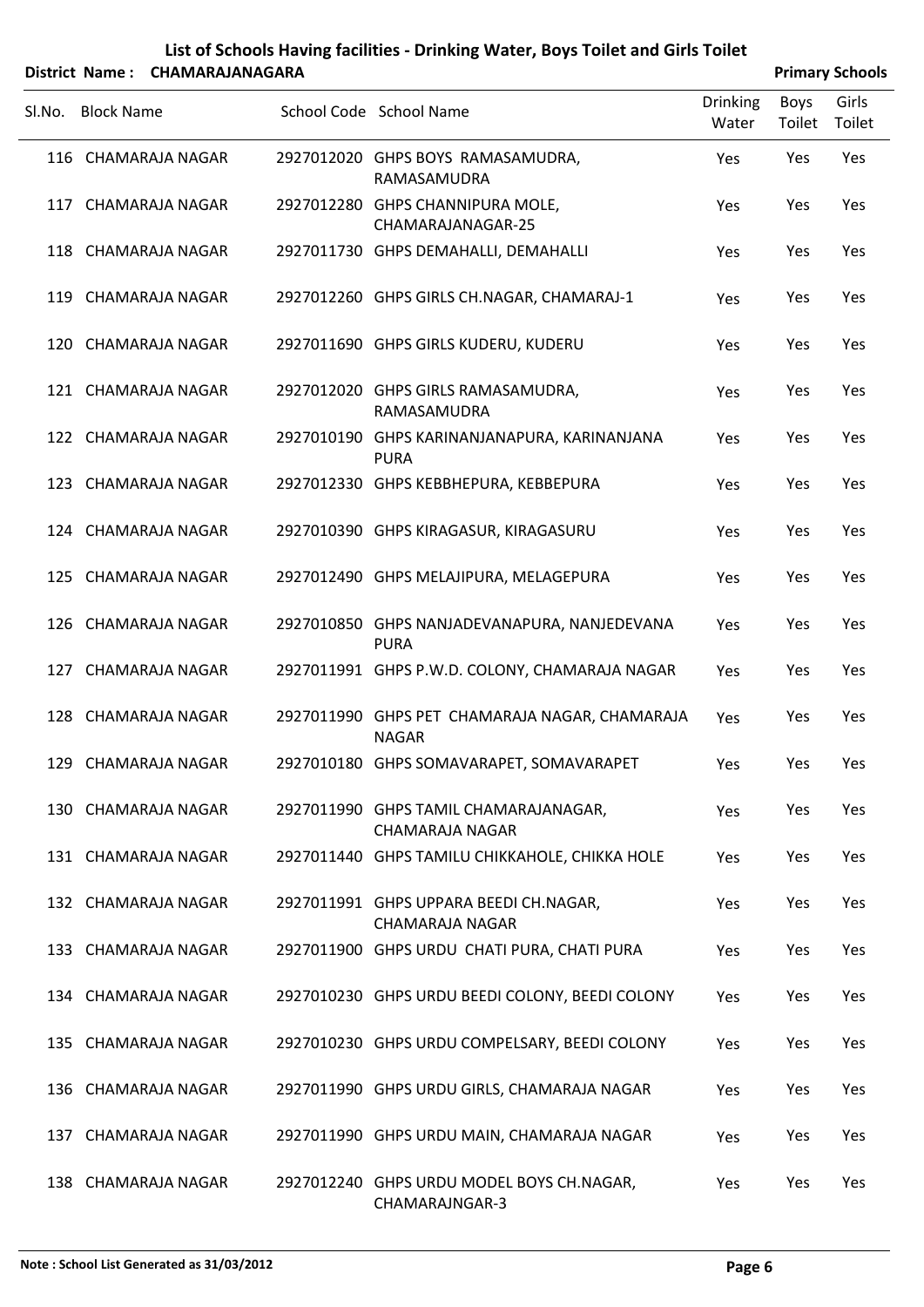|        |                   | District Name: CHAMARAJANAGARA |                                                                     |                          |                | <b>Primary Schools</b> |
|--------|-------------------|--------------------------------|---------------------------------------------------------------------|--------------------------|----------------|------------------------|
| Sl.No. | <b>Block Name</b> |                                | School Code School Name                                             | <b>Drinking</b><br>Water | Boys<br>Toilet | Girls<br>Toilet        |
|        |                   | 139 CHAMARAJA NAGAR            | 2927010550 GHPS, BADAGALAPURA, BADAGALPURA                          | Yes                      | Yes            | Yes                    |
|        |                   | 140 CHAMARAJA NAGAR            | 2927010480 GLPS JALAHALLIHUNDI BADAVANE,<br>JALAHALLIHUNDI BADAVANE | Yes                      | Yes            | Yes                    |
|        |                   | 141 CHAMARAJA NAGAR            | 2927011970 GLPS SANTHEMARAHALLI MOLE,<br>SANTHEMARAHALLI MOLE       | Yes                      | Yes            | Yes                    |
|        |                   | 142 CHAMARAJA NAGAR            | 2927012180 GLPS A.J.COLONY, A.J.COLONY                              | Yes                      | Yes            | Yes                    |
|        |                   | 143 CHAMARAJA NAGAR            | 2927011100 GLPS ACHATTIPURA, ACHATTIPURA                            | Yes                      | Yes            | Yes                    |
|        |                   | 144 CHAMARAJA NAGAR            | 2927011700 GLPS ANKANA SETTY MOLE, KAMARA VADI                      | Yes                      | Yes            | Yes                    |
|        |                   | 145 CHAMARAJA NAGAR            | 2927010300 GLPS BASAVANAPURA.K, BASAVANAPURA.K                      | <b>Yes</b>               | Yes            | Yes                    |
|        |                   | 146 CHAMARAJA NAGAR            | 2927011950 GLPS BASAVATTI, BASAVATTI                                | Yes                      | Yes            | Yes                    |
|        |                   | 147 CHAMARAJA NAGAR            | 2927010950 GLPS BASTHIPURA, BASTHIPURA                              | Yes                      | Yes            | Yes                    |
|        |                   | 148 CHAMARAJA NAGAR            | 2927010970 GLPS BEVENA THALA PURA, BEVENA THALA<br><b>PURA</b>      | Yes                      | Yes            | Yes                    |
|        |                   | 149 CHAMARAJA NAGAR            | 2927010780 GLPS BHOKKE PURA, BHOKKE PURA                            | Yes                      | Yes            | Yes                    |
|        |                   | 150 CHAMARAJA NAGAR            | 2927010630 GLPS BHUJAGANA PURA, BHUJAGANA PURA                      | Yes                      | Yes            | Yes                    |
|        |                   | 151 CHAMARAJA NAGAR            | 2927012460 GLPS BIJJALAPALYA, BIJJALAPALYA                          | Yes                      | Yes            | Yes                    |
|        |                   | 152 CHAMARAJA NAGAR            | 2927011820 GLPS BUDHAMBALLI MOLAY, BUDHAMBALLI<br><b>MOLAY</b>      | Yes                      | Yes            | Yes                    |
|        |                   | 153 CHAMARAJA NAGAR            | 2927011150 GLPS CHANDAKAVADI, CHANDAKAVADI                          | Yes                      | Yes            | Yes                    |
|        |                   | 154 CHAMARAJA NAGAR            | 2927012380 GLPS CHANDU KATTE MOLE, CHANDU KATTE<br><b>MOLE</b>      | Yes                      | Yes            | Yes                    |
|        |                   | 155 CHAMARAJA NAGAR            | 2927010540 GLPS CHANNAPPANA PURA, CHANNAPPANA<br><b>PURA</b>        | Yes                      | Yes            | Yes                    |
|        |                   | 156 CHAMARAJA NAGAR            | 2927010680 GLPS CHIKKA BEGUR, CHIKKA BEGUR                          | Yes                      | Yes            | Yes                    |
|        |                   | 157 CHAMARAJA NAGAR            | 2927010910 GLPS CHIKKA MOLE, CHIKKA MOLE                            | Yes                      | Yes            | Yes                    |
|        |                   | 158 CHAMARAJA NAGAR            | 2927010830 GLPS DEVALA PURA, DEVALA PURA                            | Yes                      | Yes            | Yes                    |
|        |                   | 159 CHAMARAJA NAGAR            | 2927012470 GLPS DEVARAYANA PURA, DEVARAYANA<br><b>PURA</b>          | Yes                      | Yes            | Yes                    |
|        |                   | 160 CHAMARAJA NAGAR            | 2927011570 GLPS GANIGANUR PURA, GANIGANUR PURA                      | Yes                      | Yes            | Yes                    |
|        |                   | 161 CHAMARAJA NAGAR            | 2927011550 GLPS GODDALE HUNDI, GODHLE HUNDI                         | Yes                      | Yes            | Yes                    |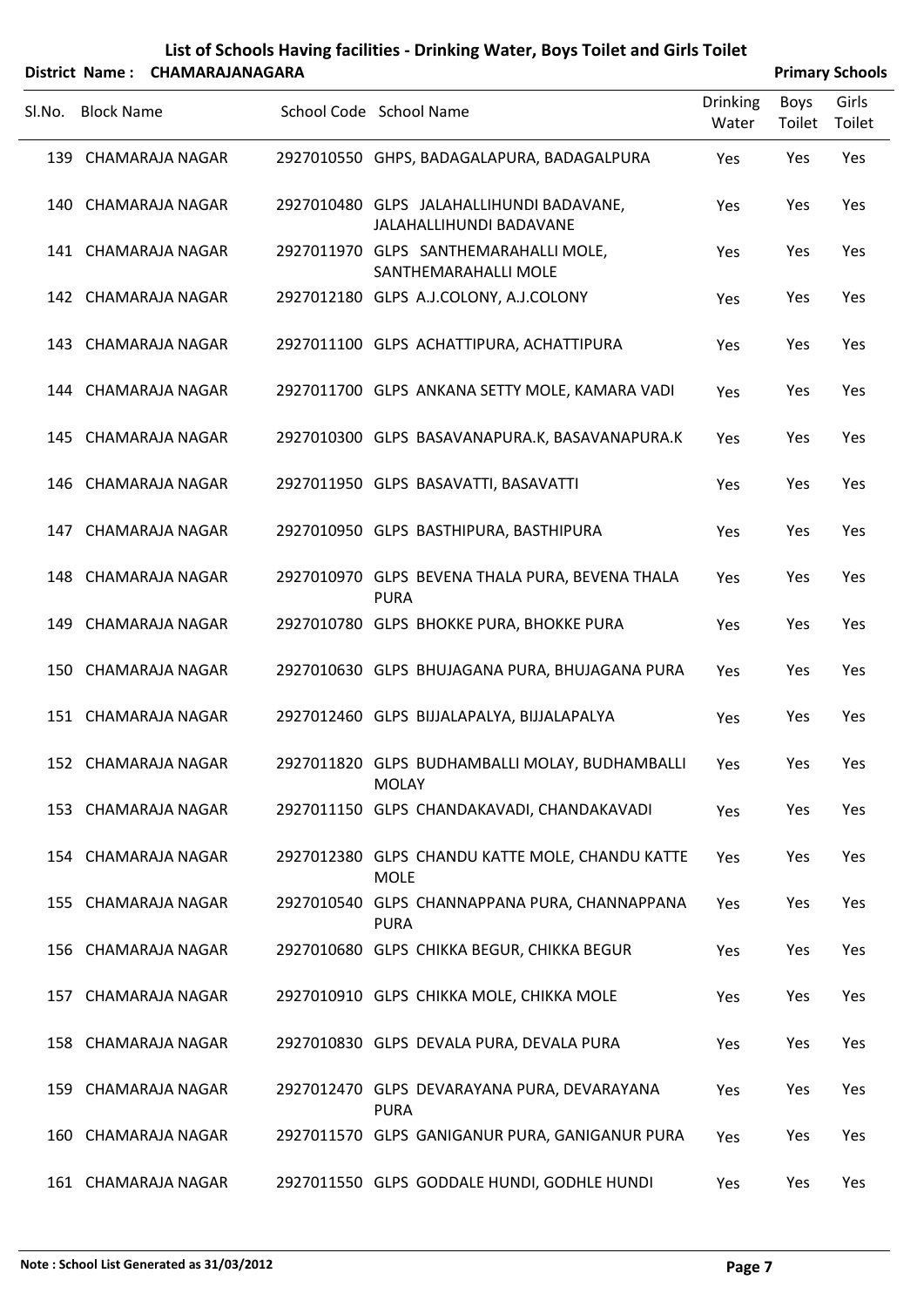|        |                   | District Name: CHAMARAJANAGARA |                                                                      |                          |                | <b>Primary Schools</b> |
|--------|-------------------|--------------------------------|----------------------------------------------------------------------|--------------------------|----------------|------------------------|
| SI.No. | <b>Block Name</b> |                                | School Code School Name                                              | <b>Drinking</b><br>Water | Boys<br>Toilet | Girls<br>Toilet        |
|        |                   | 162 CHAMARAJA NAGAR            | 2927011130 GLPS HANCHITHALA PURA, HANCHITHALA<br><b>PURA</b>         | Yes                      | Yes            | Yes                    |
|        |                   | 163 CHAMARAJA NAGAR            | 2927010380 GLPS HANDRAKALLI MOLE, HANDRAKALLI<br><b>MOLE</b>         | Yes                      | Yes            | Yes                    |
|        |                   | 164 CHAMARAJA NAGAR            | 2927011710 GLPS HEBACHALLI, HEBACHALLI                               | Yes                      | Yes            | Yes                    |
|        |                   | 165 CHAMARAJA NAGAR            | 2927010640 GLPS HEGGAVADI, HEGGAVADI                                 | Yes                      | Yes            | Yes                    |
|        |                   | 166 CHAMARAJA NAGAR            | 2927010670 GLPS HEREBEGUNRU, HEREBEGUNRU                             | Yes                      | Yes            | Yes                    |
|        |                   | 167 CHAMARAJA NAGAR            | 2927012060 GLPS HONDARA BALU COLONY, HONDARA<br><b>BALU COLONY</b>   | Yes                      | Yes            | Yes                    |
|        |                   | 168 CHAMARAJA NAGAR            | 2927011420 GLPS HONGALA VADI-1, HONGALA VADI                         | Yes                      | Yes            | Yes                    |
|        |                   | 169 CHAMARAJA NAGAR            | 2927011680 GLPS HONNE GOWDANA HUNDI, HONNE<br><b>GOWDANA HUNDI</b>   | Yes                      | Yes            | Yes                    |
|        |                   | 170 CHAMARAJA NAGAR            | 2927010600 GLPS HOSA HALLI, HOSA HALLI                               | Yes                      | Yes            | Yes                    |
|        |                   | 171 CHAMARAJA NAGAR            | 2927010490 GLPS HULLE PURA, HULLE PURA                               | Yes                      | Yes            | Yes                    |
|        |                   | 172 CHAMARAJA NAGAR            | 2927012030 GLPS HURALINANJANAPURA,<br>HURALINANJANAPURA              | Yes                      | Yes            | Yes                    |
|        |                   | 173 CHAMARAJA NAGAR            | 2927011750 GLPS HURLIKEBBE MOLE, HURLIKEBBE MOLE                     | Yes                      | Yes            | Yes                    |
|        |                   | 174 CHAMARAJA NAGAR            | 2927010460 GLPS JALAHALLI HUNDI, JALAHALLI HUNDI                     | Yes                      | Yes            | Yes                    |
|        |                   | 175 CHAMARAJA NAGAR            | 2927011140 GLPS K.M.BASAVANA PUREA,<br>K.M.BASAVANA PUREA            | Yes                      | Yes            | Yes                    |
|        |                   | 176 CHAMARAJA NAGAR            | 2927010350 GLPS K.MUKAHALLI, K.MUKAHALLI                             | Yes                      | Yes            | Yes                    |
|        |                   | 177 CHAMARAJA NAGAR            | 2927010420 GLPS KADAHALLI, KADAHALLI                                 | Yes                      | Yes            | Yes                    |
|        |                   | 178 CHAMARAJA NAGAR            | 2927010140 GLPS KADUVENA KATTE HUNDI, KADUVENA<br><b>KATTE HUNDI</b> | Yes                      | Yes            | Yes                    |
|        |                   | 179 CHAMARAJA NAGAR            | 2927011380 GLPS KALEKAMBHA COLONY, KALEKAMBHA<br><b>COLONY</b>       | Yes                      | Yes            | Yes                    |
|        |                   | 180 CHAMARAJA NAGAR            | 2927010310 GLPS KALLAHALLI, KALLAHALLI                               | Yes                      | Yes            | Yes                    |
|        |                   | 181 CHAMARAJA NAGAR            | 2927011890 GLPS KALLI PURA, KALLE PURA                               | Yes                      | Yes            | Yes                    |
|        |                   | 182 CHAMARAJA NAGAR            | 2927010250 GLPS KARADI MOLE, KARADI MOLE                             | Yes                      | Yes            | Yes                    |
|        |                   | 183 CHAMARAJA NAGAR            | 2927010590 GLPS KETHAHALLI, KETHAHALLI                               | Yes                      | Yes            | Yes                    |
|        |                   | 184 CHAMARAJA NAGAR            | 2927011240 GLPS KOKKANA HALLI, KOKKANA HALLI                         | Yes                      | Yes            | Yes                    |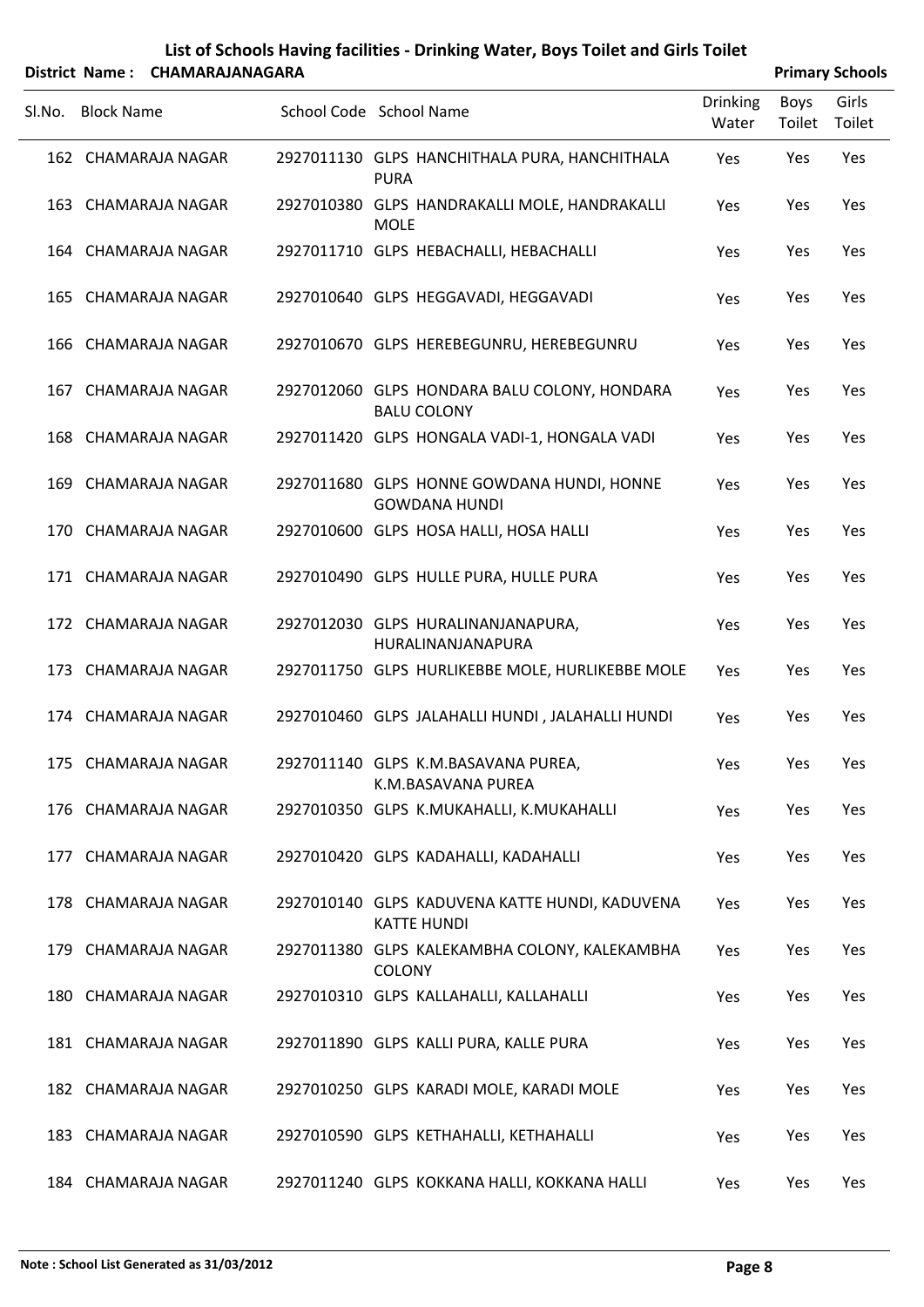|        |                   | District Name: CHAMARAJANAGARA |                                                                       |                          |                | <b>Primary Schools</b> |
|--------|-------------------|--------------------------------|-----------------------------------------------------------------------|--------------------------|----------------|------------------------|
| Sl.No. | <b>Block Name</b> |                                | School Code School Name                                               | <b>Drinking</b><br>Water | Boys<br>Toilet | Girls<br>Toilet        |
|        |                   | 185 CHAMARAJA NAGAR            | 2927010750 GLPS KOTE GOWDANA HUNDI, KOTE<br><b>GOWDANA HUNDI</b>      | Yes                      | Yes            | Yes                    |
|        |                   | 186 CHAMARAJA NAGAR            | 2927011410 GLPS KULLURU, KULLURU                                      | Yes                      | Yes            | Yes                    |
|        |                   | 187 CHAMARAJA NAGAR            | 2927011310 GLPS KURUBARA HUNDI, KURUBARA HUNDI                        | Yes                      | Yes            | Yes                    |
|        |                   | 188 CHAMARAJA NAGAR            | 2927010980 GLPS LAKSHMI PURA COLONY, LAKSHMI<br>PURA COLONY           | Yes                      | Yes            | Yes                    |
|        |                   | 189 CHAMARAJA NAGAR            | 2927011030 GLPS LINGANA PURA, LINGANA PURA                            | Yes                      | Yes            | Yes                    |
|        |                   | 190 CHAMARAJA NAGAR            | 2927011030 GLPS LINGANA PURA, LINGANA PURA                            | Yes                      | Yes            | Yes                    |
|        |                   | 191 CHAMARAJA NAGAR            | 2927012340 GLPS LINGARAJA PURA, LINGARAJA PURA                        | Yes                      | Yes            | Yes                    |
|        |                   | 192 CHAMARAJA NAGAR            | 2927011370 GLPS MALLE DEVANA HALLI, MALLE DEVANA<br><b>HALLI</b>      | Yes                      | Yes            | Yes                    |
|        |                   | 193 CHAMARAJA NAGAR            | 2927011170 GLPS MALLU PURA, MALLU PURA                                | Yes                      | Yes            | Yes                    |
|        |                   | 194 CHAMARAJA NAGAR            | 2927010280 GLPS MANGALADA HOSUR, MANGALADA<br><b>HOSUR</b>            | Yes                      | Yes            | Yes                    |
|        |                   | 195 CHAMARAJA NAGAR            | 2927010270 GLPS MANTHALAPURA, MANTHALAPURA                            | Yes                      | Yes            | Yes                    |
|        |                   | 196 CHAMARAJA NAGAR            | 2927012150 GLPS MASAGAPURA, MASAGAPURA                                | Yes                      | Yes            | Yes                    |
|        |                   | 197 CHAMARAJA NAGAR            | 2927011040 GLPS MELURU -SASUVE HALLI, MELURU -<br><b>SASUVE HALLI</b> | Yes                      | Yes            | Yes                    |
|        |                   | 198 CHAMARAJA NAGAR            | 2927011510 GLPS MUDAHALLI COLONY, MUDAHALLI<br><b>COLONY</b>          | Yes                      | Yes            | Yes                    |
|        |                   | 199 CHAMARAJA NAGAR            | 2927011020 GLPS MUDALA HOSA HALLI, MUDALA HOSA<br><b>HALLI</b>        | Yes                      | Yes            | Yes                    |
|        |                   | 200 CHAMARAJA NAGAR            | 2927010450 GLPS MUDLU MOLE, MUDLU MOLE                                | Yes                      | Yes            | Yes                    |
|        |                   | 201 CHAMARAJA NAGAR            | 2927010220 GLPS MUDLUPURA, MUDLUPURA                                  | Yes                      | Yes            | Yes                    |
|        |                   | 202 CHAMARAJA NAGAR            | 2927011500 GLPS MUKANA PALYA, MUKANA PALYA                            | Yes                      | Yes            | Yes                    |
|        |                   | 203 CHAMARAJA NAGAR            | 2927010060 GLPS MUTTIGE, MUTTIGE                                      | Yes                      | Yes            | Yes                    |
|        |                   | 204 CHAMARAJA NAGAR            | 2927010580 GLPS NIJALINGANA PURA, NIJALINGANA<br><b>PURA</b>          | Yes                      | Yes            | Yes                    |
|        |                   | 205 CHAMARAJA NAGAR            | 2927011230 GLPS PUTTANA PURA, PUTTANA PURA                            | Yes                      | Yes            | Yes                    |
|        |                   | 206 CHAMARAJA NAGAR            | 2927010320 GLPS PUTTE GOWDANA HUNDI, PUTTE<br><b>GOWDANA HUNDI</b>    | Yes                      | Yes            | Yes                    |
|        |                   | 207 CHAMARAJA NAGAR            | 2927010810 GLPS SANE GALA, SANE GALA                                  | Yes                      | Yes            | Yes                    |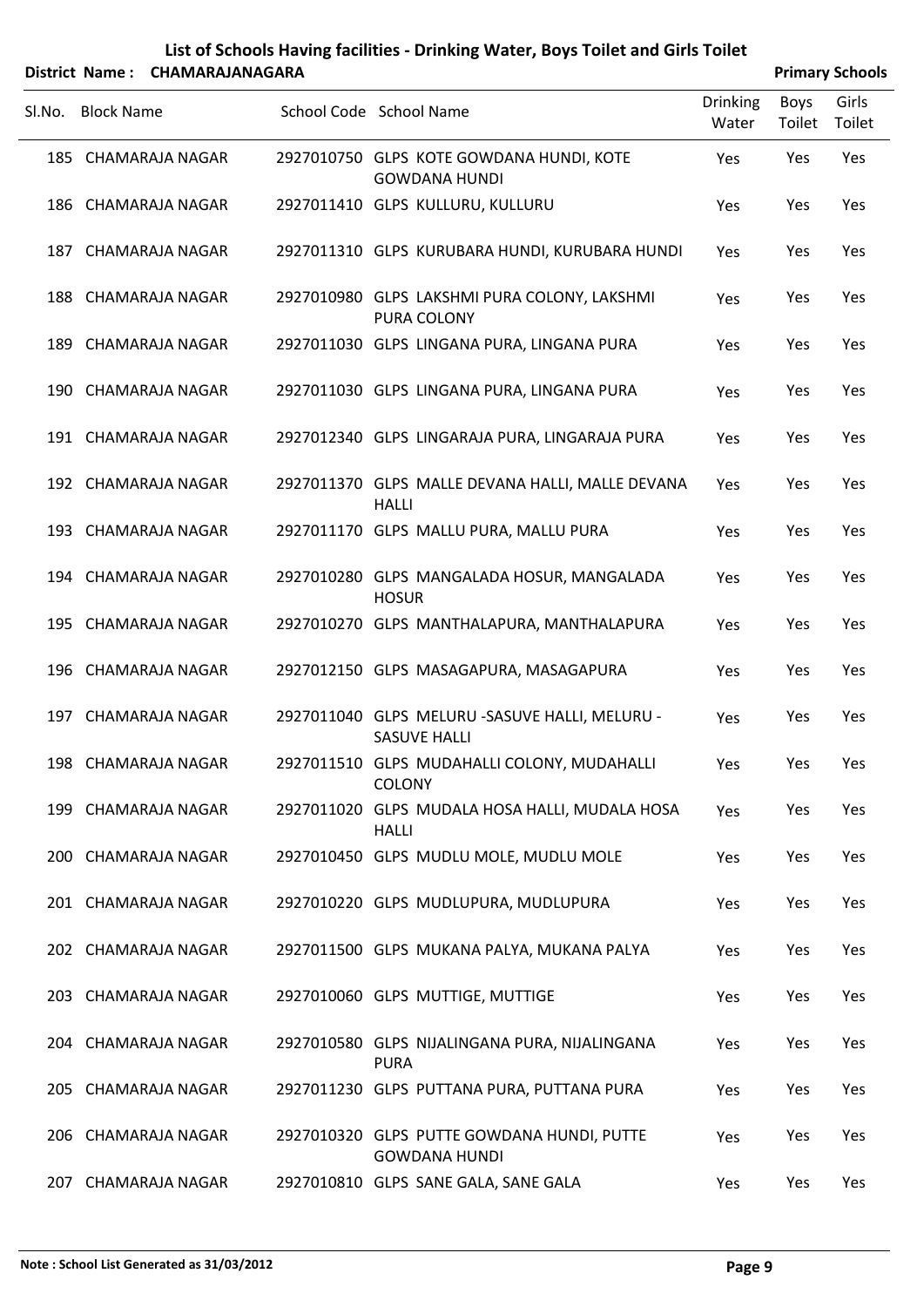|        |                   | District Name: CHAMARAJANAGARA             |                                                                              |                          |                | <b>Primary Schools</b> |
|--------|-------------------|--------------------------------------------|------------------------------------------------------------------------------|--------------------------|----------------|------------------------|
| Sl.No. | <b>Block Name</b> |                                            | School Code School Name                                                      | <b>Drinking</b><br>Water | Boys<br>Toilet | Girls<br>Toilet        |
|        |                   | 208 CHAMARAJA NAGAR                        | 2927012160 GLPS SINGANAPURA, SINGANAPURA                                     | Yes                      | Yes            | Yes                    |
|        |                   | 209 CHAMARAJA NAGAR                        | 2927011660 GLPS TEHKALA MOLE, KUDERU MOLE                                    | Yes                      | Yes            | Yes                    |
|        |                   | 210 CHAMARAJA NAGAR                        | 2927010880 GLPS THAVARE KATTE MOLE, THAVARE<br><b>KATTE MOLE</b>             | Yes                      | Yes            | Yes                    |
|        |                   | 211 CHAMARAJA NAGAR                        | 2927012220 GLPS VADDAGAL PURA, VADDAGAL PURA                                 | Yes                      | Yes            | Yes                    |
|        |                   | 212 CHAMARAJA NAGAR                        | 2927012210 GLPS VADDAGAL PURADHA HUNDI,<br>VADDAGAL PURADHA HUNDI            | Yes                      | Yes            | Yes                    |
|        |                   | 213 CHAMARAJA NAGAR                        | 2927012100 GLPS VEERANAPURA, VEERANAPURA                                     | Yes                      | Yes            | Yes                    |
|        |                   | 214 CHAMARAJA NAGAR                        | 2927012130 GLPS VEERAYANAPURA, VEERAYANAPURA                                 | Yes                      | Yes            | Yes                    |
|        |                   | 215 CHAMARAJA NAGAR                        | 2927010130 GLPS YADA PURA, YADA PURA                                         | Yes                      | Yes            | Yes                    |
|        |                   | 216 CHAMARAJA NAGAR<br>217 CHAMARAJA NAGAR | 2927011070 GLPS YANAGUMBA, YANAGUMBA<br>2927010240 GLPS YEDIYUR, YEDIYUR     | Yes                      | Yes            | Yes<br>Yes             |
|        |                   | 218 CHAMARAJA NAGAR                        | 2927012440 GLPS YETHTHEGOWDANADODDI,                                         | Yes<br>Yes               | Yes<br>Yes     | Yes                    |
|        |                   | 219 CHAMARAJA NAGAR                        | <b>YETHTHEGOWDANADODDI</b><br>2927011660 GLPS (KUDERU BADAGALA MOLE), KUDERU | Yes                      | Yes            | Yes                    |
|        |                   | 220 CHAMARAJA NAGAR                        | <b>MOLE</b><br>2927011870 GLPS AMBDKAR STREET HONGANUR,                      | Yes                      | Yes            | Yes                    |
|        |                   | 221 CHAMARAJA NAGAR                        | <b>HONGANOOR</b><br>2927010100 GLPS B MALLAYANAPURA, BENDARAVADI             | Yes                      | Yes            | Yes                    |
|        |                   | 222 CHAMARAJA NAGAR                        | 2927011870 GLPS BELLATHA, HONGANOOR                                          | Yes                      | Yes            | Yes                    |
|        |                   | 223 CHAMARAJA NAGAR                        | 2927011990 GLPS BIG BAZZAR STREET, CHAMARAJA                                 | Yes                      | Yes            | Yes                    |
|        |                   | 224 CHAMARAJA NAGAR                        | <b>NAGAR</b><br>2927011760 GLPS CHANGADIPURA, CHUGADIPURA                    | Yes                      | Yes            | Yes                    |
|        |                   | 225 CHAMARAJA NAGAR                        | 2927011440 GLPS CHIKKAHOLE CHECK POST, CHIKKA HOLE                           | Yes                      | Yes            | Yes                    |
|        |                   | 226 CHAMARAJA NAGAR                        | 2927012520 GLPS CHIKKAKEMPIHUNDI,                                            | Yes                      | Yes            | Yes                    |
|        |                   | 227 CHAMARAJA NAGAR                        | CHIKKAKEMPIHUNDI<br>2927011730 GLPS DEMAHALLI MOLY, DEMAHALLI                | Yes                      | Yes            | Yes                    |
|        |                   | 228 CHAMARAJA NAGAR                        | 2927012310 GLPS DESHAVALLI, DESHAVALLI                                       | Yes                      | Yes            | Yes                    |
|        |                   | 229 CHAMARAJA NAGAR                        | 2927010500 GLPS DESHIGOWDANAPURA,<br>DESHIGOWDANA PURA                       | Yes                      | Yes            | Yes                    |

230 CHAMARAJA NAGAR 2927010200 GLPS GLIPURA, GALI PURA THE YES YES YES YES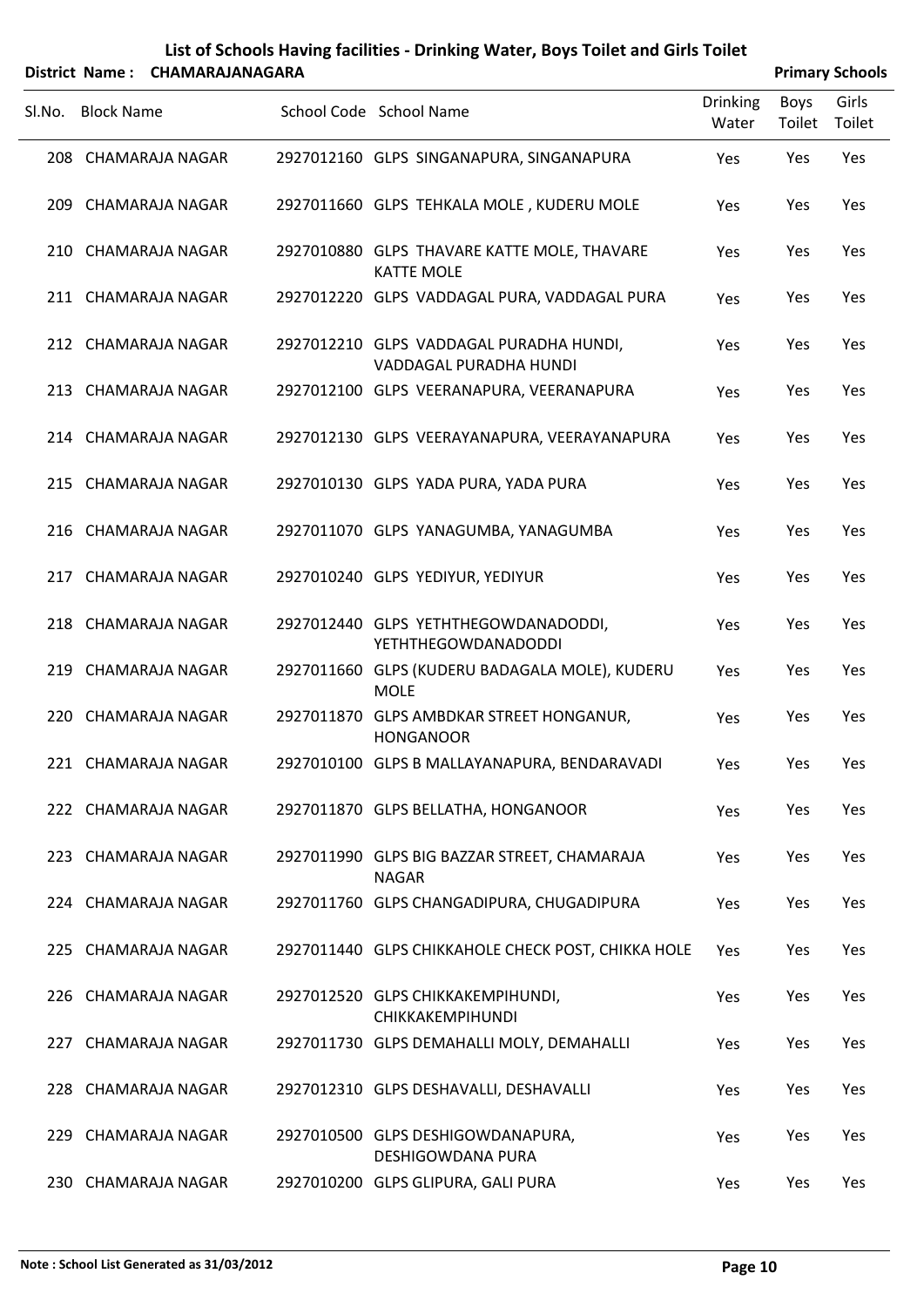|        | District Name: CHAMARAJANAGARA |                     |  |                                                                 |                          |                | <b>Primary Schools</b> |
|--------|--------------------------------|---------------------|--|-----------------------------------------------------------------|--------------------------|----------------|------------------------|
| Sl.No. | <b>Block Name</b>              |                     |  | School Code School Name                                         | <b>Drinking</b><br>Water | Boys<br>Toilet | Girls<br>Toilet        |
|        |                                | 231 CHAMARAJA NAGAR |  | 2927010170 GLPS HALE BYDAMUDLU, BYADA MUDLU                     | Yes                      | Yes            | Yes                    |
|        |                                | 232 CHAMARAJA NAGAR |  | 2927012410 GLPS HONDARABALU, HONDARABALU                        | Yes                      | Yes            | Yes                    |
|        |                                | 233 CHAMARAJA NAGAR |  | 2927011420 GLPS HONGALAVADI - 2, HONGALA VADI                   | Yes                      | Yes            | Yes                    |
|        |                                | 234 CHAMARAJA NAGAR |  | 2927012320 GLPS HOSAMOLE, HOSAMOLE                              | Yes                      | Yes            | Yes                    |
|        |                                | 235 CHAMARAJA NAGAR |  | 2927012510 GLPS KADIGERE, KADIGERE                              | Yes                      | Yes            | Yes                    |
|        |                                | 236 CHAMARAJA NAGAR |  | 2927012350 GLPS KARALAMOLE, KARALAMOLE                          | Yes                      | Yes            | Yes                    |
|        |                                | 237 CHAMARAJA NAGAR |  | 2927012220 GLPS MAHADESHWARA COLONY, VADDAGAL<br><b>PURA</b>    | Yes                      | Yes            | Yes                    |
|        |                                | 238 CHAMARAJA NAGAR |  | 2927012261 GLPS MAHADESWARA COLONY CH.NAGAR,<br>CHAMARAJ-1      | Yes                      | Yes            | Yes                    |
|        |                                | 239 CHAMARAJA NAGAR |  | 2927012300 GLPS MANCHUGUNDI PURA,<br><b>MANCHUGUNDI PURA</b>    | Yes                      | Yes            | Yes                    |
|        |                                | 240 CHAMARAJA NAGAR |  | 2927010030 GLPS MARIYALADA HUNDI, MARIYALADA<br><b>HUNDI</b>    | Yes                      | Yes            | Yes                    |
|        |                                | 241 CHAMARAJA NAGAR |  | 2927010990 GLPS MCS BISALVADI, BISALAVADI                       | Yes                      | Yes            | Yes                    |
|        |                                | 242 CHAMARAJA NAGAR |  | 2927011991 GLPS NAYAKARA BEEDI, CHAMARAJA NAGAR                 | Yes                      | Yes            | Yes                    |
|        |                                | 243 CHAMARAJA NAGAR |  | 2927011180 GLPS SARAGUR (K) SC COLONY, SARAGUR                  | Yes                      | Yes            | Yes                    |
|        |                                | 244 CHAMARAJA NAGAR |  | 2927011180 GLPS SARAGUR, SARAGUR                                | Yes                      | Yes            | Yes                    |
|        |                                | 245 CHAMARAJA NAGAR |  | 2927012360 GLPS SOTTANAHUNDI, SOTHANAHUNDI                      | Yes                      | Yes            | Yes                    |
|        |                                | 246 CHAMARAJA NAGAR |  | 2927011480 GLPS SRINIVASAPURA COLONY, PUNAJUR                   | Yes                      | Yes            | Yes                    |
|        |                                | 247 CHAMARAJA NAGAR |  | 2927011620 GLPS UMMATHUR SC BEEDI, UMMATHUR                     | Yes                      | Yes            | Yes                    |
|        |                                | 248 CHAMARAJA NAGAR |  | 2927011250 GLPS UPPARA STREET NNAGAVALLI,<br><b>NAGAVALLI</b>   | Yes                      | Yes            | Yes                    |
|        |                                | 249 CHAMARAJA NAGAR |  | 2927011990 GLPS URBAN AREA CH.NAGAR, CHAMARAJA<br><b>NAGAR</b>  | Yes                      | Yes            | Yes                    |
|        |                                | 250 CHAMARAJA NAGAR |  | 2927011150 GLPS URDU CHANDAKAVADI,<br>CHANDAKAVADI              | Yes                      | Yes            | Yes                    |
|        |                                | 251 CHAMARAJA NAGAR |  | 2927010890 GLPS URDU HARADANA HALLI, HARADANA<br><b>HALLI</b>   | Yes                      | Yes            | Yes                    |
|        |                                | 252 CHAMARAJA NAGAR |  | 2927011870 GLPS URDU HONGANOOR, HONGANOOR                       | Yes                      | Yes            | Yes                    |
|        |                                | 253 CHAMARAJA NAGAR |  | 2927011991 GLPS URDU ZAMIYA CH.NAGAR, CHAMARAJA<br><b>NAGAR</b> | Yes                      | Yes            | Yes                    |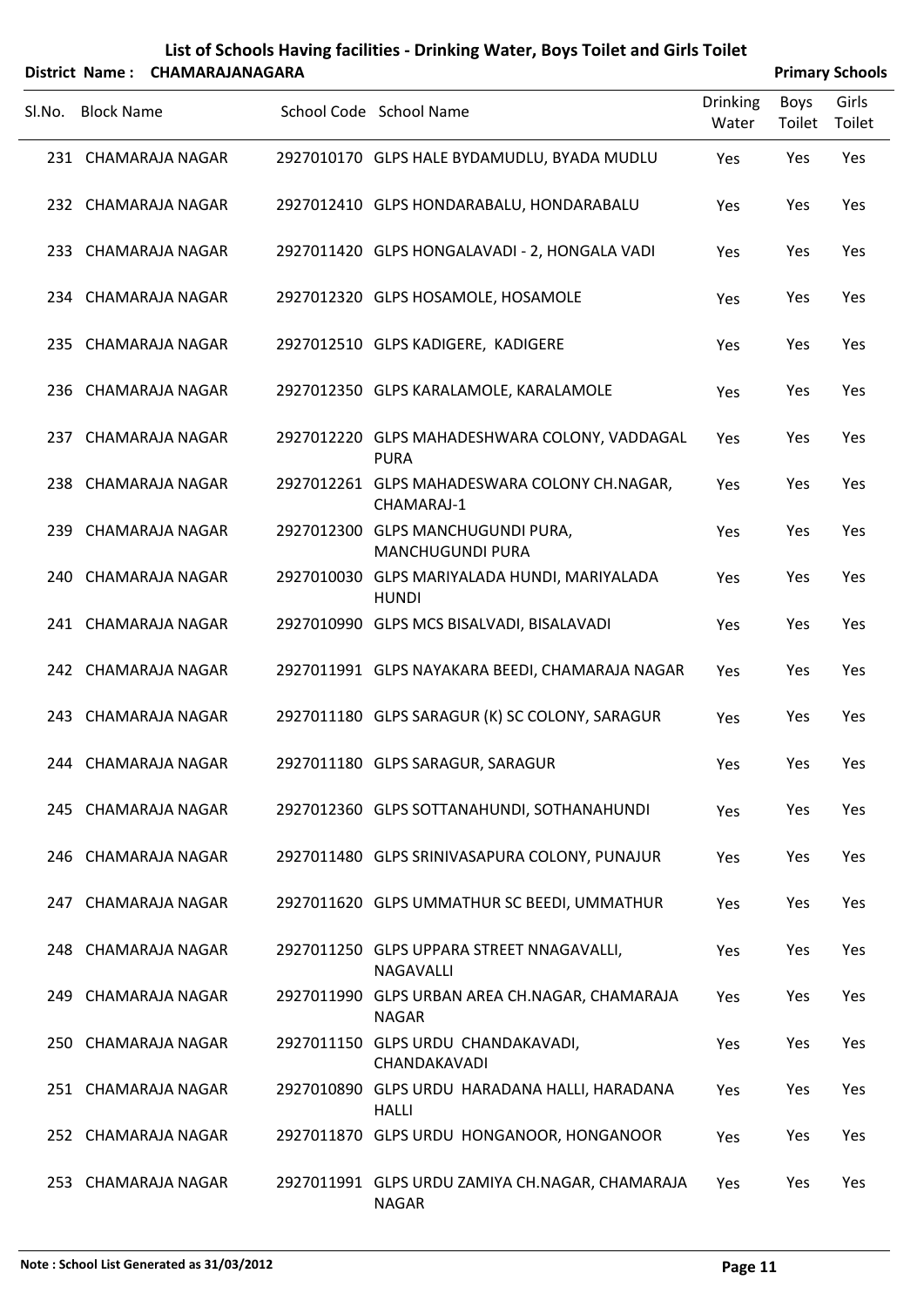|        |                   | District Name: CHAMARAJANAGARA |                                                                  |                          |                | <b>Primary Schools</b> |
|--------|-------------------|--------------------------------|------------------------------------------------------------------|--------------------------|----------------|------------------------|
| Sl.No. | <b>Block Name</b> |                                | School Code School Name                                          | <b>Drinking</b><br>Water | Boys<br>Toilet | Girls<br>Toilet        |
|        |                   | 254 CHAMARAJA NAGAR            | 2927011090 GLPS VADDARAHALLI, VODDARAHALLI                       | Yes                      | Yes            | Yes                    |
|        |                   | 255 CHAMARAJA NAGAR            | 2927011810 GLPS, BOODAMBALLI,, BUDHAMBALLI                       | Yes                      | Yes            | Yes                    |
|        |                   | 256 CHAMARAJA NAGAR            | 2927012190 GLPS-2 AMBEDKAR BEEDI RAMASAMUDRA,<br>RAMASAMUDRA - 2 | Yes                      | Yes            | Yes                    |
|        |                   | 257 CHAMARAJA NAGAR            | 2927011250 GUHPS NAGAVALLI, NAGAVALLI                            | Yes                      | Yes            | Yes                    |
|        |                   | 258 CHAMARAJA NAGAR            | 2927010200 GUHPS GALIPURA, GALI PURA                             | Yes                      | Yes            | Yes                    |
|        |                   | 259 CHAMARAJA NAGAR            | 2927011180 GUHPS SARAGUR, SARAGUR                                | Yes                      | Yes            | Yes                    |
|        |                   | 260 CHAMARAJA NAGAR            | 2927011992 GULPS KN MOHALLA CH.NAGAR,<br>CHAMARAJA NAGAR         | Yes                      | Yes            | Yes                    |
|        |                   | 261 CHAMARAJA NAGAR            | 2927011992 GULPS MECCA MOHALLA, CHAMARAJA<br><b>NAGAR</b>        | Yes                      | Yes            | Yes                    |
|        |                   | 262 CHAMARAJA NAGAR            | 2927012020 GULPS RAMASAMUDRA, RAMASAMUDRA                        | Yes                      | Yes            | Yes                    |
|        |                   | 263 CHAMARAJA NAGAR            | 2927010390 GULPS, KIRAGASUR, KIRAGASURU                          | Yes                      | Yes            | Yes                    |
|        | 264 GUNDULPET     |                                | 2927021604 ADARSHAVIDYALAYA GHPS, GUNDLUPET                      | Yes                      | Yes            | Yes                    |
|        | 265 GUNDULPET     |                                | 2927021720 GLPS UTTANGERIHUNDI,<br><b>UTTANGERIHUNDI</b>         | Yes                      | Yes            | Yes                    |
|        | 266 GUNDULPET     |                                | 2927020060 GHPS ALATHUR, ALATHUR                                 | Yes                      | Yes            | Yes                    |
|        | 267 GUNDULPET     |                                | 2927020500 GHPS ANKAHALLI, ANKAHALLI                             | Yes                      | Yes            | Yes                    |
|        | 268 GUNDULPET     |                                | 2927021220 GHPS AREPURA, AREPURA                                 | Yes                      | Yes            | Yes                    |
|        | 269 GUNDULPET     |                                | 2927020470 GHPS BACHALLI, BACHALLI                               | Yes                      | Yes            | Yes                    |
|        | 270 GUNDULPET     |                                | 2927020810 GHPS BALACHA VADI, BALACHA VADI                       | Yes                      | Yes            | Yes                    |
|        | 271 GUNDULPET     |                                | 2927020270 GHPS BANNITHAL PURA, BANNITHAL PURA                   | Yes                      | Yes            | Yes                    |
|        | 272 GUNDULPET     |                                | 2927020320 GHPS BEEMANA BEEDU, BEEMANA BEEDU                     | Yes                      | Yes            | Yes                    |
|        | 273 GUNDULPET     |                                | 2927020930 GHPS BEGUR, BEGUR                                     | Yes                      | Yes            | Yes                    |
|        | 274 GUNDULPET     |                                | 2927020610 GHPS BELA VADI, BELA VADI                             | Yes                      | Yes            | Yes                    |
|        | 275 GUNDULPET     |                                | 2927020940 GHPS BELACHALAVADI, BELACHALAVADI                     | Yes                      | Yes            | Yes                    |
|        | 276 GUNDULPET     |                                | 2927020760 GHPS BERAM BADI, BERAM BADI                           | Yes                      | Yes            | Yes                    |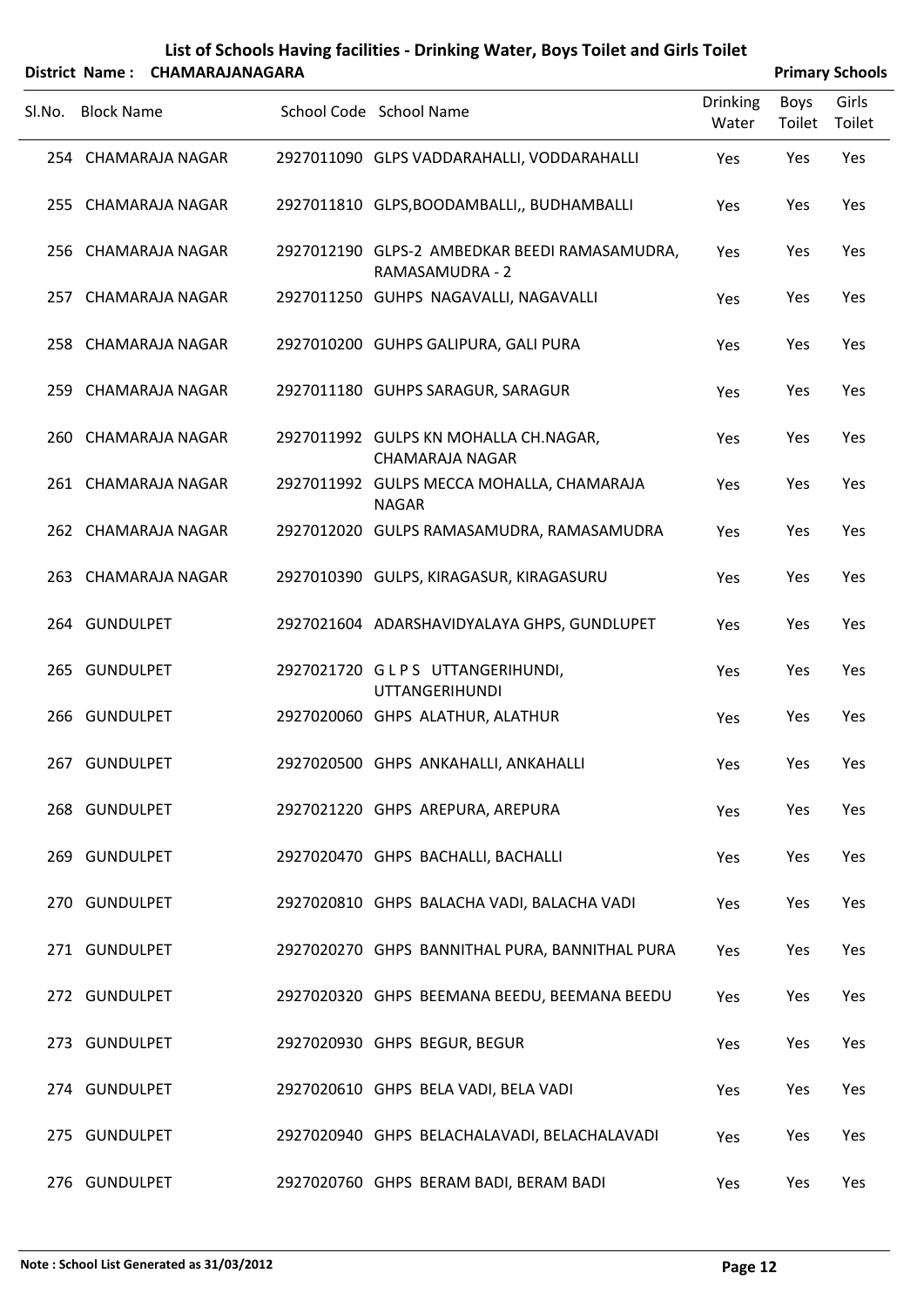| List of Schools Having facilities - Drinking Water, Boys Toilet and Girls Toilet |
|----------------------------------------------------------------------------------|
| $\mathcal{L}$ . Alexandro Citabana matanggama                                    |

|        | District Name: CHAMARAJANAGARA |                                                                  |                          |                | <b>Primary Schools</b> |
|--------|--------------------------------|------------------------------------------------------------------|--------------------------|----------------|------------------------|
| Sl.No. | <b>Block Name</b>              | School Code School Name                                          | <b>Drinking</b><br>Water | Boys<br>Toilet | Girls<br>Toilet        |
|        | 277 GUNDULPET                  | 2927020820 GHPS BERETA HALLI, BERETA HALLI                       | Yes                      | Yes            | Yes                    |
|        | 278 GUNDULPET                  | 2927020400 GHPS BETTAHALLI, BETTAHALLI                           | Yes                      | Yes            | Yes                    |
|        | 279 GUNDULPET                  | 2927021310 GHPS BHOGAIAHNA HUNDI, BHOGAIAHNA<br><b>HUNDI</b>     | Yes                      | Yes            | Yes                    |
|        | 280 GUNDULPET                  | 2927020490 GHPS BOMMALAPURA, BOMMALAPURA                         | Yes                      | Yes            | Yes                    |
|        | 281 GUNDULPET                  | 2927021040 GHPS BOMMANA HALLI, BOMMANA HALLI                     | Yes                      | Yes            | Yes                    |
|        | 282 GUNDULPET                  | 2927021340 GHPS CHANNAVADEYANA PURA,<br>CHANNAVADEYANA PURA      | Yes                      | Yes            | Yes                    |
|        | 283 GUNDULPET                  | 2927020280 GHPS CHIKKA THIPPUR, CHIKKATHUPPUR                    | Yes                      | Yes            | Yes                    |
|        | 284 GUNDULPET                  | 2927021200 GHPS CHIKKATI, CHIKKATI                               | Yes                      | Yes            | Yes                    |
|        | 285 GUNDULPET                  | 2927021070 GHPS CHIRAKANA HALLI, CHIRAKANA HALLI                 | Yes                      | Yes            | Yes                    |
|        | 286 GUNDULPET                  | 2927020970 GHPS DEPAPURA, DEPAPURA                               | Yes                      | Yes            | Yes                    |
|        | 287 GUNDULPET                  | 2927020070 GHPS DESI PURA, DESI PURA                             | Yes                      | Yes            | Yes                    |
|        | 288 GUNDULPET                  | 2927020530 GHPS DEVARA HALLI, DEVARA HALLI                       | Yes                      | Yes            | Yes                    |
|        | 289 GUNDULPET                  | 2927020370 GHPS DODDATHUPPUR, DODDATHUPPUR                       | Yes                      | Yes            | Yes                    |
|        | 290 GUNDULPET                  | 2927020840 GHPS GURUVINA PURA, GURUVINA PURA                     | Yes                      | Yes            | Yes                    |
|        | 291 GUNDULPET                  | 2927021510 GHPS HALAHALLI, HALAHALLI                             | Yes                      | Yes            | Yes                    |
|        | 292 GUNDULPET                  | 2927021250 GHPS HALLADA MADA HALLI, HALLADA<br><b>MADA HALLI</b> | Yes                      | Yes            | Yes                    |
|        | 293 GUNDULPET                  | 2927020420 GHPS HANGALA, HANGALA                                 | Yes                      | Yes            | Yes                    |
|        | 294 GUNDULPET                  | 2927021440 GHPS HIRIKATI-1 (DODDAHUNDI), DODDA<br><b>HUNDI</b>   | Yes                      | Yes            | Yes                    |
|        | 295 GUNDULPET                  | 2927021490 GHPS HIRIKATI-2, HAREKATE                             | Yes                      | Yes            | Yes                    |
|        | 296 GUNDULPET                  | 2927020180 GHPS HONGALLI, HONGALLI                               | Yes                      | Yes            | Yes                    |
|        | 297 GUNDULPET                  | 2927021790 GHPS HONNASHETTARA HUNDI,<br>HONNASHETTARA HUNDI      | Yes                      | Yes            | Yes                    |
|        | 298 GUNDULPET                  | 2927021150 GHPS HOORADA HALLI, HOORADA HALLI                     | Yes                      | Yes            | Yes                    |
|        | 299 GUNDULPET                  | 2927021430 GHPS HOREYALA, HOREYALA                               | Yes                      | Yes            | Yes                    |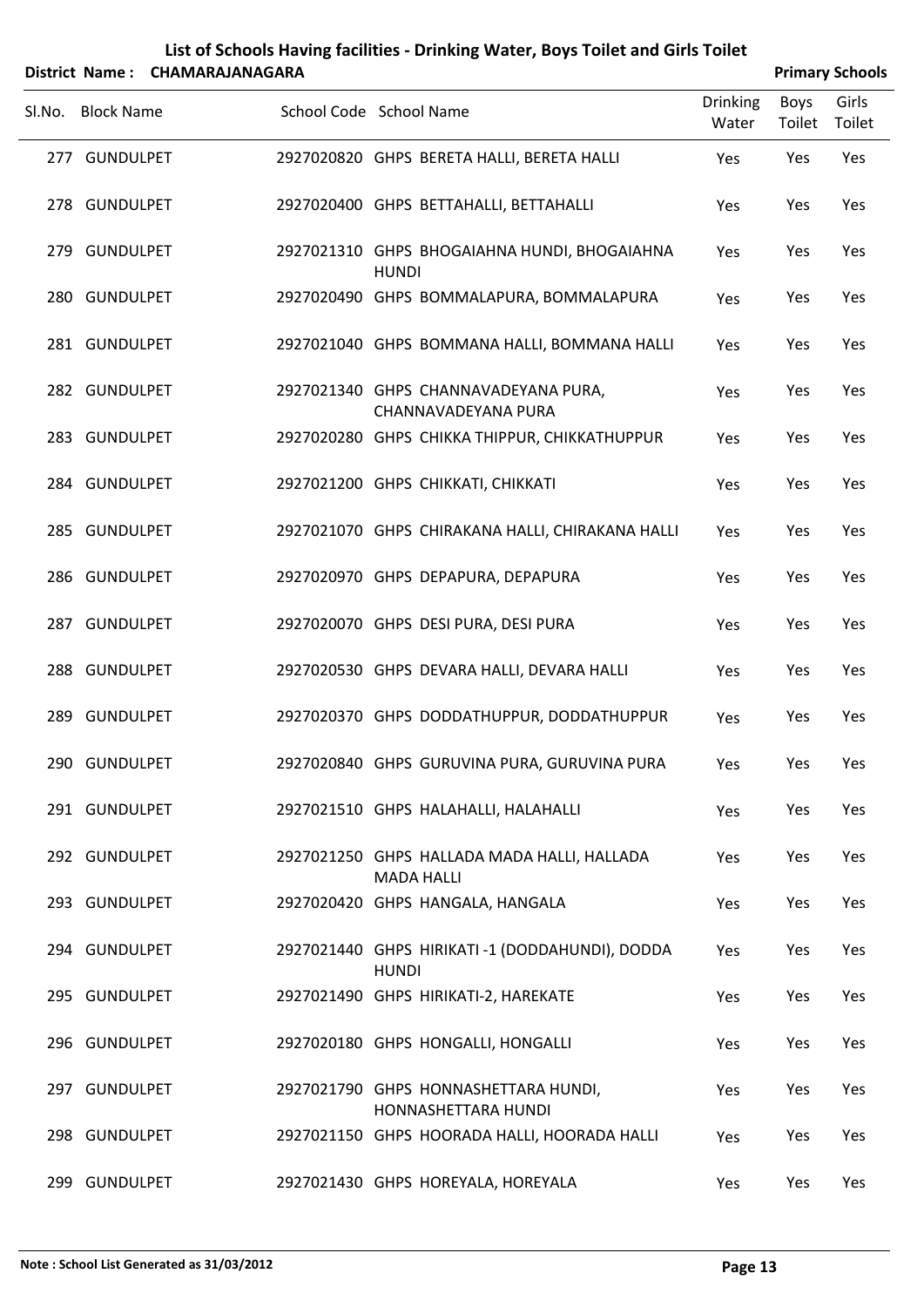| List of Schools Having facilities - Drinking Water, Boys Toilet and Girls Toilet |
|----------------------------------------------------------------------------------|
| ------------------                                                               |

|        | District Name: CHAMARAJANAGARA |                         |              |                                                |                          |                | <b>Primary Schools</b> |
|--------|--------------------------------|-------------------------|--------------|------------------------------------------------|--------------------------|----------------|------------------------|
| Sl.No. | <b>Block Name</b>              | School Code School Name |              |                                                | <b>Drinking</b><br>Water | Boys<br>Toilet | Girls<br>Toilet        |
|        | 300 GUNDULPET                  |                         |              | 2927021330 GHPS HOSA PURA-B, HOSA PURA-B       | Yes                      | Yes            | Yes                    |
|        | 301 GUNDULPET                  |                         |              | 2927021620 GHPS HOSUR, HOSUR                   | Yes                      | Yes            | Yes                    |
|        | 302 GUNDULPET                  |                         |              | 2927020600 GHPS HUNDI PURA, HUNDI PURA         | Yes                      | Yes            | Yes                    |
|        | 303 GUNDULPET                  |                         |              | 2927020860 GHPS KAGGALA, KAGGALA               | Yes                      | Yes            | Yes                    |
|        | 304 GUNDULPET                  |                         | <b>HALLI</b> | 2927020670 GHPS KALI GOWDAN HALLI, KALI GOWDAN | Yes                      | Yes            | Yes                    |
|        | 305 GUNDULPET                  |                         |              | 2927020740 GHPS KALLA HALLI, KALLA HALLI       | Yes                      | Yes            | Yes                    |
|        | 306 GUNDULPET                  |                         |              | 2927021520 GHPS KAMARAHALLI, KAMARAHALLI       | Yes                      | Yes            | Yes                    |
|        | 307 GUNDULPET                  |                         |              | 2927020540 GHPS KANNE GALA, KANNE GALA         | Yes                      | Yes            | Yes                    |
|        | 308 GUNDULPET                  |                         |              | 2927020620 GHPS KEBBE PURA, KEBBE PURA         | Yes                      | Yes            | Yes                    |
|        | 309 GUNDULPET                  |                         |              | 2927020850 GHPS KELASUR, KELASUR               | Yes                      | Yes            | Yes                    |
|        | 310 GUNDULPET                  |                         |              | 2927020960 GHPS KODA SOGE, KODA SOGE           | Yes                      | Yes            | Yes                    |
|        | 311 GUNDULPET                  |                         |              | 2927021370 GHPS KODAGA PURA, KODAGA PURA       | Yes                      | Yes            | Yes                    |
|        | 312 GUNDULPET                  |                         |              | 2927020680 GHPS KODAHALLI, KODAHALLI           | Yes                      | Yes            | Yes                    |
|        | 313 GUNDULPET                  |                         |              | 2927021300 GHPS KOTE KERE, KOTE KERE           | Yes                      | Yes            | Yes                    |
|        | 314 GUNDULPET                  |                         |              | 2927021060 GHPS KUNDA KERE, KUNDA KERE         | Yes                      | Yes            | Yes                    |
|        | 315 GUNDULPET                  |                         |              | 2927020340 GHPS KUTHANUR, KUTHANUR             | Yes                      | Yes            | Yes                    |
|        | 316 GUNDULPET                  |                         |              | 2927020830 GHPS LAKKUR, LAKKUR                 | Yes                      | Yes            | Yes                    |
|        | 317 GUNDULPET                  |                         |              | 2927020200 GHPS MADA HALLI, MADA HALLI         | Yes                      | Yes            | Yes                    |
|        | 318 GUNDULPET                  |                         |              | 2927021380 GHPS MADAPATNA, MADAPATNA           | Yes                      | Yes            | Yes                    |
|        | 319 GUNDULPET                  |                         |              | 2927020130 GHPS MADRA HALLI, MADRA HALLI       | Yes                      | Yes            | Yes                    |
|        | 320 GUNDULPET                  |                         |              | 2927020120 GHPS MALAVALLI, MALAVALLI           | Yes                      | Yes            | Yes                    |
|        | 321 GUNDULPET                  |                         | <b>PURA</b>  | 2927020350 GHPS MALLAIAHNA PURA, MALLAIAHNA    | Yes                      | Yes            | Yes                    |
|        | 322 GUNDULPET                  |                         |              | 2927020080 GHPS MANCHANA HALLI, MANCHANA HALLI | Yes                      | Yes            | Yes                    |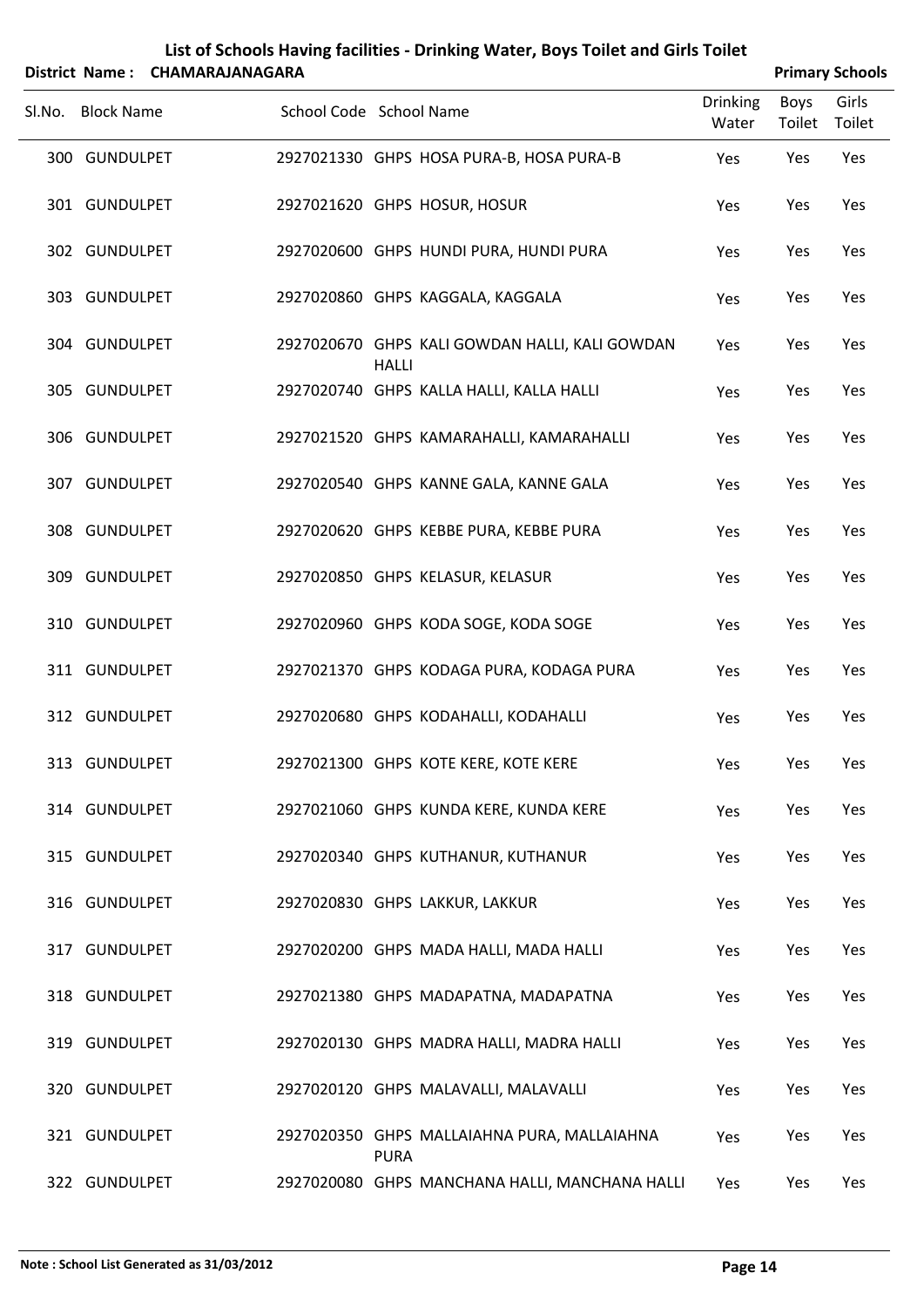|        | <b>District Name:</b> | <b>CHAMARAJANAGARA</b> |                         | List of Schools Having facilities - Drinking Water, Boys Toilet and Girls Toilet |                          |                | <b>Primary Schools</b> |
|--------|-----------------------|------------------------|-------------------------|----------------------------------------------------------------------------------|--------------------------|----------------|------------------------|
| Sl.No. | <b>Block Name</b>     |                        | School Code School Name |                                                                                  | <b>Drinking</b><br>Water | Boys<br>Toilet | Girls<br>Toilet        |
|        | 323 GUNDULPET         |                        |                         | 2927020690 GHPS MANGALA, MANGALA                                                 | Yes                      | Yes            | Yes                    |
|        | 324 GUNDULPET         |                        |                         | 2927021140 GHPS MUDAGURU, MUDAGURU                                               | Yes                      | Yes            | Yes                    |
|        | 325 GUNDULPET         |                        |                         | 2927021500 GHPS NITRE, NITRE                                                     | Yes                      | Yes            | Yes                    |
|        | 326 GUNDULPET         |                        |                         | 2927021130 GHPS PADUGURU, PADUGURU                                               | Yes                      | Yes            | Yes                    |
|        | 327 GUNDULPET         |                        |                         | 2927020430 GHPS PUTTANA PURA, PUTTANA PURA                                       | Yes                      | Yes            | Yes                    |
|        | 328 GUNDULPET         |                        |                         | 2927021540 GHPS RAGANATHPURA, RAGANATHPURA                                       | Yes                      | Yes            | Yes                    |
|        | 329 GUNDULPET         |                        |                         | 2927021470 GHPS RANGU PURA, RANGU PURA                                           | Yes                      | Yes            | Yes                    |
|        | 330 GUNDULPET         |                        |                         | 2927020660 GHPS SHIVA PURA, SHIVA PURA                                           | Yes                      | Yes            | Yes                    |
|        | 331 GUNDULPET         |                        |                         | 2927021170 GHPS SHYANADRA HALLI, SHYANADRA HALLI                                 | Yes                      | Yes            | Yes                    |
|        | 332 GUNDULPET         |                        |                         | 2927021360 GHPS SOMAHALLI, SOMAHALLI                                             | Yes                      | Yes            | Yes                    |
|        | 333 GUNDULPET         |                        |                         | 2927021010 GHPS SOMANAPURA, SOMANAPURA                                           | Yes                      | Yes            | Yes                    |
|        | 334 GUNDULPET         |                        |                         | 2927020800 GHPS TERAKANAMBI HUNDI-1,<br><b>TERAKANAMBI HUNDI</b>                 | Yes                      | Yes            | Yes                    |
|        | 335 GUNDULPET         |                        |                         | 2927021210 GHPS THONDA VADI, THONDA VADI                                         | Yes                      | Yes            | Yes                    |
|        | 336 GUNDULPET         |                        |                         | 2927021530 GHPS THORAVAHALLI, THORAVAHALLI                                       | Yes                      | Yes            | Yes                    |
|        | 337 GUNDULPET         |                        |                         | 2927021050 GHPS VADDA GERE, VADDA GERE                                           | Yes                      | Yes            | Yes                    |
|        | 338 GUNDULPET         |                        |                         | 2927020160 GHPS VEERANA PURA, VEERANA PURA                                       | Yes                      | Yes            | Yes                    |
|        | 339 GUNDULPET         |                        |                         | 2927021320 GHPS YADUVINA HALLI, YADUVINA HALLI                                   | Yes                      | Yes            | Yes                    |
|        | 340 GUNDULPET         |                        |                         | 2927020510 GHPS YARIYUR, YARIYUR                                                 | Yes                      | Yes            | Yes                    |
|        | 341 GUNDULPET         |                        |                         | 2927021230 GHPS AGATHAGOWDANAHALLI,<br>AGATHAGOWDANAHALLI                        | Yes                      | Yes            | Yes                    |
|        | 342 GUNDULPET         |                        |                         | 2927020010 GHPS ANNURUKERI, ANNURUKERI                                           | Yes                      | Yes            | Yes                    |
|        | 343 GUNDULPET         |                        |                         | 2927020170 GHPS BARAGI, BARAGI                                                   | Yes                      | Yes            | Yes                    |
|        | 344 GUNDULPET         |                        |                         | 2927020520 GHPS GOPALA PURA, GOPALA PURA                                         | Yes                      | Yes            | Yes                    |
|        | 345 GUNDULPET         |                        |                         | 2927020440 GHPS HANGALA PURA, HANGALA PURA                                       | Yes                      | Yes            | Yes                    |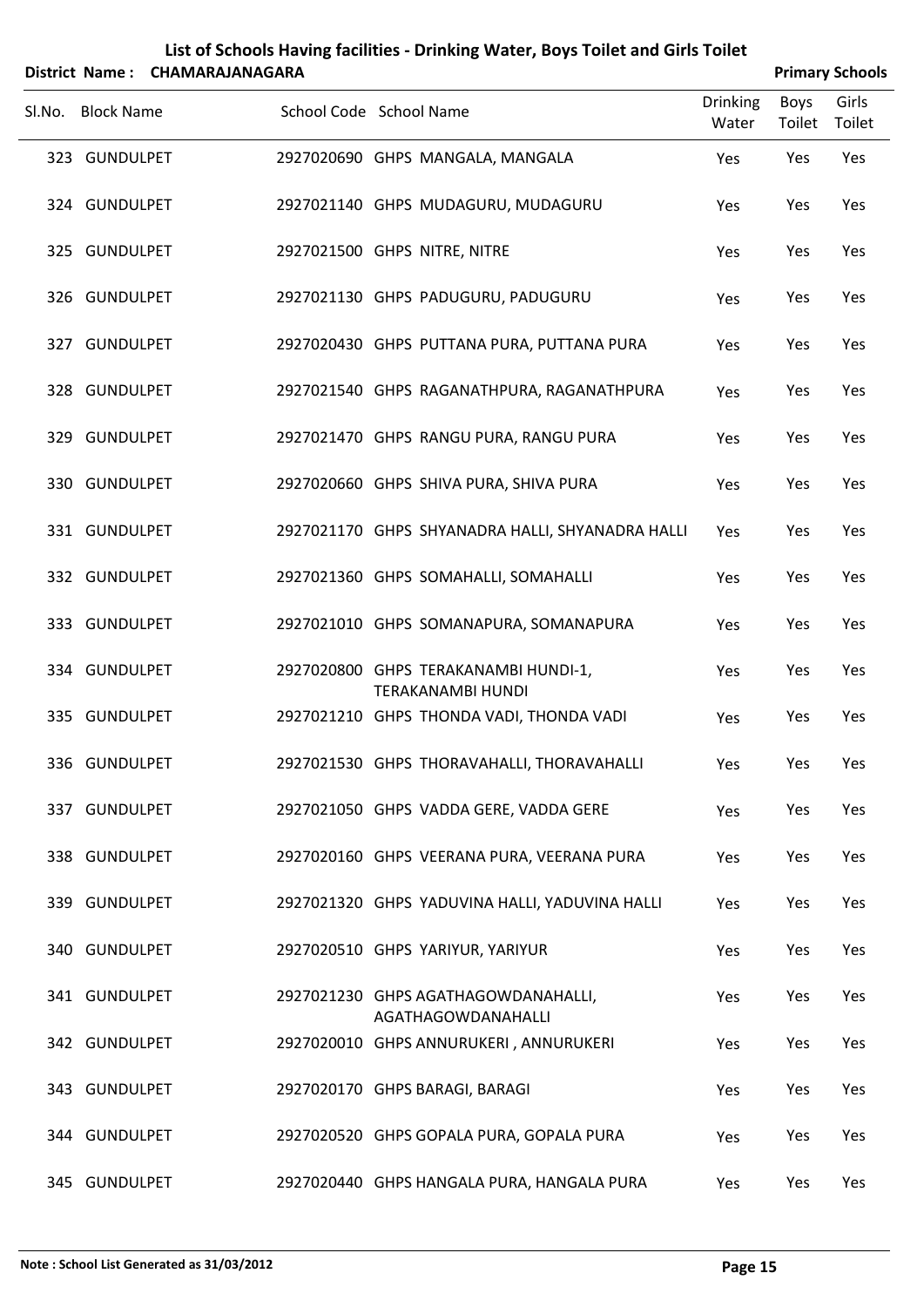|        |                   | District Name: CHAMARAJANAGARA |                                                                    |                          |                | <b>Primary Schools</b> |
|--------|-------------------|--------------------------------|--------------------------------------------------------------------|--------------------------|----------------|------------------------|
| Sl.No. | <b>Block Name</b> |                                | School Code School Name                                            | <b>Drinking</b><br>Water | Boys<br>Toilet | Girls<br>Toilet        |
|        | 346 GUNDULPET     |                                | 2927021560 GHPS HASAGULI, HASAGULI                                 | Yes                      | Yes            | Yes                    |
|        | 347 GUNDULPET     |                                | 2927021240 GHPS HEGGADAHALLI, HEGGADA HALLI                        | Yes                      | Yes            | Yes                    |
|        | 348 GUNDULPET     |                                | 2927020550 GHPS HONNE GOWDANA HALLI, HONNE<br><b>GOWDANA HALLI</b> | Yes                      | Yes            | Yes                    |
|        | 349 GUNDULPET     |                                | 2927020730 GHPS KABBAHALLI, KABBALLI                               | Yes                      | Yes            | Yes                    |
|        | 350 GUNDULPET     |                                | 2927021600 GHPS KURUBAGERI, GUNDLUPET                              | Yes                      | Yes            | Yes                    |
|        | 351 GUNDULPET     |                                | 2927021410 GHPS MARALA PURA, MARALA PURA                           | Yes                      | Yes            | Yes                    |
|        | 352 GUNDULPET     |                                | 2927021600 GHPS NAIKARA STREET, GUNDLUPET                          | Yes                      | Yes            | Yes                    |
|        | 353 GUNDULPET     |                                | 2927020790 GHPS NAYAKARA STREET, TERAKANAMBI                       | Yes                      | Yes            | Yes                    |
|        | 354 GUNDULPET     |                                | 2927020140 GHPS NENEKATTE, NENE KATTE                              | Yes                      | Yes            | Yes                    |
|        | 355 GUNDULPET     |                                | 2927021601 GHPS OOTY ROAD GUNDLUPET, GUNDLUPET                     | Yes                      | Yes            | Yes                    |
|        | 356 GUNDULPET     |                                | 2927021600 GHPS PETE GUNDLUPET, GUNDLUPET                          | Yes                      | Yes            | Yes                    |
|        | 357 GUNDULPET     |                                | 2927021550 GHPS RAGHAVAPURA, RAGAVAPURA-1                          | Yes                      | Yes            | Yes                    |
|        | 358 GUNDULPET     |                                | 2927021780 GHPS SHINDANA PURA, SHINDANA PURA                       | Yes                      | Yes            | Yes                    |
|        | 359 GUNDULPET     |                                | 2927021600 GHPS TAMIL GUNDLUPET, GUNDLUPET                         | Yes                      | Yes            | Yes                    |
|        | 360 GUNDULPET     |                                | 2927020790 GHPS THERAKANAMBI, TERAKANAMBI                          | Yes                      | Yes            | Yes                    |
|        | 361 GUNDULPET     |                                | 2927021601 GHPS URDU ZAKIR HUSSAIN NAGAR,<br><b>GUNDLUPET</b>      | Yes                      | Yes            | Yes                    |
|        | 362 GUNDULPET     |                                | 2927020030 GLPS BASAVA PURA, BASAVA PURA                           | Yes                      | Yes            | Yes                    |
|        | 363 GUNDULPET     |                                | 2927021290 GLPS BENDAGALLI, BENDAGALLI                             | Yes                      | Yes            | Yes                    |
|        | 364 GUNDULPET     |                                | 2927020040 GLPS BENDRA VADI, BENDRA VADI                           | Yes                      | Yes            | Yes                    |
|        | 365 GUNDULPET     |                                | 2927021580 GLPS BETTADA MADAHALLI, BETTADA<br><b>MADAHALLI</b>     | Yes                      | Yes            | Yes                    |
|        | 366 GUNDULPET     |                                | 2927020900 GLPS BETTEGOWDARA HUNDI,<br>BETTEGOWDARA HUNDI          | Yes                      | Yes            | Yes                    |
|        | 367 GUNDULPET     |                                | 2927020770 GLPS CHANNAMALLI PURA, CHANNAMALLI<br><b>PURA</b>       | Yes                      | Yes            | Yes                    |

368 GUNDULPET 2927021460 GLPS CHIKKAHUNDI, CHIKKAHUNDI Yes Yes Yes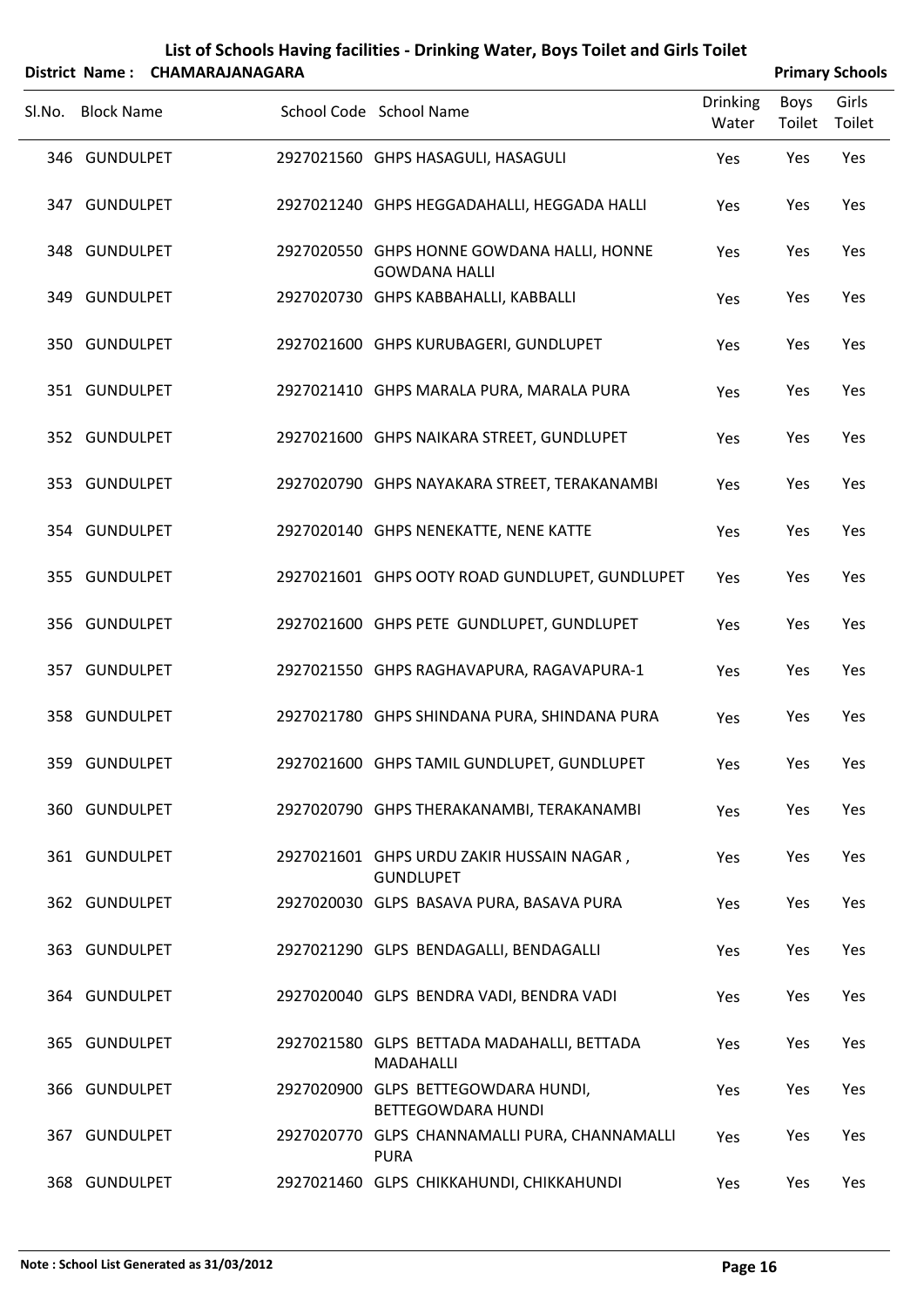| List of Schools Having facilities - Drinking Water, Boys Toilet and Girls Toilet |                        |
|----------------------------------------------------------------------------------|------------------------|
| District Name: CHAMARAIANAGARA                                                   | <b>Primary Schools</b> |

|                   | DISTICT NAME: CHAIVIARAJANAGARA |                         |              |                                                                      |                          |                | <b>Primary Schools</b> |
|-------------------|---------------------------------|-------------------------|--------------|----------------------------------------------------------------------|--------------------------|----------------|------------------------|
| Sl.No. Block Name |                                 | School Code School Name |              |                                                                      | <b>Drinking</b><br>Water | Boys<br>Toilet | Girls<br>Toilet        |
| 369 GUNDULPET     |                                 |                         |              | 2927020630 GLPS CHOWDA HALLI, CHOWDA HALLI                           | Yes                      | Yes            | Yes                    |
| 370 GUNDULPET     |                                 |                         |              | 2927021390 GLPS DADADA HALLI, DADADA HALLI                           | Yes                      | Yes            | Yes                    |
| 371 GUNDULPET     |                                 |                         |              | 2927020990 GLPS DARI BEGUR, DARI BEGUR                               | Yes                      | Yes            | Yes                    |
| 372 GUNDULPET     |                                 |                         |              | 2927021630 GLPS DUMDASANAPURA, DUMDASANAPURA                         | Yes                      | Yes            | Yes                    |
| 373 GUNDULPET     |                                 |                         |              | 2927021260 GLPS GARAGANA HALLI, GARAGANA HALLI                       | Yes                      | Yes            | Yes                    |
| 374 GUNDULPET     |                                 |                         |              | 2927021280 GLPS HAKKALA PURA, HAKKALA PURA                           | Yes                      | Yes            | Yes                    |
| 375 GUNDULPET     |                                 |                         |              | 2927021180 GLPS HALE HUNDI, HALE HUNDI                               | Yes                      | Yes            | Yes                    |
| 376 GUNDULPET     |                                 |                         |              | 2927020570 GLPS HANGALAHOSAHALLI COL,<br>HANGALAHOSAHALLI COL        | Yes                      | Yes            | Yes                    |
| 377 GUNDULPET     |                                 |                         |              | 2927021090 GLPS HEGGA VADI, HEGGA VADI                               | Yes                      | Yes            | Yes                    |
| 378 GUNDULPET     |                                 |                         |              | 2927021350 GLPS HONAKANA PURA, HONAKANA PURA                         | Yes                      | Yes            | Yes                    |
| 379 GUNDULPET     |                                 |                         |              | 2927021420 GLPS HOSA PURA-S, HOSA PURA-S                             | Yes                      | Yes            | Yes                    |
| 380 GUNDULPET     |                                 |                         |              | 2927021270 GLPS HUNASANA PURA, HUNASANA PURA                         | Yes                      | Yes            | Yes                    |
| 381 GUNDULPET     |                                 |                         |              | 2927021030 GLPS HUTHUR, HUTHUR                                       | Yes                      | Yes            | Yes                    |
| 382 GUNDULPET     |                                 |                         |              | 2927020300 GLPS INGALA VADI, INGALA VADI                             | Yes                      | Yes            | Yes                    |
| 383 GUNDULPET     |                                 |                         |              | 2927021100 GLPS KADABUR, KADABUR                                     | Yes                      | Yes            | Yes                    |
| 384 GUNDULPET     |                                 |                         |              | 2927020980 GLPS KADATHALA KATTE HUND, KADATHALA<br><b>KATTE HUND</b> | Yes                      | Yes            | Yes                    |
| 385 GUNDULPET     |                                 |                         | <b>HUNDI</b> | 2927020870 GLPS KAGGALADA HUNDI, KAGGALADA                           | Yes                      | Yes            | Yes                    |
| 386 GUNDULPET     |                                 |                         |              | 2927020950 GLPS KALANA HUNDI, KALANA HUNDI                           | Yes                      | Yes            | Yes                    |
| 387 GUNDULPET     |                                 |                         | <b>HOSUR</b> | 2927020390 GLPS KANDEGALA HOSUR, KANDEGALA                           | Yes                      | Yes            | Yes                    |
| 388 GUNDULPET     |                                 |                         |              | 2927020380 GLPS KANDEGALA, KANDEGALA                                 | Yes                      | Yes            | Yes                    |
| 389 GUNDULPET     |                                 |                         |              | 2927021770 GLPS KANIYANAPURA COLONY.,<br>KANIYANAPURA COLONY.        | Yes                      | Yes            | Yes                    |
| 390 GUNDULPET     |                                 |                         |              | 2927021000 GLPS KARAKALA MADAHALLI, KARAKALA<br>MADAHALLI            | <b>Yes</b>               | Yes            | Yes                    |
| 391 GUNDULPET     |                                 |                         |              | 2927020410 GLPS KELSUR PURA, KELSUR PURA                             | Yes                      | Yes            | Yes                    |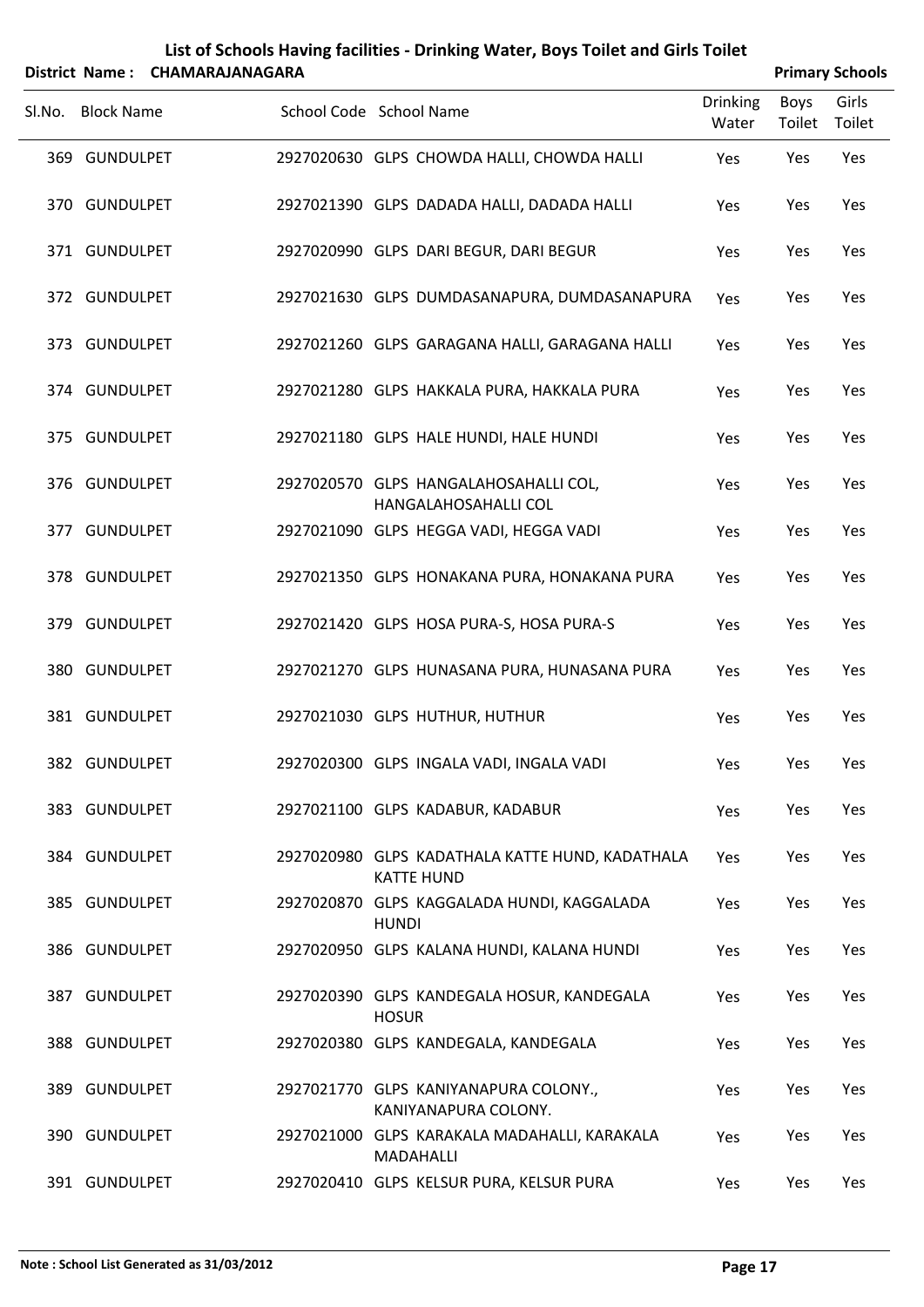| List of Schools Having facilities - Drinking Water, Boys Toilet and Girls Toilet |                        |
|----------------------------------------------------------------------------------|------------------------|
| District Name: CHAMARAJANAGARA                                                   | <b>Primary Schools</b> |

|                   |                                                                    |                          |                | <b>THING Y SCHOOLS</b> |
|-------------------|--------------------------------------------------------------------|--------------------------|----------------|------------------------|
| Sl.No. Block Name | School Code School Name                                            | <b>Drinking</b><br>Water | Boys<br>Toilet | Girls<br>Toilet        |
| 392 GUNDULPET     | 2927020310 GLPS KILAGERE, KILAGERE                                 | Yes                      | Yes            | Yes                    |
| 393 GUNDULPET     | 2927021080 GLPS KURUBARA HUNDI-B, KURUBARA<br><b>HUNDI</b>         | Yes                      | Yes            | Yes                    |
| 394 GUNDULPET     | 2927021760 GLPS LAKKIPURA, LAKKIPURA                               | Yes                      | Yes            | Yes                    |
| 395 GUNDULPET     | 2927020580 GLPS MADDAIAHNA HUNDI, MADDAIAHNA<br><b>HUNDI</b>       | Yes                      | Yes            | Yes                    |
| 396 GUNDULPET     | 2927020780 GLPS MADDUR, MADDUR                                     | Yes                      | Yes            | Yes                    |
| 397 GUNDULPET     | 2927020480 GLPS MALAPURA, MALAPURA                                 | Yes                      | Yes            | Yes                    |
| 398 GUNDULPET     | 2927020890 GLPS MALLAMMANA HUNDI,<br>MALLAMMANA HUNDI              | Yes                      | Yes            | Yes                    |
| 399 GUNDULPET     | 2927021690 GLPS MELU KAMANA HALLI, MELU KAMANA<br><b>HALLI</b>     | Yes                      | Yes            | Yes                    |
| 400 GUNDULPET     | 2927020450 GLPS MELUKAMANA HALLI TRIBES,<br>MELUKAMANA HALLI       | Yes                      | Yes            | Yes                    |
| 401 GUNDULPET     | 2927020460 GLPS MOGUVINA HALLI, MOGUVINA HALLI                     | Yes                      | Yes            | Yes                    |
| 402 GUNDULPET     | 2927020240 GLPS MUKTHI COLONY, MUKTHI COLONY                       | Yes                      | Yes            | Yes                    |
| 403 GUNDULPET     | 2927020210 GLPS MUNTI PURA, MUNTI PURA                             | Yes                      | Yes            | Yes                    |
| 404 GUNDULPET     | 2927020150 GLPS PANJANA HALLI, PANJANA HALLI                       | Yes                      | Yes            | Yes                    |
| 405 GUNDULPET     | 2927021160 GLPS PARAMA PURA, PARAMA PURA                           | Yes                      | Yes            | Yes                    |
| 406 GUNDULPET     | 2927021570 GLPS RAGAVAPURA 2, RAGAVAPURA 2                         | Yes                      | Yes            | Yes                    |
| 407 GUNDULPET     | 2927021110 GLPS RAMAIAHNA PURA, RAMAIAHNA PURA                     | Yes                      | Yes            | Yes                    |
| 408 GUNDULPET     | 2927020750 GLPS SAMPEGE PURA, SAMPEGE PURA                         | Yes                      | Yes            | Yes                    |
| 409 GUNDULPET     | 2927020910 GLPS SANGE GOWDANA HUNDI, SANGE<br><b>GOWDANA HUNDI</b> | Yes                      | Yes            | Yes                    |
| 410 GUNDULPET     | 2927020100 GLPS SAVUKANA HALLI, SAVUKANA HALLI                     | Yes                      | Yes            | Yes                    |
| 411 GUNDULPET     | 2927021400 GLPS SHEEGA VADI, SHEEGA VADI                           | Yes                      | Yes            | Yes                    |
| 412 GUNDULPET     | 2927021020 GLPS SHEELAVANTHA PURA,<br>SHEELAVANTHA PURA            | Yes                      | Yes            | Yes                    |
| 413 GUNDULPET     | 2927021480 GLPS SHREEKANTHA PURA, SHREEKANTHA<br><b>PURA</b>       | Yes                      | Yes            | Yes                    |
| 414 GUNDULPET     | 2927021590 GLPS THAGGALUR, THAGGALUR                               | Yes                      | Yes            | Yes                    |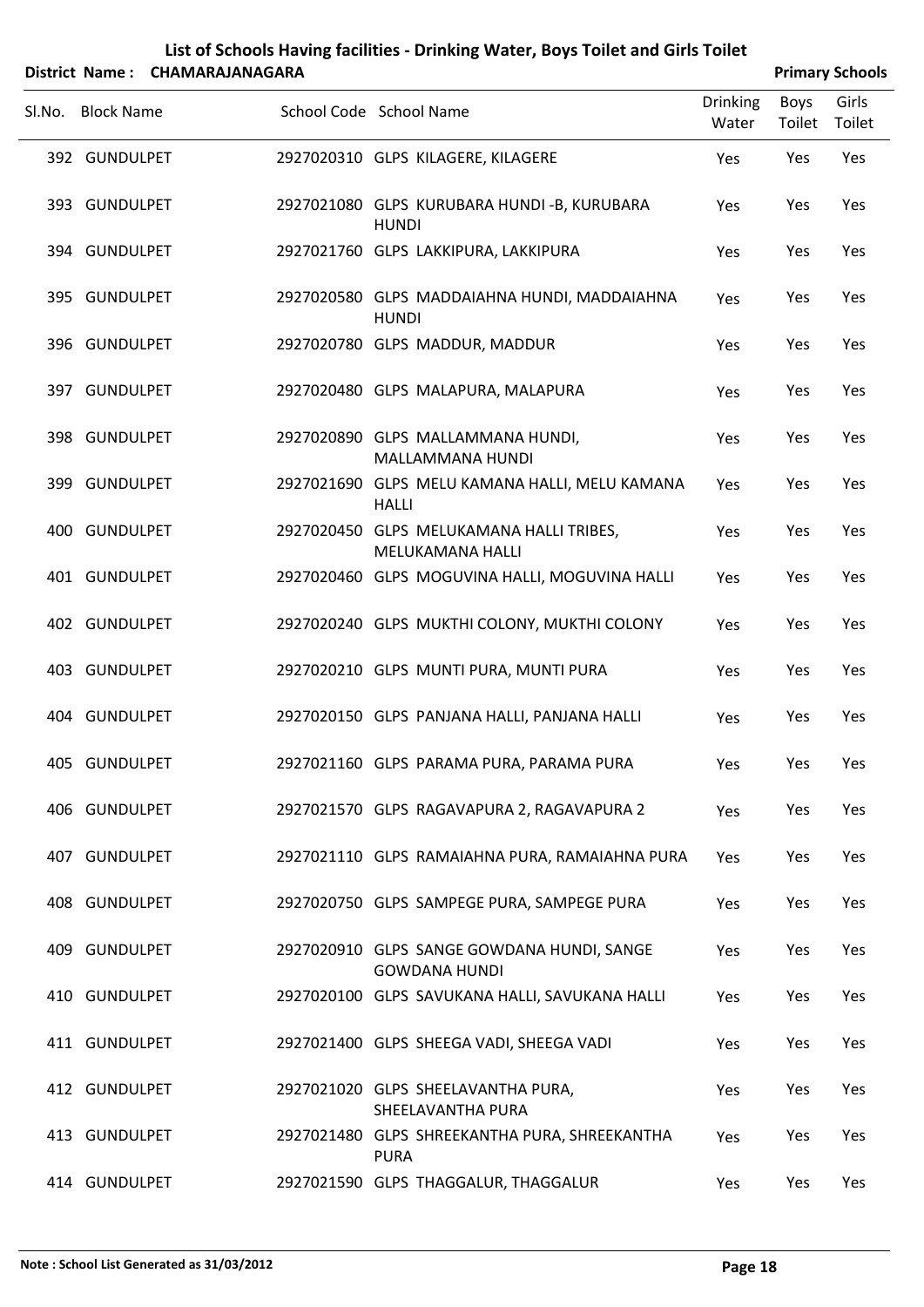|        |                   | District Name: CHAMARAJANAGARA |                                                                  |                          |                | <b>Primary Schools</b> |
|--------|-------------------|--------------------------------|------------------------------------------------------------------|--------------------------|----------------|------------------------|
| Sl.No. | <b>Block Name</b> |                                | School Code School Name                                          | <b>Drinking</b><br>Water | Boys<br>Toilet | Girls<br>Toilet        |
|        | 415 GUNDULPET     |                                | 2927020260 GLPS THENKALA HUNDI, THENKALA HUNDI                   | Yes                      | Yes            | Yes                    |
|        | 416 GUNDULPET     |                                | 2927020880 GLPS THRIYAMBAKA PURA, THRIYAMBAKA<br><b>PURA</b>     | Yes                      | Yes            | Yes                    |
|        | 417 GUNDULPET     |                                | 2927021120 GLPS UPAKAR COLONY, UPAKAR COLONY                     | Yes                      | Yes            | Yes                    |
|        | 418 GUNDULPET     |                                | 2927020050 GLPS VADDANA HOSA HALLI, VADDANA<br><b>HOSA HALLI</b> | Yes                      | Yes            | Yes                    |
|        | 419 GUNDULPET     |                                | 2927021730 GLPS VEERANAPURA COLONY,<br><b>VEERANAPURA COLONY</b> | Yes                      | Yes            | Yes                    |
|        | 420 GUNDULPET     |                                | 2927020920 GLPS YADA HUNDI, YADA HUNDI                           | Yes                      | Yes            | Yes                    |
|        | 421 GUNDULPET     |                                | 2927020690 GLPS ADINA KANIVE, MANGALA                            | Yes                      | Yes            | Yes                    |
|        | 422 GUNDULPET     |                                | 2927020020 GLPS ANNURU, ANNURU                                   | Yes                      | Yes            | Yes                    |
|        | 423 GUNDULPET     |                                | 2927020170 GLPS BARAGI COLONY, BARAGI                            | Yes                      | Yes            | Yes                    |
|        | 424 GUNDULPET     |                                | 2927021602 GLPS BHEECHANAHALLY, GUNDLUPET                        | Yes                      | Yes            | Yes                    |
|        | 425 GUNDULPET     |                                | 2927021820 GLPS CHANNANJAYANA HUNDI,<br>CHANNANJAYYANA HUNDI     | Yes                      | Yes            | Yes                    |
|        | 426 GUNDULPET     |                                | 2927021830 GLPS CHIKKAYALACHATTY,<br>CHIKKAYALACHATTY            | Yes                      | Yes            | Yes                    |
|        | 427 GUNDULPET     |                                | 2927021602 GLPS HALESANTHE MALA, GUNDLUPET,<br><b>GUNDLUPET</b>  | Yes                      | Yes            | Yes                    |
|        | 428 GUNDULPET     |                                | 2927020330 GLPS HULASAGUNDI, HULUSA GUNDI                        | Yes                      | Yes            | Yes                    |
|        | 429 GUNDULPET     |                                | 2927020650 GLPS HULLEPURA, HULLE PURA                            | Yes                      | Yes            | Yes                    |
|        | 430 GUNDULPET     |                                | 2927020700 GLPS JAKKALLI, JAKKALLI                               | Yes                      | Yes            | Yes                    |
|        | 431 GUNDULPET     |                                | 2927020560 GLPS KALLI PURA, KALLI PURA                           | Yes                      | Yes            | Yes                    |
|        | 432 GUNDULPET     |                                | 2927021080 GLPS KURUBARA HUNDI -T, KURUBARA<br><b>HUNDI</b>      | Yes                      | Yes            | Yes                    |
|        | 433 GUNDULPET     |                                | 2927020730 GLPS MAIN ROAD, KABBALLI                              | Yes                      | Yes            | Yes                    |
|        | 434 GUNDULPET     |                                | 2927020220 GLPS MUKAHALLI, MUKA HALLI                            | Yes                      | Yes            | Yes                    |
|        | 435 GUNDULPET     |                                | 2927021810 GLPS NAGAPATTANA HOSUR, NAGAPATNA<br><b>HOSUR</b>     | Yes                      | Yes            | Yes                    |
|        | 436 GUNDULPET     |                                | 2927020640 GLPS SHETTA HALLI-B, SHETTA HALLI                     | Yes                      | Yes            | Yes                    |
|        | 437 GUNDULPET     |                                | 2927021800 GLPS SIDDAIAHNAPURA COLONY,<br>SIDDAIAHNA PURA        | Yes                      | Yes            | Yes                    |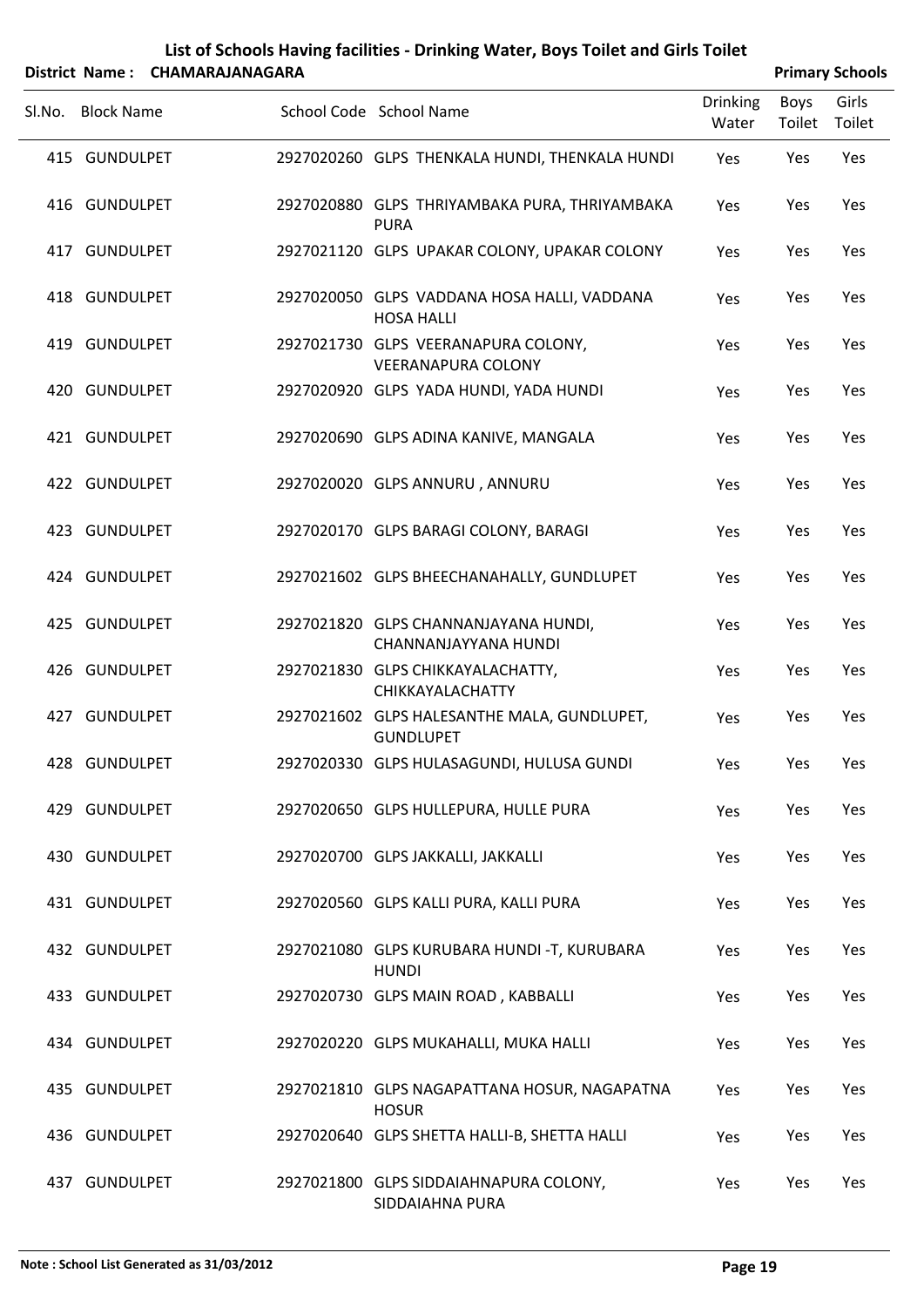| List of Schools Having facilities - Drinking Water, Boys Toilet and Girls Toilet |
|----------------------------------------------------------------------------------|
| trict Nome . CUARAADAIANACADA                                                    |

|        |                   | District Name: CHAMARAJANAGARA |                                                                  |                          |                | <b>Primary Schools</b> |
|--------|-------------------|--------------------------------|------------------------------------------------------------------|--------------------------|----------------|------------------------|
| Sl.No. | <b>Block Name</b> |                                | School Code School Name                                          | <b>Drinking</b><br>Water | Boys<br>Toilet | Girls<br>Toilet        |
|        | 438 GUNDULPET     |                                | 2927021604 GLPS UPPARA GIRIJANA COLONY,<br><b>GUNDLUPET</b>      | Yes                      | Yes            | Yes                    |
|        | 439 GUNDULPET     |                                | 2927020870 GLPS URDU KAGGALADA HUNDI,<br><b>KAGGALADA HUNDI</b>  | Yes                      | Yes            | Yes                    |
|        | 440 GUNDULPET     |                                | 2927020790 GLPS URDU TERELANAMBI, TERAKANAMBI                    | Yes                      | Yes            | Yes                    |
|        | 441 GUNDULPET     |                                | 2927021601 GLPS URDU EIDGHA MOHALLA, GUNDLUPET                   | Yes                      | Yes            | Yes                    |
|        | 442 GUNDULPET     |                                | 2927021601 GLPS VOKKALIGARA STREET, GUNDLUPET                    | Yes                      | Yes            | Yes                    |
|        | 443 GUNDULPET     |                                | 2927020710 GLPS YALA CHATTY, YALA CHATTY                         | Yes                      | Yes            | Yes                    |
|        | 444 GUNDULPET     |                                | 2927020070 GLPS, DESIPURA COLONY., DESI PURA                     | Yes                      | Yes            | Yes                    |
|        | 445 GUNDULPET     |                                | 2927021750 GLPS, HAGGADAHALLA, HAGGADAHALLA                      | Yes                      | Yes            | Yes                    |
|        | 446 GUNDULPET     |                                | 2927021740 GLPS, KAREMALA, KAREMALA                              | Yes                      | Yes            | Yes                    |
|        | 447 GUNDULPET     |                                | 2927020230 GLPS-1 MUKA HALLI COLONY, MUKA HALLI<br><b>COLONY</b> | Yes                      | Yes            | Yes                    |
|        | 448 GUNDULPET     |                                | 2927020640 GLPS-1 SHETTA HALLI, SHETTA HALLI                     | Yes                      | Yes            | Yes                    |
|        | 449 GUNDULPET     |                                | 2927020230 GLPS-2 MUKA HALLI COLONY, MUKA HALLI<br>COLONY        | Yes                      | Yes            | Yes                    |
|        | 450 GUNDULPET     |                                | 2927020800 GLPS-2 TERAKANAMBI HUNDI,<br><b>TERAKANAMBI HUNDI</b> | Yes                      | Yes            | Yes                    |
|        | 451 GUNDULPET     |                                | 2927021601 GULPS HALESANTMALA, GUNDLUPET                         | Yes                      | Yes            | Yes                    |
|        | 452 HANUR         |                                | 2927130660 GLPS DOMMEGOWDANADODDI,<br><b>HULLEPURA</b>           | Yes                      | Yes            | Yes                    |
|        | 453 HANUR         |                                | 2927130920 GLPS KEERANAHOLA, KEERANAHOLA                         | Yes                      | Yes            | Yes                    |
|        | 454 HANUR         |                                | 2927130290 GULPS KANNUR, KANNUR                                  | Yes                      | Yes            | Yes                    |
|        | 455 HANUR         |                                | 2927130870 G.H.P.S, KADABURU, UTTUR BEAT                         | Yes                      | Yes            | Yes                    |
|        | 456 HANUR         |                                | 2927130620 G.L.P.S, AMBIKAPURA, GOPINATHAM BEAT                  | Yes                      | Yes            | Yes                    |
|        | 457 HANUR         |                                | 2927130633 G.L.P.S, DODDAMALAPURA, GOREYUR                       | Yes                      | Yes            | Yes                    |
|        | 458 HANUR         |                                | 2927130360 G.L.P.S, HAVINAMULE, P.G.PALYA                        | Yes                      | Yes            | Yes                    |
|        | 459 HANUR         |                                | 2927131230 G.L.P.S, HOSAPODU, ODEYARA PALYA                      | Yes                      | Yes            | Yes                    |
|        | 460 HANUR         |                                | 2927130638 G.L.P.S, KUDUVALE, GOREYUR                            | Yes                      | Yes            | Yes                    |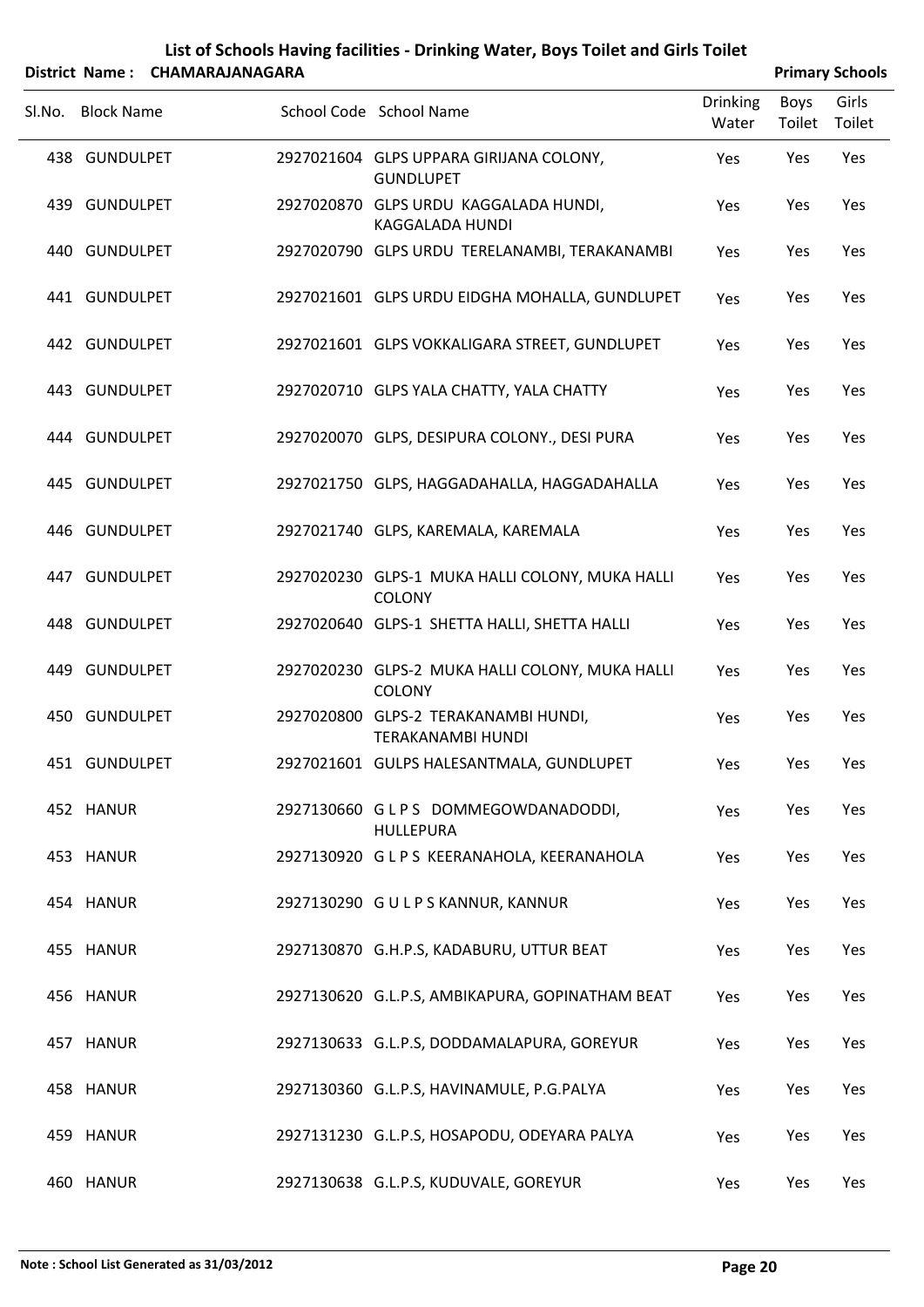| List of Schools Having facilities - Drinking Water, Boys Toilet and Girls Toilet |
|----------------------------------------------------------------------------------|
| ------------------                                                               |

| District Name: CHAMARAJANAGARA |                                                                      | <b>Primary Schools</b>   |                       |       |  |  |  |
|--------------------------------|----------------------------------------------------------------------|--------------------------|-----------------------|-------|--|--|--|
| Sl.No. Block Name              | School Code School Name                                              | <b>Drinking</b><br>Water | Boys<br>Toilet Toilet | Girls |  |  |  |
| 461 HANUR                      | 2927130710 G.L.P.S, PUDURU GOPINATHAM,<br>LOKKANAHALLI WEST BEAT     | Yes                      | Yes                   | Yes   |  |  |  |
| 462 HANUR                      | 2927130250 GHPS HOOGYA, HOOGYA                                       | Yes                      | Yes                   | Yes   |  |  |  |
| 463 HANUR                      | 2927130040 GHPS ANDI PALYA, ANDI PALYA                               | Yes                      | Yes                   | Yes   |  |  |  |
| 464 HANUR                      | 2927130080 GHPS BADRAIAHNA HALLI, BADRAIAHNA<br><b>HALLI</b>         | Yes                      | Yes                   | Yes   |  |  |  |
| 465 HANUR                      | 2927130060 GHPS BANDALLI, BANDALLI                                   | Yes                      | Yes                   | Yes   |  |  |  |
| 466 HANUR                      | 2927130540 GHPS BASAPPANA DODDI, BIJJALANE 'B'<br><b>BEAT</b>        | Yes                      | Yes                   | Yes   |  |  |  |
| 467 HANUR                      | 2927130560 GHPS BEDARALLI, BYLORE WEST BEAT                          | Yes                      | Yes                   | Yes   |  |  |  |
| 468 HANUR                      | 2927130070 GHPS BELATHUR, BELATHUR                                   | Yes                      | Yes                   | Yes   |  |  |  |
| 469 HANUR                      | 2927130090 GHPS BYLORE, BYLORE                                       | Yes                      | Yes                   | Yes   |  |  |  |
| 470 HANUR                      | 2927130110 GHPS CHAGADARA HALLI, CHAGADARA<br><b>HALLI</b>           | Yes                      | Yes                   | Yes   |  |  |  |
| 471 HANUR                      | 2927130580 GHPS CHANGA VADI, COWDALLI BEAT                           | Yes                      | Yes                   | Yes   |  |  |  |
| 472 HANUR                      | 2927130120 GHPS CHANGADI, CHANGADI                                   | Yes                      | Yes                   | Yes   |  |  |  |
| 473 HANUR                      | 2927130130 GHPS CHANNALINGAIAHNA HAL,<br><b>CHANNALINGAIAHNA HAL</b> | Yes                      | Yes                   | Yes   |  |  |  |
| 474 HANUR                      | 2927130160 GHPS COWDALLI, COWDALLI                                   | Yes                      | Yes                   | Yes   |  |  |  |
| 475 HANUR                      | 2927130190 GHPS DINNAHALLI, DINNAHALLI                               | Yes                      | Yes                   | Yes   |  |  |  |
| 476 HANUR                      | 2927130640 GHPS DODDANE, HANUR BEAT                                  | Yes                      | Yes                   | Yes   |  |  |  |
| 477 HANUR                      | 2927130650 GHPS DOMMANA GADDE, HUGYAM BEAT                           | Yes                      | Yes                   | Yes   |  |  |  |
| 478 HANUR                      | 2927130210 GHPS ELLEMALA, ELLEMALA                                   | Yes                      | Yes                   | Yes   |  |  |  |
| 479 HANUR                      | 2927130670 GHPS GAJANUR, INDIGANATHA 'B' BEAT                        | Yes                      | Yes                   | Yes   |  |  |  |
| 480 HANUR                      | 2927130710 GHPS GOPI NATHAM, LOKKANAHALLI WEST<br><b>BEAT</b>        | Yes                      | Yes                   | Yes   |  |  |  |
| 481 HANUR                      | 2927130720 GHPS GORASANE, M.MALAI BEAT                               | Yes                      | Yes                   | Yes   |  |  |  |
| 482 HANUR                      | 2927130730 GHPS GUNDAPURA - K, MARTALLI 'A' BEAT                     | Yes                      | Yes                   | Yes   |  |  |  |
| 483 HANUR                      | 2927130740 GHPS GUNDI MALA, MARTALLI 'B' BEAT                        | Yes                      | Yes                   | Yes   |  |  |  |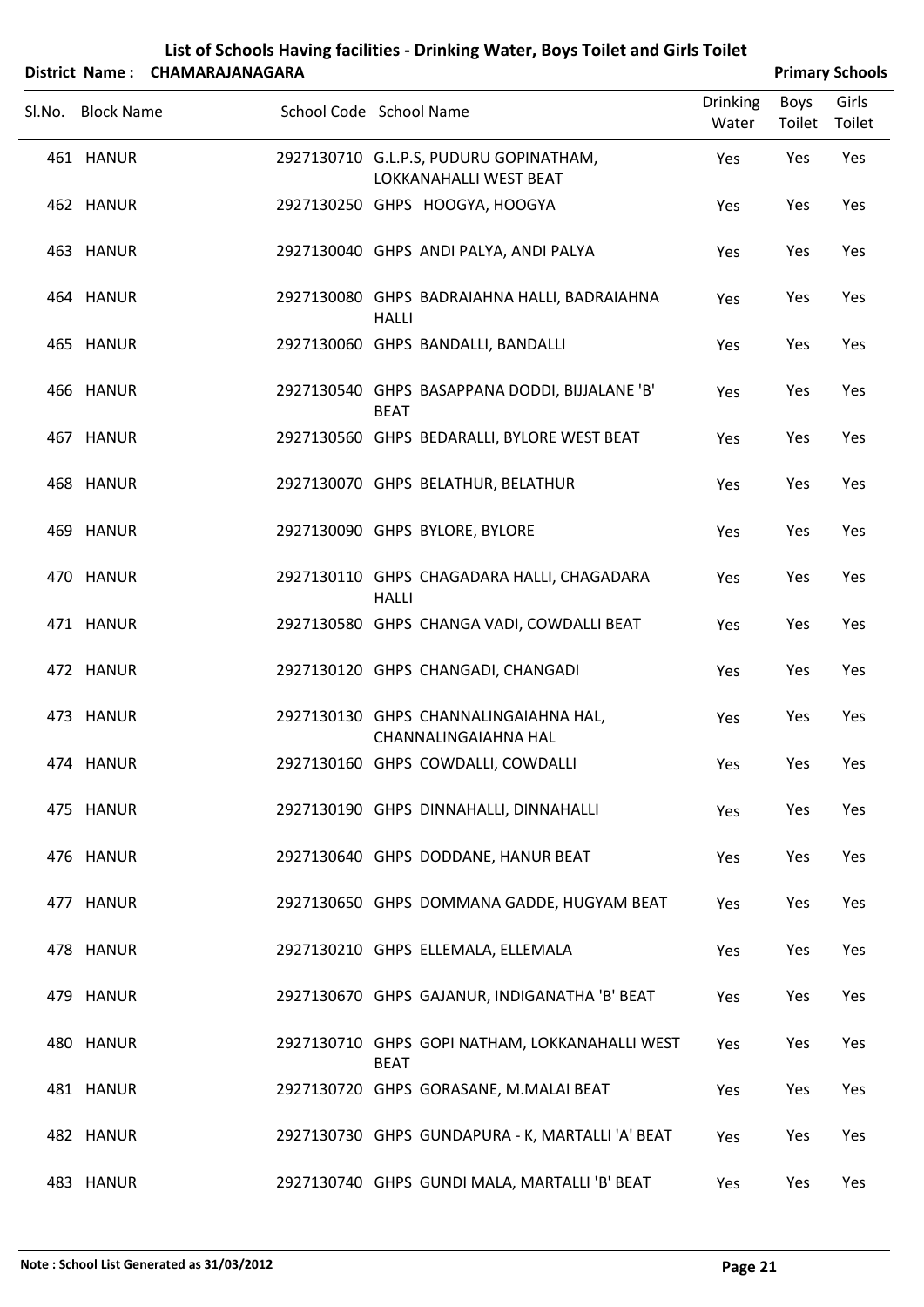|                        | District Name: CHAMARAJANAGARA |              |                                                                      |                          |                | <b>Primary Schools</b> |
|------------------------|--------------------------------|--------------|----------------------------------------------------------------------|--------------------------|----------------|------------------------|
| Sl.No. Block Name      | School Code School Name        |              |                                                                      | <b>Drinking</b><br>Water | Boys<br>Toilet | Girls<br>Toilet        |
| 484 HANUR              |                                |              | 2927130760 GHPS HALAGA PURA, MAVATHUR 'B' BEAT                       | Yes                      | Yes            | Yes                    |
| 485 HANUR              |                                |              | 2927130770 GHPS HALEMARTHALLI, MINNYA 'A' BEAT                       | Yes                      | Yes            | Yes                    |
| 486 HANUR              |                                |              | 2927130240 GHPS HANUR, HANUR                                         | Yes                      | Yes            | Yes                    |
| 487 HANUR              |                                |              | 2927130260 GHPS HUTHUR, HUTHUR                                       | Yes                      | Yes            | Yes                    |
| 488 HANUR              |                                |              | 2927130950 GHPS KANCHALLY, KENCHALLI                                 | Yes                      | Yes            | Yes                    |
| 489 HANUR              |                                |              | 2927130290 GHPS KANNUR, KANNUR                                       | Yes                      | Yes            | Yes                    |
| 490 HANUR              |                                | <b>HATTI</b> | 2927130930 GHPS KEMPAIAHANA HATTI, KEMPAIAHANA                       | Yes                      | Yes            | Yes                    |
| 491 HANUR              |                                |              | 2927130970 GHPS KOMBU DIKKI, KOMBU DIKKI                             | Yes                      | Yes            | Yes                    |
| 492 HANUR              |                                |              | 2927130990 GHPS KOPPA, KOPPA                                         | Yes                      | Yes            | Yes                    |
| 493 HANUR              |                                |              | 2927131010 GHPS KUDULR, KUDULR                                       | Yes                      | Yes            | Yes                    |
| 494 HANUR              |                                |              | 2927130300 GHPS KURATTI HOSUR, KURATTI HOSUR                         | Yes                      | Yes            | Yes                    |
| 495 HANUR              |                                |              | 2927130310 GHPS LOKAANAHALLI, LOKAANAHALLI                           | Yes                      | Yes            | Yes                    |
| 496 HANUR              |                                | <b>PURA</b>  | 2927131070 GHPS MALLAIAHNA PURA, MALLAIAHNA                          | Yes                      | Yes            | Yes                    |
| 497 HANUR              |                                |              | 2927131090 GHPS MANCHAPURA, MANCHAPURA                               | Yes                      | Yes            | Yes                    |
| 498 HANUR              |                                |              | 2927130330 GHPS MANGALA, MANGALA                                     | Yes                      | Yes            | Yes                    |
| 499 HANUR              |                                |              | 2927131100 GHPS MARALLI, MARALLI                                     | Yes                      | Yes            | Yes                    |
| 500 HANUR              |                                |              | 2927131110 GHPS MARUR, MARUR                                         | Yes                      | Yes            | Yes                    |
| 501 HANUR              |                                |              | 2927130350 GHPS MINYAM, MINYAM<br>2927131190 GHPS NALAROAD, NALAROAD | Yes                      | Yes            | Yes                    |
| 502 HANUR<br>503 HANUR |                                |              | 2927131200 GHPS NALLUR, NALLUR                                       | Yes                      | Yes<br>Yes     | Yes<br>Yes             |
| 504 HANUR              |                                |              | 2927131220 GHPS ODAKEHALLA, ODAKEHALLA                               | Yes<br>Yes               | Yes            | Yes                    |
| 505 HANUR              |                                |              | 2927131230 GHPS ODEYARA PALYA, ODEYARA PALYA                         | Yes                      | Yes            | Yes                    |
|                        |                                |              |                                                                      |                          |                |                        |

HANUR 2927131260 GHPS PALANI MEDU, PALANI MEDU Yes Yes Yes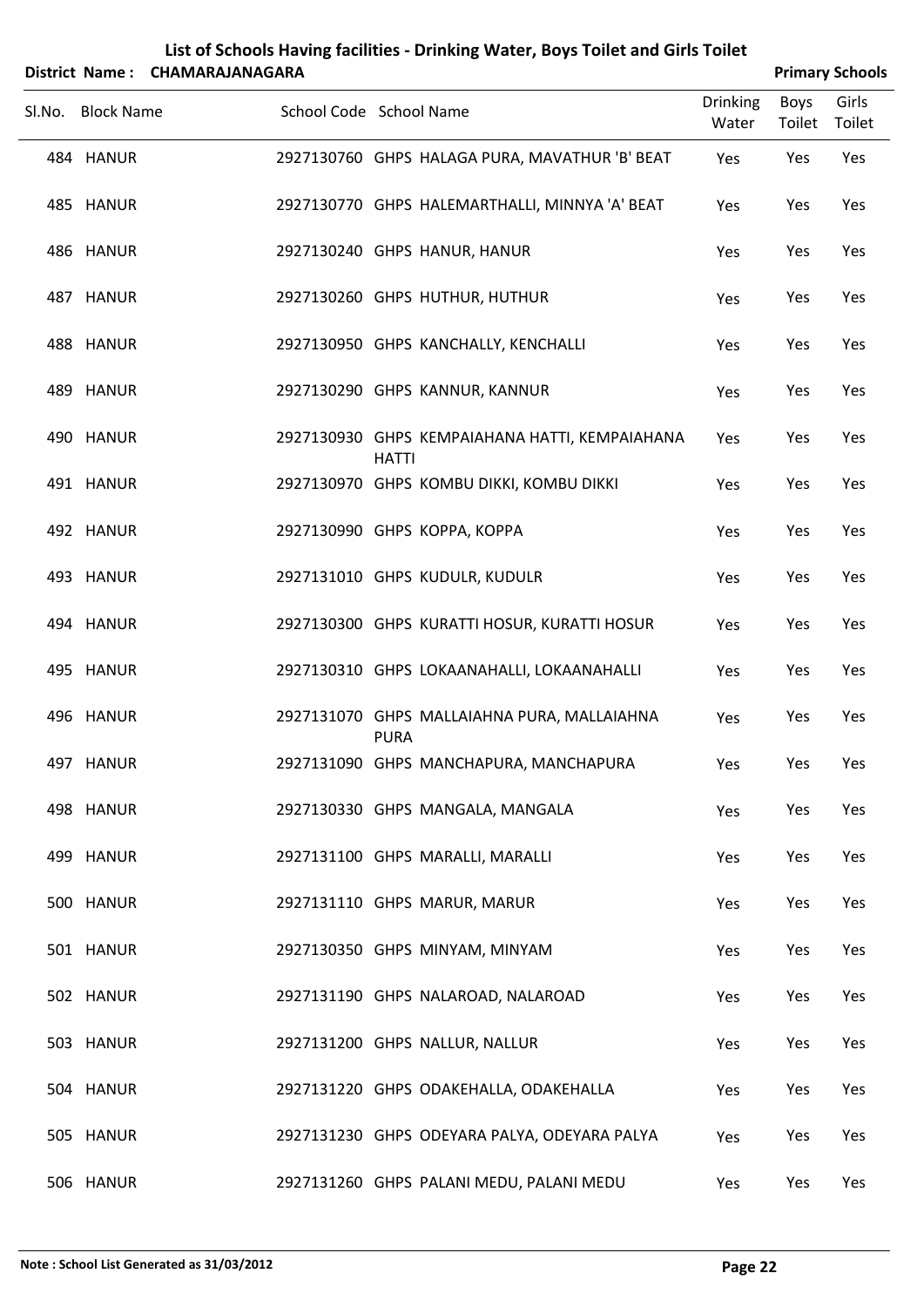| District Name:    | CHAMARAJANAGARA | List of Schools Having facilities - Drinking Water, Boys Toilet and Girls Toilet |                          |                       | <b>Primary Schools</b> |
|-------------------|-----------------|----------------------------------------------------------------------------------|--------------------------|-----------------------|------------------------|
| Sl.No. Block Name |                 | School Code School Name                                                          | <b>Drinking</b><br>Water | <b>Boys</b><br>Toilet | Girls<br>Toilet        |
| 507 HANUR         |                 | 2927131280 GHPS PEDDANA PALYA, PEDDANA PALYA                                     | Yes                      | Yes                   | Yes                    |
| 508 HANUR         |                 | 2927130370 GHPS PONNACHI, PONNACHI                                               | Yes                      | Yes                   | Yes                    |
| 509 HANUR         |                 | 2927130380 GHPS RAMPURA, RAMPURA                                                 | Yes                      | Yes                   | Yes                    |
| 510 HANUR         |                 | 2927130390 GHPS SHAGYAM, SHAGYAM                                                 | Yes                      | Yes                   | Yes                    |
| 511 HANUR         |                 | 2927131370 GHPS THULASE KERE, THULASE KERE                                       | Yes                      | Yes                   | Yes                    |
| 512 HANUR         |                 | 2927130440 GHPS UDDANUR, UDDANUR                                                 | Yes                      | Yes                   | Yes                    |
| 513 HANUR         |                 | 2927131380 GHPS V.S.DODDI, V.S.DODDI                                             | Yes                      | Yes                   | Yes                    |
| 514 HANUR         |                 | 2927131390 GHPS VADDARA DODDI, VADDARA DODDI                                     | Yes                      | Yes                   | Yes                    |
| 515 HANUR         |                 | 2927130010 GHPS AJJIPURA, AJJIPURA                                               | Yes                      | Yes                   | Yes                    |
| 516 HANUR         |                 | 2927131610 GHPS BANDALLI (URDU), BYRANATHA                                       | Yes                      | Yes                   | Yes                    |
| 517 HANUR         |                 | 2927131610 GHPS BYRANATHA, BYRANATHA                                             | Yes                      | Yes                   | Yes                    |
| 518 HANUR         |                 | 2927130140 GHPS CHINCHALLI, CHINCHALLI                                           | Yes                      | Yes                   | Yes                    |
| 519 HANUR         |                 | 2927130820 GHPS HOSAHALLI(KURATTI) 1998,<br>RUDRAPURAM BEAT                      | Yes                      | Yes                   | Yes                    |
| 520 HANUR         |                 | 2927131620 GHPS K.V.N DODDI, K.V.N.DODDI                                         | Yes                      | Yes                   | Yes                    |
| 521 HANUR         |                 | 2927131040 GHPS KURUBA DODDI, KURUBA DODDI                                       | Yes                      | Yes                   | Yes                    |
| 522 HANUR         |                 | 2927131630 GHPS M.T.DODDI, M.T.DODDI                                             | Yes                      | Yes                   | Yes                    |
| 523 HANUR         |                 | 2927131610 GHPS MANAGALLI, BYRANATHA                                             | Yes                      | Yes                   | Yes                    |
| 524 HANUR         |                 | 2927131170 GHPS NAGANATTHA, NAGANATHA                                            | Yes                      | Yes                   | Yes                    |
| 525 HANUR         |                 | 2927130360 GHPS P.G.PALYA, P.G.PALYA                                             | Yes                      | Yes                   | Yes                    |
| 526 HANUR         |                 | 2927130340 GHPS SULVADI, MARTALLI, MARTALLI                                      | Yes                      | Yes                   | Yes                    |
| 527 HANUR         |                 | 2927130160 GHPS URDU COWDALLI, COWDALLI                                          | Yes                      | Yes                   | Yes                    |
| 528 HANUR         |                 | 2927130190 GHPS URDU DINNAHALLI, DINNAHALLI                                      | Yes                      | Yes                   | Yes                    |
| 529 HANUR         |                 | 2927130150 GHPS, CHIKKAMALAPURA, CHIKKA<br><b>MALAPURA</b>                       | Yes                      | Yes                   | Yes                    |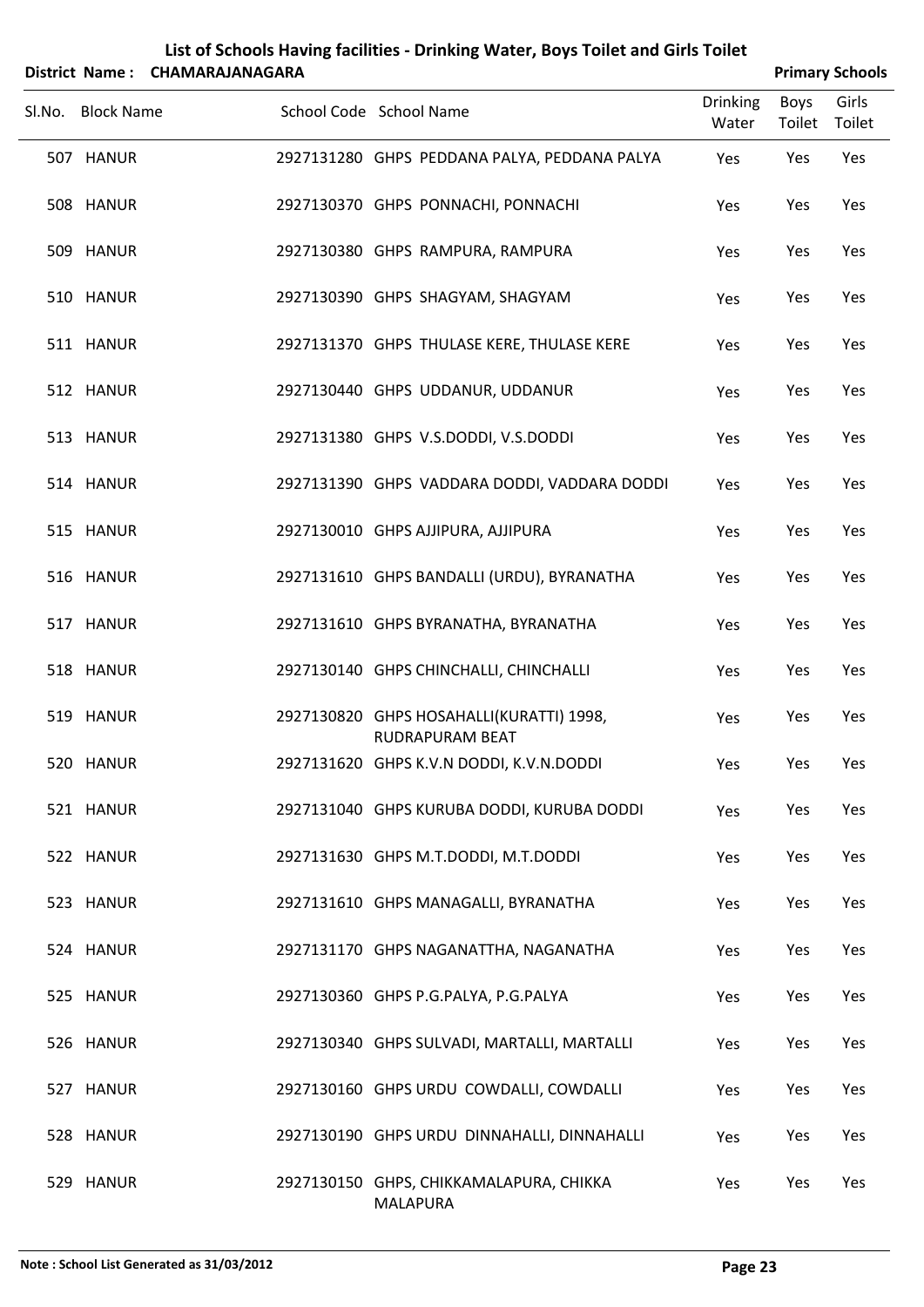SLNo. Block Name School Code School Name Drinking Water Boys Toilet Girls Toilet **District Name: CHAMARAJANAGARA Primary Primary Primary Primary Primary Primary Primary Primary Primary Primary Primary Primary Primary Primary Primary Primary Primary Primary Primary** 530 HANUR 2927130180 GHPS, DANTALI., DANTALLI Yes Yes Yes HANUR 2927131030 GHPS, KURATTI HOSURCOLONY, KURATTI 531 Yes Yes Yes HOSUR COLONY 532 HANUR 2927130430 GHPS, MAHALINGANAKATTE, SIRAGODU Yes Yes Yes 533 HANUR 2927130410 GHPS, SETTALLI., SETTALLI Yes Yes Yes 534 HANUR 2927130330 GHPS,URDU MANGALA, MANGALA Yes Yes Yes HANUR 2927131040 GHPSURDU KURUBA DODDI, KURUBA 535 Yes Yes Yes DODDI 536 HANUR 2927131320 GHS SAHEBARA DODDI, SAHEBARA DODDI Yes Yes Yes HANUR 2927130450 GLPS ACHAGALLI DODDI, ACHAGALLI 537 Yes Yes Yes DODDI (DELETED) 538 HANUR 2927130460 GLPS ANAGALLI DODDI, ARABIGERE‐85 Yes Yes Yes 539 HANUR 2927130030 GLPS ANAPURA, ANAPURA Yes Yes Yes HANUR 2927130480 GLPS ANDE KURUBARA DODDI, BANDALLI 'A' 540 Yes Yes Yes BEAT 541 HANUR 2927130490 GLPS ANEHOLA, BANDALLI 'B' BEAT Yes Yes Yes 542 HANUR 2927130050 GLPS ARABAGERE 75, ARABAGERE 75 Yes Yes Yes HANUR 2927130520 GLPS AREKADUVINA DODI, BEJJALANE 'A' 543 Yes Yes Yes BEAT 544 HANUR 2927130530 GLPS ATTI KANE, BELLAJI BEAT Yes Yes Yes 545 HANUR 2927130610 GLPS CHIKKA ALATHUR, ELLEMALA BEAT Yes Yes Yes 546 HANUR 2927130170 GLPS D.M.SAMUDRA, D.M.SAMUDRA Yes Yes Yes 547 HANUR 2927130200 GLPS DODDALATHUR, DODDALATHUR Yes Yes Yes HANUR 2927130220 GLPS GANGADARANA KATTE, 548 Yes Yes Yes GANGADARANA KATTE HANUR 2927130230 GLPS GANGANNA DODDI, GANGANNA 549 Yes Yes Yes DODDI HANUR 2927130700 GLPS GOLLARADIMBA, LOKKANAHALLI EAST 550 Yes Yes Yes BEAT HANUR 2927130690 GLPS GULYADABAYALU, KURAHATTI HOSUR 551 Yes Yes Yes BEAT HANUR 2927130750 GLPS GURU MALLAPPANA DODI, 552 Yes Yes Yes MAVATHUR 'A' BEAT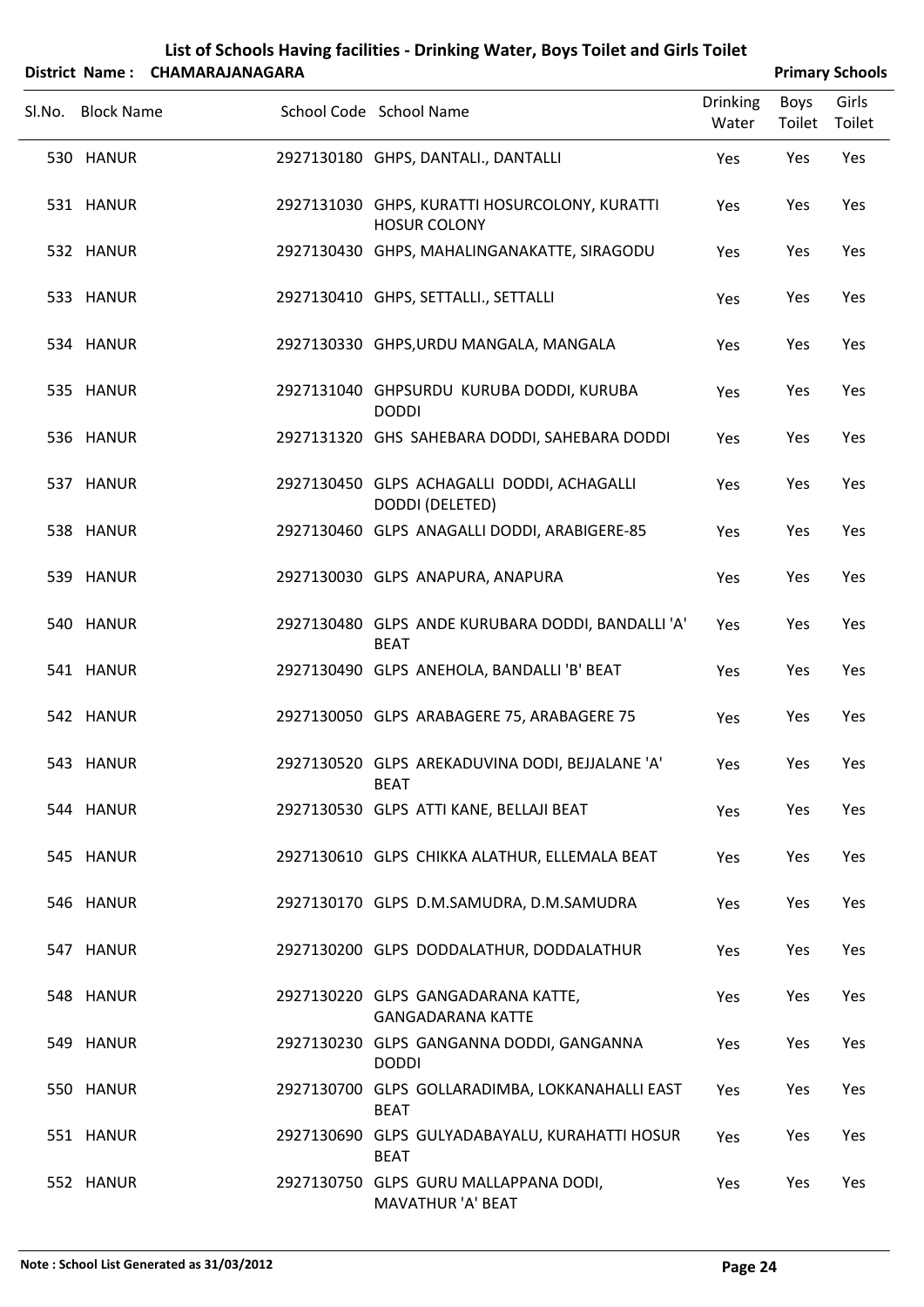| List of Schools Having facilities - Drinking Water, Boys Toilet and Girls Toilet |
|----------------------------------------------------------------------------------|
| District Name: CHAMARAIANAGARA                                                   |

| <b>Primary Schools</b> |
|------------------------|
|                        |

| PISLIILL INGIIIC .<br><b>CHAIVIANAJAIVAOANA</b> |                                                                      |                          |                | Fillindiy Juliuuls |
|-------------------------------------------------|----------------------------------------------------------------------|--------------------------|----------------|--------------------|
| Sl.No. Block Name                               | School Code School Name                                              | <b>Drinking</b><br>Water | Boys<br>Toilet | Girls<br>Toilet    |
| 553 HANUR                                       | 2927130780 GLPS HALEYUR, MINNYA 'B' BEAT                             | Yes                      | Yes            | Yes                |
| 554 HANUR                                       | 2927130800 GLPS HOSA DODDI, PALAR BEAT                               | Yes                      | Yes            | Yes                |
| 555 HANUR                                       | 2927130810 GLPS HOSA PALYA, RAMAPURA BEAT                            | Yes                      | Yes            | Yes                |
| 556 HANUR                                       | 2927130830 GLPS HUYYALANATTA, SAGGAYAM 'A' BEAT                      | Yes                      | Yes            | Yes                |
| 557 HANUR                                       | 2927130270 GLPS INDIGANATHA, INDIGANATHA A BEAT                      | Yes                      | Yes            | Yes                |
| 558 HANUR                                       | 2927130890 GLPS KALLI DODDI, KALLI DODDI                             | Yes                      | Yes            | Yes                |
| 559 HANUR                                       | 2927130280 GLPS KANDAIAHNA PALYA, KANDAIAHNA<br>PALYA                | Yes                      | Yes            | Yes                |
| 560 HANUR                                       | 2927130940 GLPS KENCHAIAHNA DODDI, KENCHAIAHNA<br><b>DODDI</b>       | Yes                      | Yes            | Yes                |
| 561 HANUR                                       | 2927130960 GLPS KOKEBARE, KOKEBARE                                   | Yes                      | Yes            | Yes                |
| 562 HANUR                                       | 2927131000 GLPS KORAMANA KATHRI, KORAMANA<br><b>KATHRI</b>           | Yes                      | Yes            | Yes                |
| 563 HANUR                                       | 2927131120 GLPS MEGALURUDANTAHALLI,<br>MEGALURUDANTAHALLI            | Yes                      | Yes            | Yes                |
| 564 HANUR                                       | 2927131130 GLPS MUNI SETTI DODDI, MUNI SETTI<br><b>DODDI</b>         | Yes                      | Yes            | Yes                |
| 565 HANUR                                       | 2927131140 GLPS MUTHU GOWDAN DODDI, MUTHU<br><b>GOWDAN DODDI</b>     | Yes                      | Yes            | Yes                |
| 566 HANUR                                       | 2927131150 GLPS MUTTHUSETTIUR, MUTTHUSETTIUR                         | Yes                      | Yes            | Yes                |
| 567 HANUR                                       | 2927131160 GLPS MYSOURAPPANA DODDI,<br>MYSOURAPPANA DODDI            | Yes                      | Yes            | Yes                |
| 568 HANUR                                       | 2927131180 GLPS NAGANNA NAGARA, NAGANNA<br>NAGARA                    | Yes                      | Yes            | Yes                |
| 569 HANUR                                       | 2927131270 GLPS PALANISWAMY DODDI,<br>PALANISWAMY DODDI              | Yes                      | Yes            | Yes                |
| 570 HANUR                                       | 2927131290 GLPS PUDHUNAGARA, PUDHUNAGARA                             | Yes                      | Yes            | Yes                |
| 571 HANUR                                       | 2927131300 GLPS PUSHPURA, PUSHPURA                                   | Yes                      | Yes            | Yes                |
| 572 HANUR                                       | 2927131340 GLPS SATTARA MEDU, SATTARA MEDU                           | Yes                      | Yes            | Yes                |
| 573 HANUR                                       | 2927130400 GLPS SATYAMANGALA, SATYAMANGALA A<br><b>BEAT</b>          | Yes                      | Yes            | Yes                |
| 574 HANUR                                       | 2927131350 GLPS SUNTARA DODDI, SUNTARA DODDI                         | Yes                      | Yes            | Yes                |
| 575 HANUR                                       | 2927131400 GLPS VENKATA SHETTY DODDI, VENKATA<br><b>SHETTY DODDI</b> | Yes                      | Yes.           | Yes                |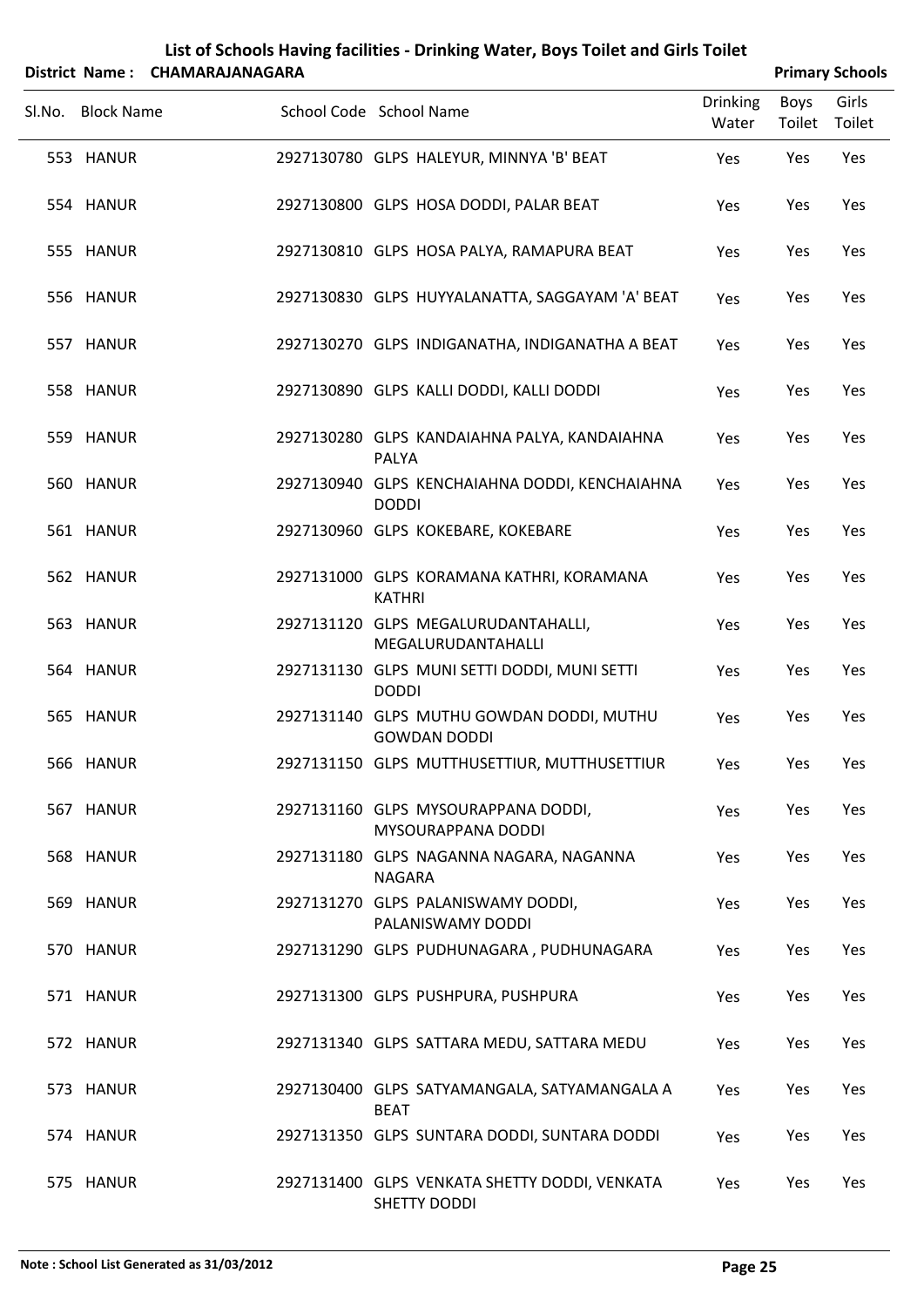|                   | District Name: CHAMARAJANAGARA |                                                               |                          |                | <b>Primary Schools</b> |
|-------------------|--------------------------------|---------------------------------------------------------------|--------------------------|----------------|------------------------|
| Sl.No. Block Name |                                | School Code School Name                                       | <b>Drinking</b><br>Water | Boys<br>Toilet | Girls<br>Toilet        |
| 576 HANUR         |                                | 2927131410 GLPS YARAMBADI, YARAMBADI                          | Yes                      | Yes            | Yes                    |
| 577 HANUR         |                                | 2927131420 GLPS YEDALLI DODDI, YEDALLI DODDI                  | Yes                      | Yes            | Yes                    |
| 578 HANUR         |                                | 2927130550 GLPS 1998 BASAVANAGUDI, BYLORE EAST<br><b>BEAT</b> | Yes                      | Yes            | Yes                    |
| 579 HANUR         |                                | 2927130590 GLPS 1998 CHENNUR, DINNAHALLI BEAT                 | Yes                      | Yes            | Yes                    |
| 580 HANUR         |                                | 2927130210 GLPS 1998 GHANDHINAGARA, ELLEMALA                  | Yes                      | Yes            | Yes                    |
| 581 HANUR         |                                | 2927130020 GLPS ALAGAMULE, ALAGAMOLE                          | Yes                      | Yes            | Yes                    |
| 582 HANUR         |                                | 2927131010 GLPS ANCHIPALYA, KUDULR                            | Yes                      | Yes            | Yes                    |
| 583 HANUR         |                                | 2927130370 GLPS ASTHUR, PONNACHI                              | Yes                      | Yes            | Yes                    |
| 584 HANUR         |                                | 2927131440 GLPS ATHUR(TAMIL), ANTHUR                          | Yes                      | Yes            | Yes                    |
| 585 HANUR         |                                | 2927130900 GLPS B.G DODDI,                                    | Yes                      | Yes            | Yes                    |
| 586 HANUR         |                                | 2927130480 GLPS G.R.NAGAR, BANDALLI 'A' BEAT                  | Yes                      | Yes            | Yes                    |
| 587 HANUR         |                                | 2927131240 GLPS GODESHTNAGARA, OTTERTHOTTI                    | Yes                      | Yes            | Yes                    |
| 588 HANUR         |                                | 2927131100 GLPS H.N.NAGAR, MARALLI                            | Yes                      | Yes            | Yes                    |
| 589 HANUR         |                                | 2927130790 GLPS HUNSEPALYA, P.G.PALYA BEAT                    | Yes                      | Yes            | Yes                    |
| 590 HANUR         |                                | 2927130040 GLPS JADESWAMY DODDI, ANDI PALYA                   | Yes                      | Yes            | Yes                    |
| 591 HANUR         |                                | 2927131490 GLPS KAGGALI GUNDI, KAGGALI GUNDI                  | Yes                      | Yes            | Yes                    |
| 592 HANUR         |                                | 2927131590 GLPS KANNMELADODDI, KANMELAODDI                    | Yes                      | Yes            | Yes                    |
| 593 HANUR         |                                | 2927130910 GLPS KARIYEPPANADODDI,<br><b>KARIYEPPANADODDI</b>  | Yes                      | Yes            | Yes                    |
| 594 HANUR         |                                | 2927131020 GLPS MINEUM, KUPPE SOGE DODDI                      | Yes                      | Yes            | Yes                    |
| 595 HANUR         |                                | 2927131550 GLPS MUGEGOWDANADODDI,<br>MUGEGOWDANA DODDI        | Yes                      | Yes            | Yes                    |
| 596 HANUR         |                                | 2927130361 GLPS NALLIKTRI, P.G.PALYA                          | Yes                      | Yes            | Yes                    |
| 597 HANUR         |                                | 2927130100 GLPS NANJEODEYARADODDI, BYRNATHA                   | Yes                      | Yes            | Yes                    |
| 598 HANUR         |                                | 2927130320 GLPS PADASALANATHA, M.M.HILLS                      | Yes                      | Yes            | Yes                    |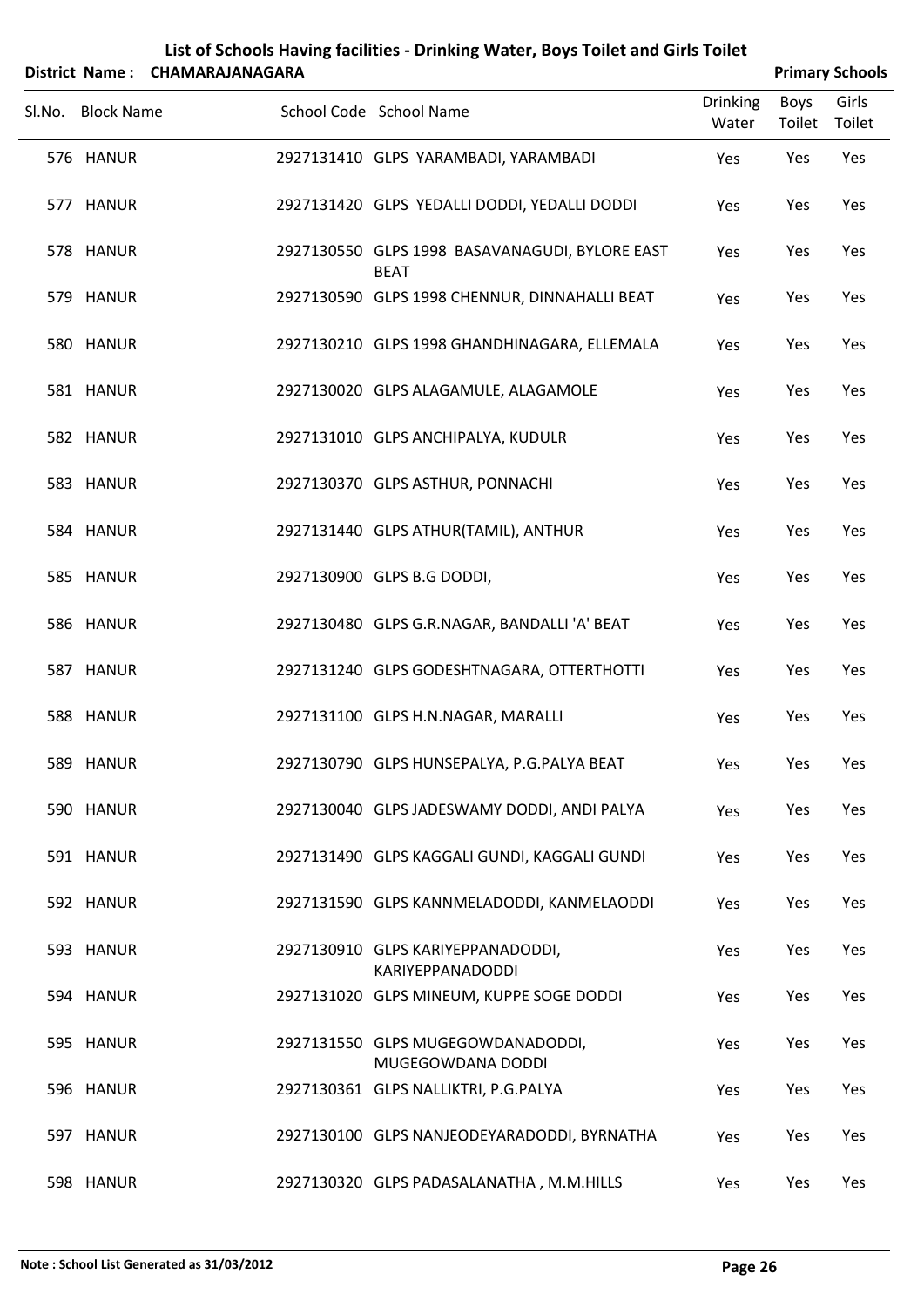| List of Schools Having facilities - Drinking Water, Boys Toilet and Girls Toilet |
|----------------------------------------------------------------------------------|
| ------------------                                                               |

|        | District Name: CHAMARAJANAGARA |                                                                |                          |                | <b>Primary Schools</b> |
|--------|--------------------------------|----------------------------------------------------------------|--------------------------|----------------|------------------------|
| Sl.No. | <b>Block Name</b>              | School Code School Name                                        | <b>Drinking</b><br>Water | Boys<br>Toilet | Girls<br>Toilet        |
|        | 599 HANUR                      | 2927130800 GLPS PALAR, PALAR BEAT                              | Yes                      | Yes            | Yes                    |
|        | 600 HANUR                      | 2927131650 GLPS PUDURU MMHILLS, PUDUR<br><b>GOPINATHAN</b>     | Yes                      | Yes            | Yes                    |
|        | 601 HANUR                      | 2927131480 GLPS R.S DODDI, (KAN), R.S.DODDI                    | Yes                      | Yes            | Yes                    |
|        | 602 HANUR                      | 2927131480 GLPS R.S.DODDI (URDU), R.S.DODDI                    | Yes                      | Yes            | Yes                    |
|        | 603 HANUR                      | 2927130290 GLPS SHIVAPURA, KANNUR                              | Yes                      | Yes            | Yes                    |
|        | 604 HANUR                      | 2927130341 GLPS ST.ANTHONYARKOVIL MARTALLI,<br><b>MARTALLI</b> | Yes                      | Yes            | Yes                    |
|        | 605 HANUR                      | 2927130990 GLPS SULEKOBE, KOPPA                                | Yes                      | Yes            | Yes                    |
|        | 606 HANUR                      | 2927130320 GLPS THEKANE, M.M.HILLS                             | Yes                      | Yes            | Yes                    |
|        | 607 HANUR                      | 2927130320 GLPS THOKERE, M.M.HILLS                             | Yes                      | Yes            | Yes                    |
|        | 608 HANUR                      | 2927130060 GLPS URDU BANDALLI, BANDALLI                        | Yes                      | Yes            | Yes                    |
|        | 609 HANUR                      | 2927130540 GLPS URDU BASAPPANA DODDI, BIJJALANE<br>'B' BEAT    | Yes                      | Yes            | Yes                    |
|        | 610 HANUR                      | 2927130240 GLPS URDU HANUR, HANUR                              | Yes                      | Yes            | Yes                    |
|        | 611 HANUR                      | 2927130090 GLPS, BYLORE, BYLORE                                | Yes                      | Yes            | Yes                    |
|        | 612 HANUR                      | 2927131250 GLPS, PACHHE DODDI, PACHHE DODDI                    | Yes                      | Yes            | Yes                    |
|        | 613 HANUR                      | 2927130310 GLPS, SEBINAKOBE, LOKAANAHALLI                      | Yes                      | Yes            | Yes                    |
|        | 614 HANUR                      | 2927130430 GLPS, SHIRAGODU, SIRAGODU                           | Yes                      | Yes            | Yes                    |
|        | 615 HANUR                      | 2927130340 GLPS, YALACHIKERE, MARTALLI                         | Yes                      | Yes            | Yes                    |
|        | 616 HANUR                      | 2927131520 GUHPS CHIGATAPURA, CHICHTAPURA                      | Yes                      | Yes            | Yes                    |
|        | 617 HANUR                      | 2927130730 GULPS GUNDAPURA - K, MARTALLI 'A' BEAT              | Yes                      | Yes            | Yes                    |
|        | 618 KOLLEGAL                   | 2927052050 ADARSHA VIDHYALYA GHPS, MUDIGUNDAM                  | Yes                      | Yes            | Yes                    |
|        | 619 KOLLEGAL                   | 2927052030 GLPS BOODI THITTU, BOODI THITTU                     | Yes                      | Yes            | Yes                    |
|        | 620 KOLLEGAL                   | 2927052570 G L P S GIRIJANA ASHRAMASCHOOL,<br>KANCHAGALLI      | Yes                      | Yes            | Yes                    |
|        | 621 KOLLEGAL                   | 2927050660 GHPS GUNDAL JALASHAYA, GUNDAL<br>JALASHAYA          | Yes                      | Yes            | Yes                    |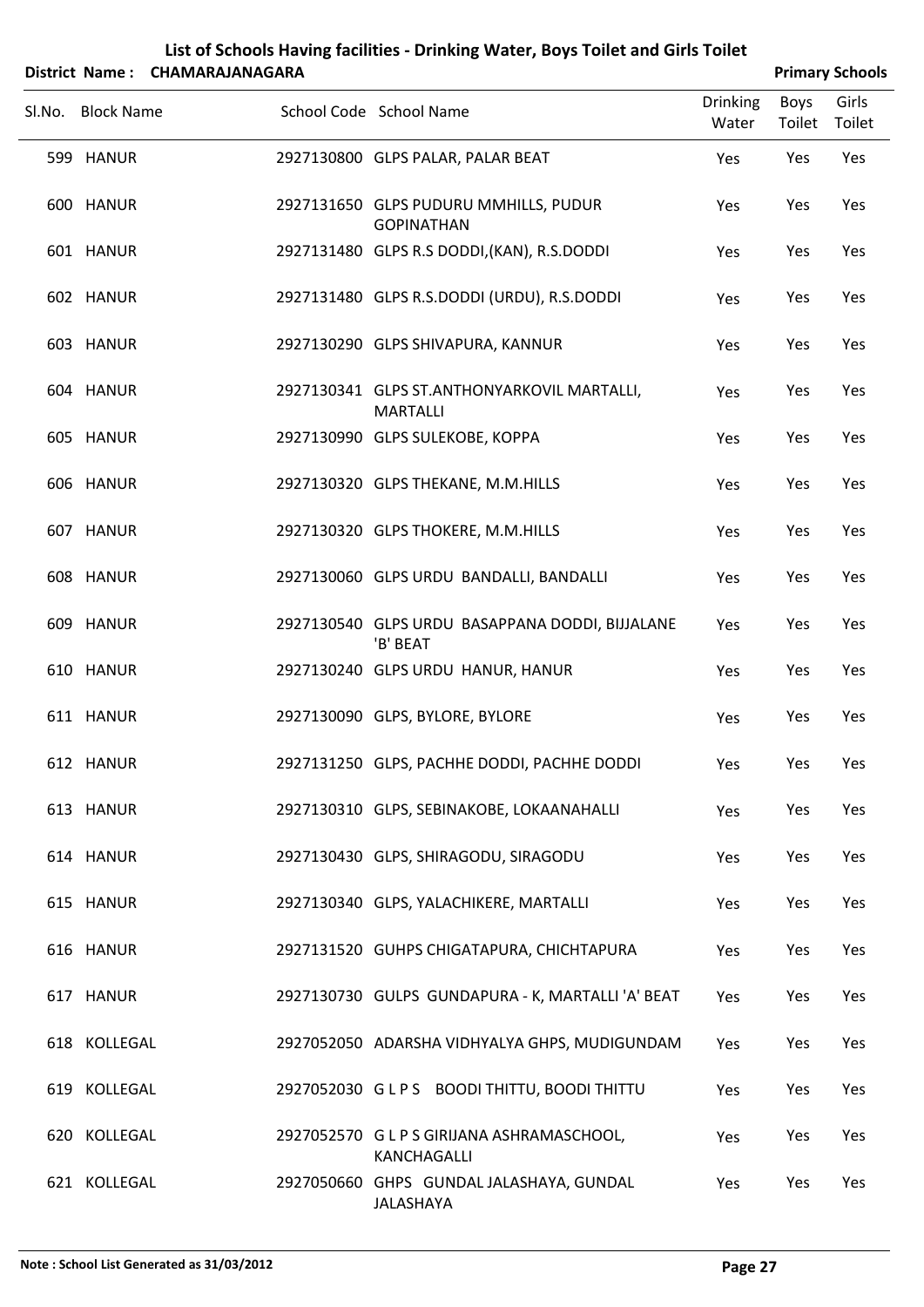|        |                   | District Name: CHAMARAJANAGARA |                                                   |                          |                       | <b>Primary Schools</b> |
|--------|-------------------|--------------------------------|---------------------------------------------------|--------------------------|-----------------------|------------------------|
| Sl.No. | <b>Block Name</b> |                                | School Code School Name                           | <b>Drinking</b><br>Water | <b>Boys</b><br>Toilet | Girls<br>Toilet        |
|        | 622 KOLLEGAL      |                                | 2927050070 GHPS ALAHALLI, ALAHALLI                | Yes                      | Yes                   | Yes                    |
|        | 623 KOLLEGAL      |                                | 2927050170 GHPS BANUR, BANNUR                     | Yes                      | Yes                   | Yes                    |
|        | 624 KOLLEGAL      |                                | 2927050180 GHPS BASLAGUNASE, BASLAGUNASE          | Yes                      | Yes                   | Yes                    |
|        | 625 KOLLEGAL      |                                | 2927050230 GHPS BOODABALU, BOODABALU              | Yes                      | Yes                   | Yes                    |
|        | 626 KOLLEGAL      |                                | 2927050380 GHPS CHIKKINDA VADI, CHIKKINDA VADI    | Yes                      | Yes                   | Yes                    |
|        | 627 KOLLEGAL      |                                | 2927050310 GHPS CHILAKA VADI, CHILAKA VADI        | Yes                      | Yes                   | Yes                    |
|        | 628 KOLLEGAL      |                                | 2927050490 GHPS DODDINDA VADI, DODDINDA VADI      | Yes                      | Yes                   | Yes                    |
|        | 629 KOLLEGAL      |                                | 2927050650 GHPS GUNDE GALA, GUNDE GALA            | Yes                      | Yes                   | Yes                    |
|        | 630 KOLLEGAL      |                                | 2927050700 GHPS HARALE, HARALE                    | Yes                      | Yes                   | Yes                    |
|        | 631 KOLLEGAL      |                                | 2927050690 GHPS HONDRA BALU, HONDRA BALU          | Yes                      | Yes                   | Yes                    |
|        | 632 KOLLEGAL      |                                | 2927050800 GHPS HOSA MALANGE, HOSA MALANGE        | Yes                      | Yes                   | Yes                    |
|        | 633 KOLLEGAL      |                                | 2927050870 GHPS IKKADAHALLI, IKKADAHALLI          | Yes                      | Yes                   | Yes                    |
|        | 634 KOLLEGAL      |                                | 2927050930 GHPS KAJIIHUNDI, KAJIIHUNDI            | Yes                      | Yes                   | Yes                    |
|        | 635 KOLLEGAL      |                                | 2927051000 GHPS KAMAGERE, KAMAGERE                | Yes                      | Yes                   | Yes                    |
|        | 636 KOLLEGAL      |                                | 2927050940 GHPS KEMPANA PALYA, KEMPANA PALYA      | Yes                      | Yes                   | Yes                    |
|        | 637 KOLLEGAL      |                                | 2927052010 GHPS KOLLEGALA, KOLLEGALA              | Yes                      | Yes                   | Yes                    |
|        | 638 KOLLEGAL      |                                | 2927050990 GHPS KOTHANUR, KOTHANUR                | Yes                      | Yes                   | Yes                    |
|        | 639 KOLLEGAL      |                                | 2927050920 GHPS KUNTHUR MOLE, KUNTHUR MOLE        | Yes                      | Yes                   | Yes                    |
|        | 640 KOLLEGAL      |                                | 2927050910 GHPS KUNTHUR, KUNTHUR                  | Yes                      | Yes                   | Yes                    |
|        | 641 KOLLEGAL      |                                | 2927052200 GHPS MADHUVANAHALLI,<br>MADHUVANAHALLI | Yes                      | Yes                   | Yes                    |
|        | 642 KOLLEGAL      |                                | 2927052220 GHPS MUDIGUNDA, MUDIGUNDA              | Yes                      | Yes                   | Yes                    |
|        | 643 KOLLEGAL      |                                | 2927051240 GHPS MULLUR, MULLUR                    | Yes                      | Yes                   | Yes                    |
|        | 644 KOLLEGAL      |                                | 2927051500 GHPS PALYA, PALYA                      | Yes                      | Yes                   | Yes                    |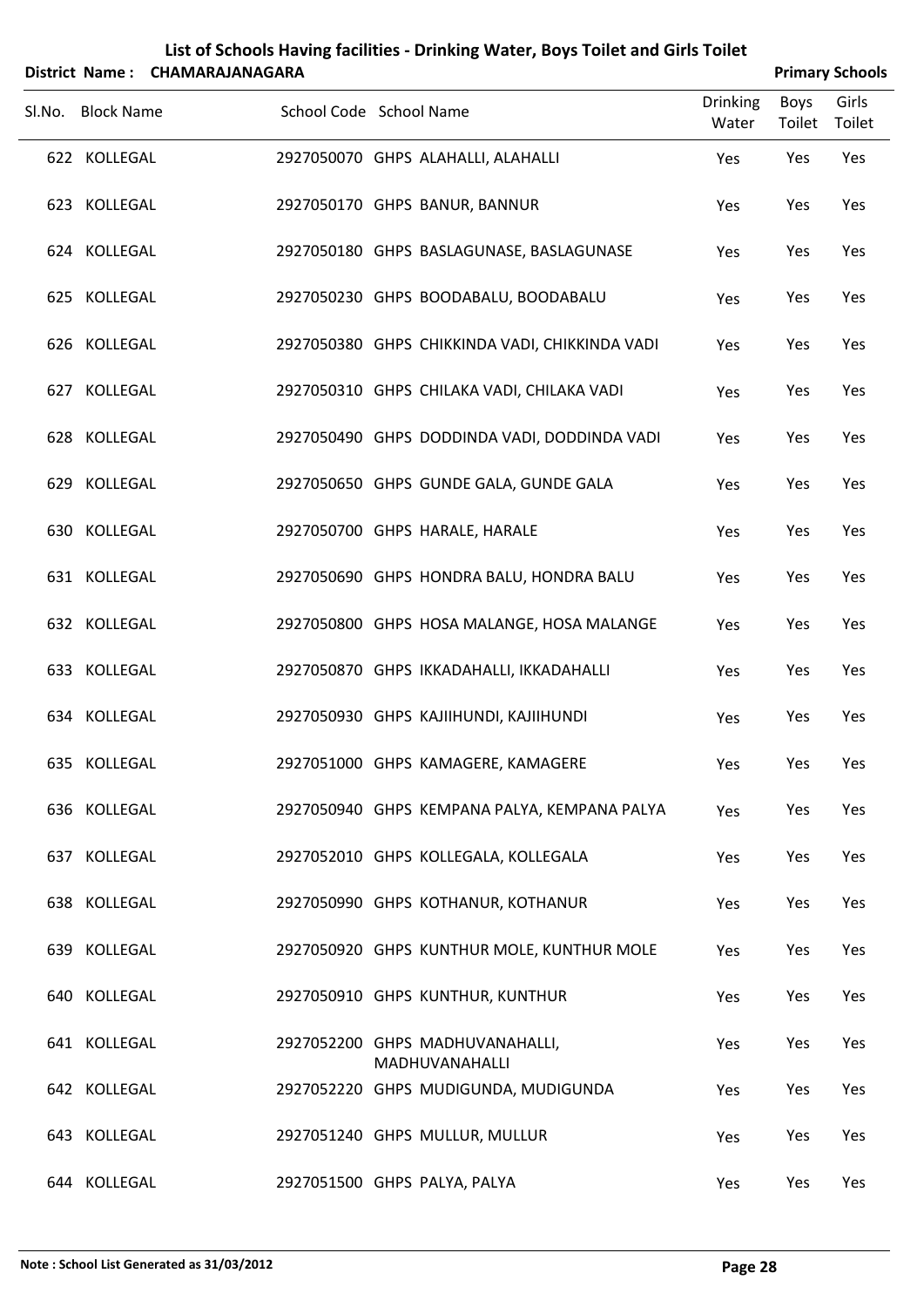|                   | District Name: CHAMARAJANAGARA |                                                             |                          |                       | <b>Primary Schools</b> |
|-------------------|--------------------------------|-------------------------------------------------------------|--------------------------|-----------------------|------------------------|
| Sl.No. Block Name |                                | School Code School Name                                     | <b>Drinking</b><br>Water | <b>Boys</b><br>Toilet | Girls<br>Toilet        |
| 645 KOLLEGAL      |                                | 2927051670 GHPS SARGUR, SARGUR                              | Yes                      | Yes                   | Yes                    |
| 646 KOLLEGAL      |                                | 2927051690 GHPS SATHYAGALA AGRAHARA,<br>SATHYAGALA AGRAHARA | Yes                      | Yes                   | Yes                    |
| 647 KOLLEGAL      |                                | 2927052070 GHPS SHANKANA PURA, SHANKANA PURA                | Yes                      | Yes                   | Yes                    |
| 648 KOLLEGAL      |                                | 2927051830 GHPS SHANTHI NAGARA, SHANTHI NAGARA              | Yes                      | Yes                   | Yes                    |
| 649 KOLLEGAL      |                                | 2927051820 GHPS SHILUVAI PURA, SHILUVAI PURA                | Yes                      | Yes                   | Yes                    |
| 650 KOLLEGAL      |                                | 2927051640 GHPS SILKALPURA, SILKALPURA                      | Yes                      | Yes                   | Yes                    |
| 651 KOLLEGAL      |                                | 2927051720 GHPS SINGANALLUR, SINGANALLUR                    | Yes                      | Yes                   | Yes                    |
| 652 KOLLEGAL      |                                | 2927051660 GHPS SURAPURA, SURAPURA                          | Yes                      | Yes                   | Yes                    |
| 653 KOLLEGAL      |                                | 2927051840 GHPS TAGARA PURA, TAGARA PURA                    | Yes                      | Yes                   | Yes                    |
| 654 KOLLEGAL      |                                | 2927051880 GHPS THELLUNUR, THELLUNUR                        | Yes                      | Yes                   | Yes                    |
| 655 KOLLEGAL      |                                | 2927051870 GHPS THERAMBALLI, THERAMBALLI                    | Yes                      | Yes                   | Yes                    |
| 656 KOLLEGAL      |                                | 2927051860 GHPS THIMMARAJE PURA, THIMMARAJE<br><b>PURA</b>  | Yes                      | Yes                   | Yes                    |
| 657 KOLLEGAL      |                                | 2927051940 GHPS UGANIYA, UGANIYA                            | Yes                      | Yes                   | Yes                    |
| 658 KOLLEGAL      |                                | 2927051930 GHPS UTHAMBALLI, UTHAMBALLI                      | Yes                      | Yes                   | Yes                    |
| 659 KOLLEGAL      |                                | 2927050040 GHPS AREPALYA, AREPALYA                          | Yes                      | Yes                   | Yes                    |
| 660 KOLLEGAL      |                                | 2927052640 GHPS DHANAGERE, DHANAGERE                        | Yes                      | Yes                   | Yes                    |
| 661 KOLLEGAL      |                                | 2927052730 GHPS HALE HAMPAPURA, HALE HAMPAPURA              | Yes                      | Yes                   | Yes                    |
| 662 KOLLEGAL      |                                | 2927052011 GHPS HARIJAN STREET, KOLLEGALA                   | Yes                      | Yes                   | Yes                    |
| 663 KOLLEGAL      |                                | 2927052700 GHPS SATHEGAL, SATHEGALA                         | Yes                      | Yes                   | Yes                    |

KOLLEGAL 2927052700 GHPS T.G DODDI, SATHEGALA Yes Yes Yes

KOLLEGAL 2927052120 GHPS, HOSA HAMPAPURA, Yes Yes Yes HOSAHAMPAPURA

KOLLEGAL 2927050950 GHPS, KUNAGALLI, KUNAGALLI Yes Yes Yes

KOLLEGAL 2927050840 GHPS, SATHEGALA HAND POST, SATHEGALA Yes Yes Yes

HAND POST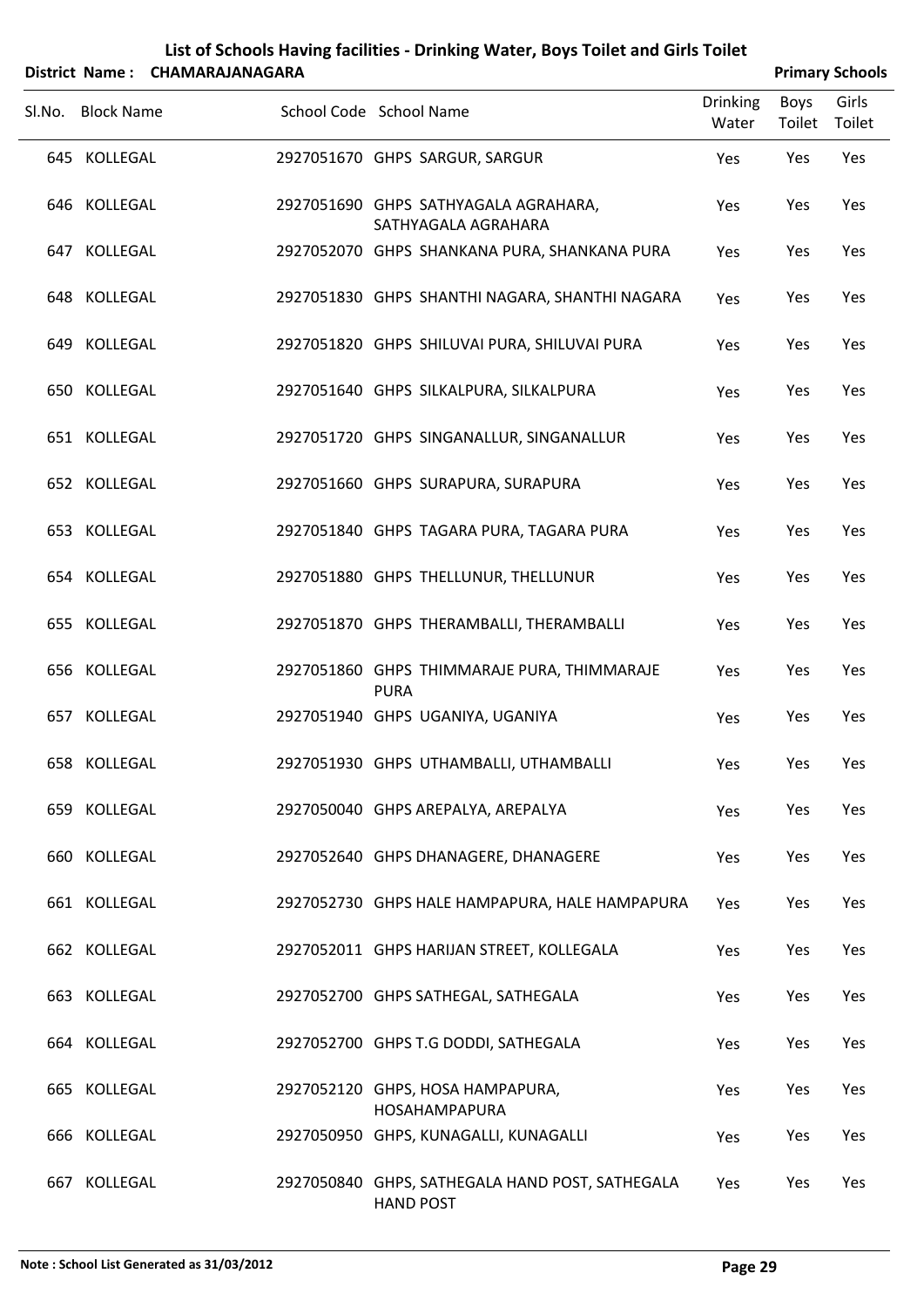| Boys<br>Toilet<br>Yes<br>Yes<br>Yes<br>Yes<br>Yes | Girls<br>Toilet<br>Yes<br>Yes<br>Yes<br>Yes                                                                         |
|---------------------------------------------------|---------------------------------------------------------------------------------------------------------------------|
|                                                   |                                                                                                                     |
|                                                   |                                                                                                                     |
|                                                   |                                                                                                                     |
|                                                   |                                                                                                                     |
|                                                   |                                                                                                                     |
|                                                   | Yes                                                                                                                 |
|                                                   | Yes                                                                                                                 |
|                                                   | Yes                                                                                                                 |
|                                                   | Yes                                                                                                                 |
|                                                   | Yes                                                                                                                 |
|                                                   | Yes                                                                                                                 |
|                                                   | Yes                                                                                                                 |
|                                                   | Yes                                                                                                                 |
|                                                   | Yes                                                                                                                 |
|                                                   | Yes                                                                                                                 |
|                                                   | Yes                                                                                                                 |
|                                                   | Yes                                                                                                                 |
|                                                   | Yes                                                                                                                 |
|                                                   | Yes                                                                                                                 |
|                                                   | Yes                                                                                                                 |
|                                                   | Yes                                                                                                                 |
|                                                   | Yes                                                                                                                 |
|                                                   | Yes                                                                                                                 |
|                                                   | Yes<br>Yes<br>Yes<br>Yes<br>Yes<br>Yes<br>Yes<br>Yes<br>Yes<br>Yes<br>Yes<br>Yes<br>Yes<br>Yes<br>Yes<br>Yes<br>Yes |

690 KOLLEGAL 2927051710 GLPS SUNDRALLI, SUNDRALLI Yes Yes Yes

### **List of Schools Having facilities ‐ Drinking Water, Boys Toilet and Girls Toilet District Name : CHAMARAJANAGARA Primary Schools**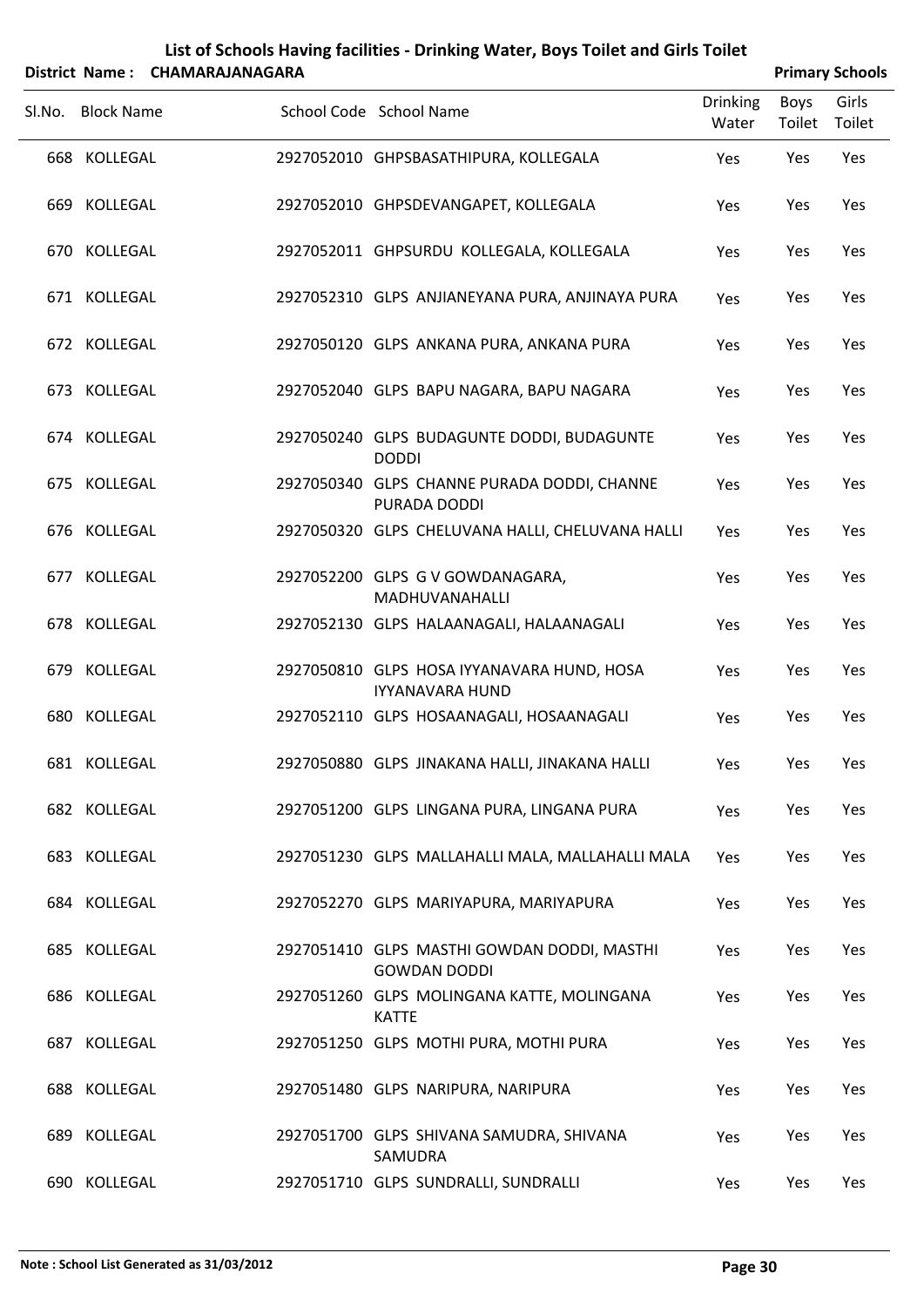|     | Sl.No. Block Name | School Code School Name                                        | <b>Drinking</b><br>Water | Boys<br>Toilet Toilet | Girls |
|-----|-------------------|----------------------------------------------------------------|--------------------------|-----------------------|-------|
|     | 691 KOLLEGAL      | 2927051850 GLPS TAGARA PURAMOLE, TAGARA<br><b>PURAMOLE</b>     | Yes                      | Yes                   | Yes   |
|     | 692 KOLLEGAL      | 2927052190 GLPS UPPALAGERI, UPPALAGERI                         | Yes                      | Yes                   | Yes   |
|     | 693 KOLLEGAL      | 2927052520 GLPS 1998 KAMALAPURA, KAMALAPURA                    | Yes                      | Yes                   | Yes   |
|     | 694 KOLLEGAL      | 2927052720 GLPS BENDRALLI, BENDRALLI                           | Yes                      | Yes                   | Yes   |
|     | 695 KOLLEGAL      | 2927052650 GLPS DASANAPURA, DASANAPURA                         | Yes                      | Yes                   | Yes   |
|     | 696 KOLLEGAL      | 2927052750 GLPS ERAKATTE, YAREKATTE                            | Yes                      | Yes                   | Yes   |
|     | 697 KOLLEGAL      | 2927052620 GLPS HALEKOTE, HALEKOTE                             | Yes                      | Yes                   | Yes   |
|     | 698 KOLLEGAL      | 2927052660 GLPS KARALAKATTE, KARALAKATTE                       | Yes                      | Yes                   | Yes   |
|     | 699 KOLLEGAL      | 2927052610 GLPS LAMBANI DOODI, LAMBANI DOODI                   | Yes                      | Yes                   | Yes   |
|     | 700 KOLLEGAL      | 2927052012 GLPS MANJUNATHA NAGARA KOLG:,<br>KOLLEGALA          | Yes                      | Yes                   | Yes   |
|     | 701 KOLLEGAL      | 2927050490 GLPS URDU DODDINDA VADI, DODDINDA<br><b>VADI</b>    | Yes                      | Yes                   | Yes   |
|     | 702 KOLLEGAL      | 2927050690 GLPS URDU HONDRA BALU, HONDRA BALU                  | Yes                      | Yes                   | Yes   |
|     | 703 KOLLEGAL      | 2927050910 GLPS YADAMOLE, KUNTHUR                              | Yes                      | Yes                   | Yes   |
|     | 704 KOLLEGAL      | 2927050550 GLPS, EDAKURIYA, EDAKURIYA                          | Yes                      | Yes                   | Yes   |
|     | 705 KOLLEGAL      | 2927050670 GLPS, GOBBALIPURA, GOBLI PURA                       | Yes                      | Yes                   | Yes   |
|     | 706 KOLLEGAL      | 2927050040 GLPS, HITHALADODDI, AREPALYA                        | Yes                      | Yes                   | Yes   |
|     | 707 KOLLEGAL      | 2927051270 GLPSURDU MADHUVENA HALLI,<br><b>MADHUVENA HALLI</b> | Yes                      | Yes                   | Yes   |
|     | 708 KOLLEGAL      | 2927051240 GLPSURDU MULLUR, MULLUR                             | Yes                      | Yes                   | Yes   |
|     | 709 KOLLEGAL      | 2927051940 GLPSURDU UGANIYA, UGANIYA                           | Yes                      | Yes                   | Yes   |
| 710 | KOLLEGAL          | 2927052012 GUHPS NOOR MOHALLA, KOLLEGALA                       | Yes                      | Yes                   | Yes   |
|     | 711 KOLLEGAL      | 2927052740 GULPS SAMANDAGERI, SAMANDAGERI                      | Yes                      | Yes                   | Yes   |
|     | 712 KOLLEGAL      | 2927052011 NATIONAL GHPS, KOLLEGALA                            | Yes                      | Yes                   | Yes   |

713 YELANDUR 2927120090 GHPS KESTUR-II, KESTUR TERRET WAS YES YES YES

### **List of Schools Having facilities ‐ Drinking Water, Boys Toilet and Girls Toilet District Name: CHAMARAJANAGARA Primary** Schools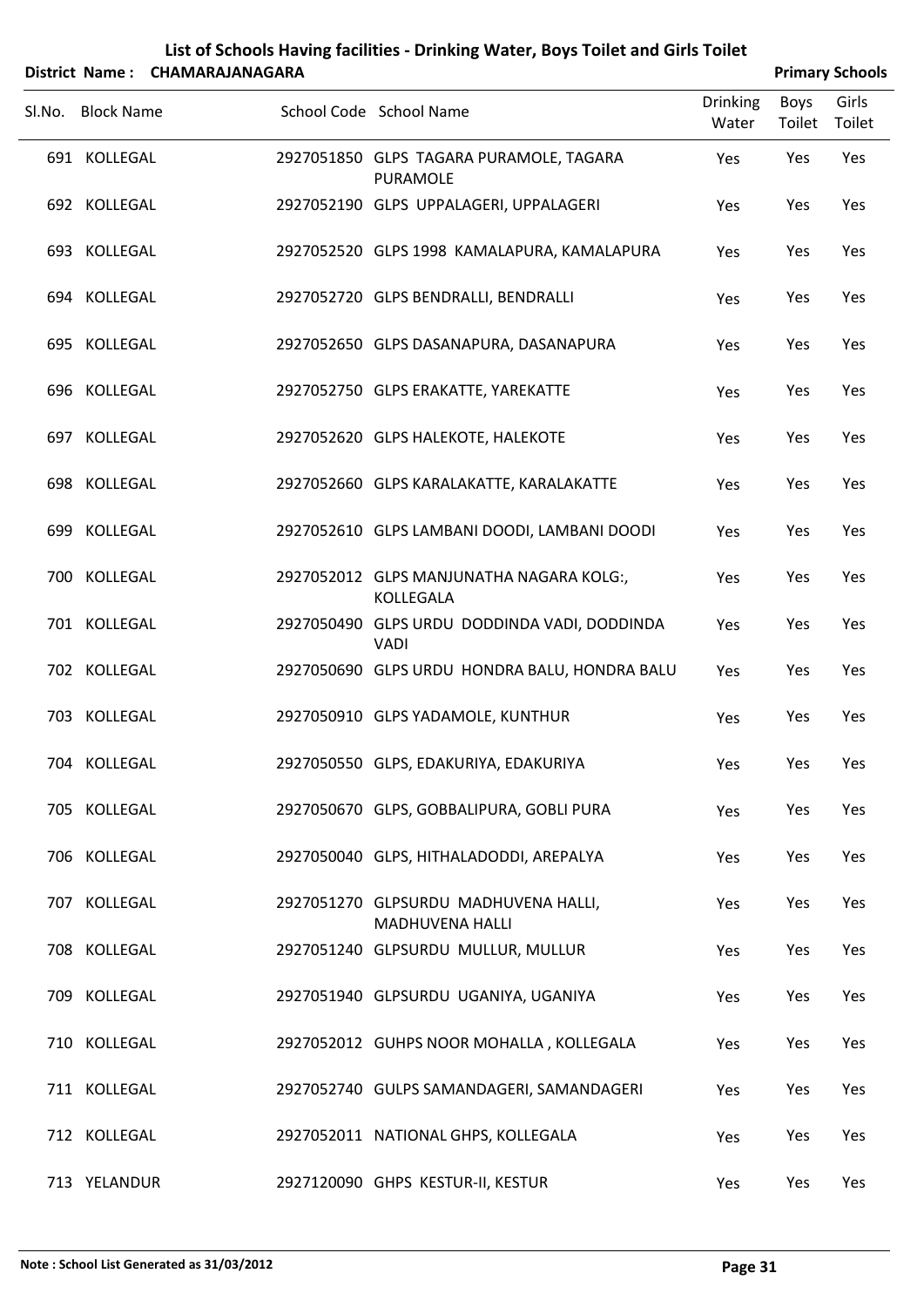|        |                   | District Name: CHAMARAJANAGARA |                                                       |                          |                       | <b>Primary Schools</b> |
|--------|-------------------|--------------------------------|-------------------------------------------------------|--------------------------|-----------------------|------------------------|
| Sl.No. | <b>Block Name</b> |                                | School Code School Name                               | <b>Drinking</b><br>Water | <b>Boys</b><br>Toilet | Girls<br>Toilet        |
|        | 714 YELANDUR      |                                | 2927120220 GHPS T.HOSUR, T.HOSUR                      | Yes                      | Yes                   | Yes                    |
|        | 715 YELANDUR      |                                | 2927120140 GHPS AGARA, AGARA                          | Yes                      | Yes                   | Yes                    |
|        | 716 YELANDUR      |                                | 2927120170 GHPS ALKERE AGRAHARA, ALAKERE<br>AGARAHARA | Yes                      | Yes                   | Yes                    |
|        | 717 YELANDUR      |                                | 2927120010 GHPS AMBLE-1, AMBALE                       | Yes                      | Yes                   | Yes                    |
|        | 718 YELANDUR      |                                | 2927120010 GHPS AMBLE-II, AMBALE                      | Yes                      | Yes                   | Yes                    |
|        | 719 YELANDUR      |                                | 2927120360 GHPS B.R.HILLS, B.R.HILLS                  | Yes                      | Yes                   | Yes                    |
|        | 720 YELANDUR      |                                | 2927120380 GHPS BALEPETE, YELANDUR                    | Yes                      | Yes                   | Yes                    |
|        | 721 YELANDUR      |                                | 2927120180 GHPS BANNI SAREGE, BANNI SARIGE            | Yes                      | Yes                   | Yes                    |
|        | 722 YELANDUR      |                                | 2927120060 GHPS BASAPURA, BASAPURA                    | Yes                      | Yes                   | Yes                    |
|        | 723 YELANDUR      |                                | 2927120190 GHPS BOODE THITTU -1, BOODE THITTU         | Yes                      | Yes                   | Yes                    |
|        | 724 YELANDUR      |                                | 2927120570 GHPS CHANGACHA HALLI, CHANGACHAHALLI       | Yes                      | Yes                   | Yes                    |
|        | 725 YELANDUR      |                                | 2927120070 GHPS DUGGA HATTI, DUGGA HATTI              | Yes                      | Yes                   | Yes                    |
|        | 726 YELANDUR      |                                | 2927120270 GHPS GANEGA NOORU, GANIGA NOORU            | Yes                      | Yes                   | Yes                    |
|        | 727 YELANDUR      |                                | 2927120260 GHPS GOWDA HALLI, GOWDA HALLI              | Yes                      | Yes                   | Yes                    |
|        | 728 YELANDUR      |                                | 2927120310 GHPS GUMBALLI, GUMBALLI                    | Yes                      | Yes                   | Yes                    |
|        | 729 YELANDUR      |                                | 2927120080 GHPS HONNUR -1, HONNUR                     | Yes                      | Yes                   | Yes                    |
|        | 730 YELANDUR      |                                | 2927120080 GHPS HONNUR - 2, HONNUR                    | Yes                      | Yes                   | Yes                    |
|        | 731 YELANDUR      |                                | 2927120530 GHPS K.HOSUR, K.HOSOUR                     | Yes                      | Yes                   | Yes                    |
|        | 732 YELANDUR      |                                | 2927120040 GHPS KANDA HALLI, KANDA HALLI              | Yes                      | Yes                   | Yes                    |
|        | 733 YELANDUR      |                                | 2927120100 GHPS KATNA VADI, KATNA VADI                | Yes                      | Yes                   | Yes                    |
|        | 734 YELANDUR      |                                | 2927120090 GHPS KESTU -I, KESTUR                      | Yes                      | Yes                   | Yes                    |
|        | 735 YELANDUR      |                                | 2927120150 GHPS KINAKALLI, KENKALLI                   | Yes                      | Yes                   | Yes                    |
|        | 736 YELANDUR      |                                | 2927120320 GHPS KOMARANA PURA, KOMARANA PURA          | Yes                      | Yes                   | Yes                    |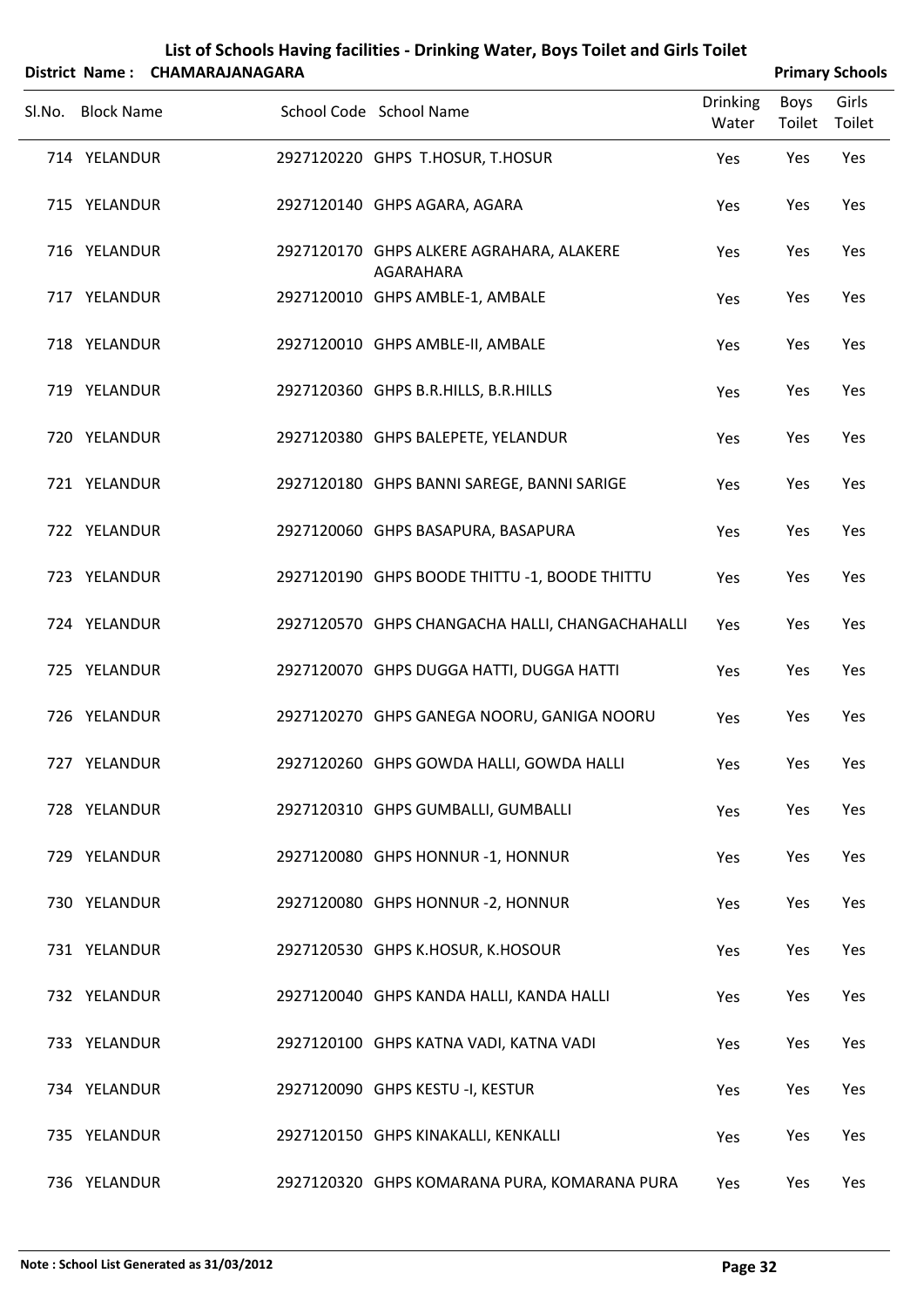|        |                   | District Name: CHAMARAJANAGARA |                                                |                          |                | <b>Primary Schools</b> |
|--------|-------------------|--------------------------------|------------------------------------------------|--------------------------|----------------|------------------------|
| Sl.No. | <b>Block Name</b> |                                | School Code School Name                        | <b>Drinking</b><br>Water | Boys<br>Toilet | Girls<br>Toilet        |
|        | 737 YELANDUR      |                                | 2927120330 GHPS KRISHNA PURA, KRISHNA PURA     | Yes                      | Yes            | Yes                    |
|        | 738 YELANDUR      |                                | 2927120210 GHPS MADDUR, MADDUR                 | Yes                      | Yes            | Yes                    |
|        | 739 YELANDUR      |                                | 2927120280 GHPS MALARA PALYA, MALARA PALYA     | Yes                      | Yes            | Yes                    |
|        | 740 YELANDUR      |                                | 2927120120 GHPS MALLIGAHALLI, MALLIGALLI       | Yes                      | Yes            | Yes                    |
|        | 741 YELANDUR      |                                | 2927120160 GHPS MAMBALLI - II, MAMBALLI        | Yes                      | Yes            | Yes                    |
|        | 742 YELANDUR      |                                | 2927120160 GHPS MAMBALLI, MAMBALLI             | Yes                      | Yes            | Yes                    |
|        | 743 YELANDUR      |                                | 2927120340 GHPS UPPENA MOLE, UPPENA MOLE       | Yes                      | Yes            | Yes                    |
|        | 744 YELANDUR      |                                | 2927120560 GHPS Y.K.MOLE-1, Y.K.MOLE           | Yes                      | Yes            | Yes                    |
|        | 745 YELANDUR      |                                | 2927120350 GHPS YARAGAMBALLI-1, YARAGAMBALLI   | Yes                      | Yes            | Yes                    |
|        | 746 YELANDUR      |                                | 2927120350 GHPS YARAGAMBALLI-2, YARAGAMBALLI   | Yes                      | Yes            | Yes                    |
|        | 747 YELANDUR      |                                | 2927120240 GHPS YARIYUR, YAREYUR               | Yes                      | Yes            | Yes                    |
|        | 748 YELANDUR      |                                | 2927120240 GHPS YARIYUR, YAREYUR               | Yes                      | Yes            | Yes                    |
|        | 749 YELANDUR      |                                | 2927120380 GHPS YELANDUR, YELANDUR             | Yes                      | Yes            | Yes                    |
|        | 750 YELANDUR      |                                | 2927120560 GHPS YK MOLE - II, Y.K.MOLE         | Yes                      | Yes            | Yes                    |
|        | 751 YELANDUR      |                                | 2927120360 GHPS YRAKANAGADDE, B.R.HILLS        | Yes                      | Yes            | Yes                    |
|        | 752 YELANDUR      |                                | 2927120390 GLPS RAMAPURA, RAMAPURA             | Yes                      | Yes            | Yes                    |
|        | 753 YELANDUR      |                                | 2927120200 GLPS A DEVARA HALLI, DEVARA HALLI   | Yes                      | Yes            | Yes                    |
|        | 754 YELANDUR      |                                | 2927120190 GLPS BOODE THITTU - 2, BOODE THITTU | Yes                      | Yes            | Yes                    |
|        | 755 YELANDUR      |                                | 2927120250 GLPS CHAMALA PURA, CHAMALA PURA     | Yes                      | Yes            | Yes                    |
|        | 756 YELANDUR      |                                | 2927120300 GLPS DASANA HUNDI, DASANA HUNDI     | Yes                      | Yes            | Yes                    |
|        | 757 YELANDUR      |                                | 2927120030 GLPS HEGGDE HUNDI, HEGGEDE HUNDI    | Yes                      | Yes            | Yes                    |
|        | 758 YELANDUR      |                                | 2927120410 GLPS K.DEVARAHALLI, K DEVARA HALLI  | Yes                      | Yes            | Yes                    |
|        | 759 YELANDUR      |                                | 2927120130 GLPS MELLAHALLI, MELLAHALLI         | Yes                      | Yes            | Yes                    |